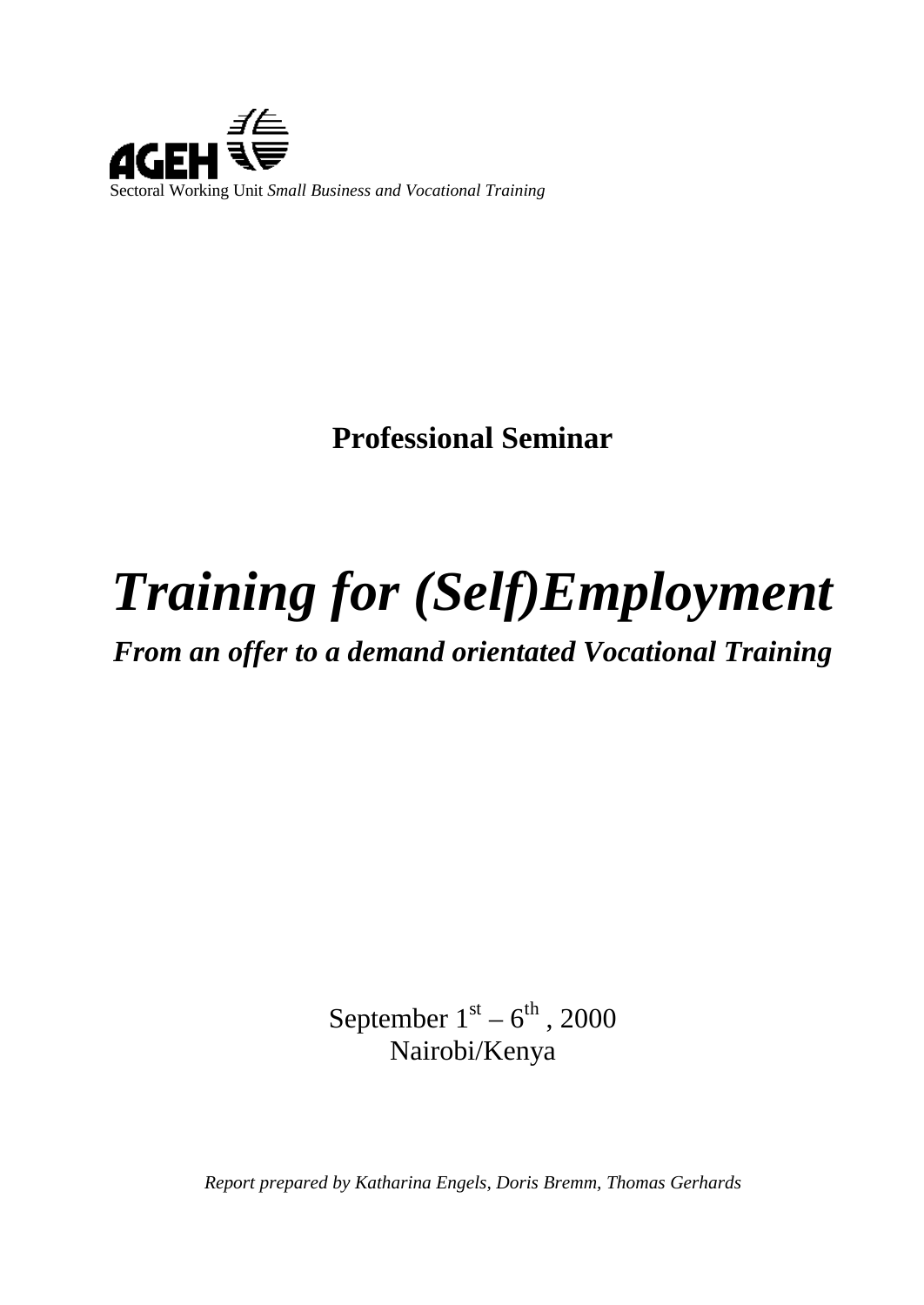# **Contents**

|                                          | Page           |
|------------------------------------------|----------------|
| Concept                                  | 3              |
| Programme                                | $\overline{4}$ |
| <b>Our Questions</b>                     | 6              |
| <b>Thematic Introductions</b>            | 9              |
| Thomas Gerhards (AGEH/MISEREOR, Germany) | 10             |
| Peter Bellen (ELTD, Philippines)         | 15             |
| Harun Baiya (SITE, Kenya)                | 19             |
| <b>VETA, Presentation</b>                | 27             |
| <b>Ewald Gold</b>                        | 28             |
| <b>Rotating Workshops</b>                | 30             |
| <b>Demand Analysis</b>                   | 31             |
| <b>Start-up Loans</b>                    | 37             |
| Follow-up Activities                     | 48             |
| <b>CEFE</b>                              | 57             |
| <b>Perspectives and Conclusions</b>      | 65             |
| Literature                               | 68             |
| <b>List of Abbreviations</b>             | 69             |
| Participants                             | 70             |

*Contact:*

*Arbeitsgemeinschaft für Entwicklungshilfe e.V. AGEH, Postfach 21 01 28, 50527 Köln, Germany. phone: +49-221-8896-0, FAX: +49-221-8896-100, email:info@ageh.org*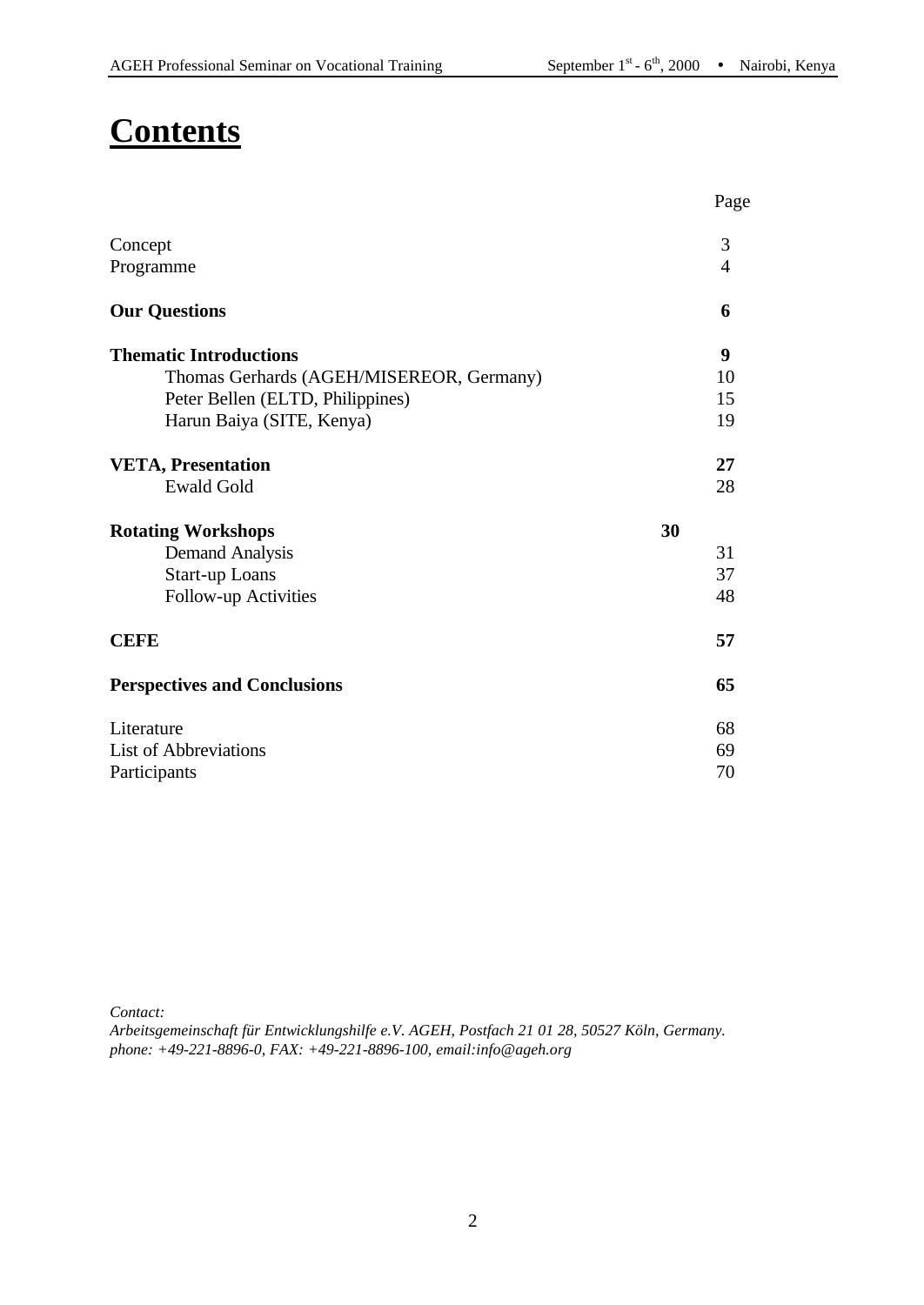

Sectoral Working Unit *Small Business and Vocational Training*

#### **Professional Seminar**

#### *Training for (Self)Employment - From an offer to a demand orientated Vocational Training* **September 1st – 6th, 2000 Nairobi/Kenya**

#### **General objectives:**

- Training and sensitisation of development workers, African personnel and legal holders
- Promotion of dialogue between the different stake-holders
- Capacity building through:
	- Ø Exchange and dialogue concerning experiences and concepts in the projects
	- Ø Information on success factors in other organisations/programmes
	- Ø Networking and promotion of south-south-dialogue

#### **Specific objectives:**

- 1. To agree, that the main objective of vocational training is the successful integration of skilled youth in the labour market.
- 2. To be aware that the task of the Vocational Training Institution does not end with the trainees' final examination.
- 3. To know methods of demand-analysis for qualified labour.
- 4. To know methods of need-assessment for training skills.
- 5. To gain an overview of the different options for activities to follow-up ex-trainees.
- 6. To be aware of challenges and limitations of entrepreneurship training.
- 7. To be aware of the challenges and limitations of start-up loan schemes.

#### **Discussion points:**

- 1. How can a VTI contribute to a successful integration of skilled youth in the local labour market?
- 2. Methods of demand-analysis in relation to the labour market.
- 3. Methods of need-assessment in relation to training skills.
- 4. Experiences with follow-up-activities for ex-trainees.
- 5. Challenges and limitations of entrepreneurship training and start-up loan schemes.
- 6. What should be done? Opportunities and threats of a demand-led vocational training.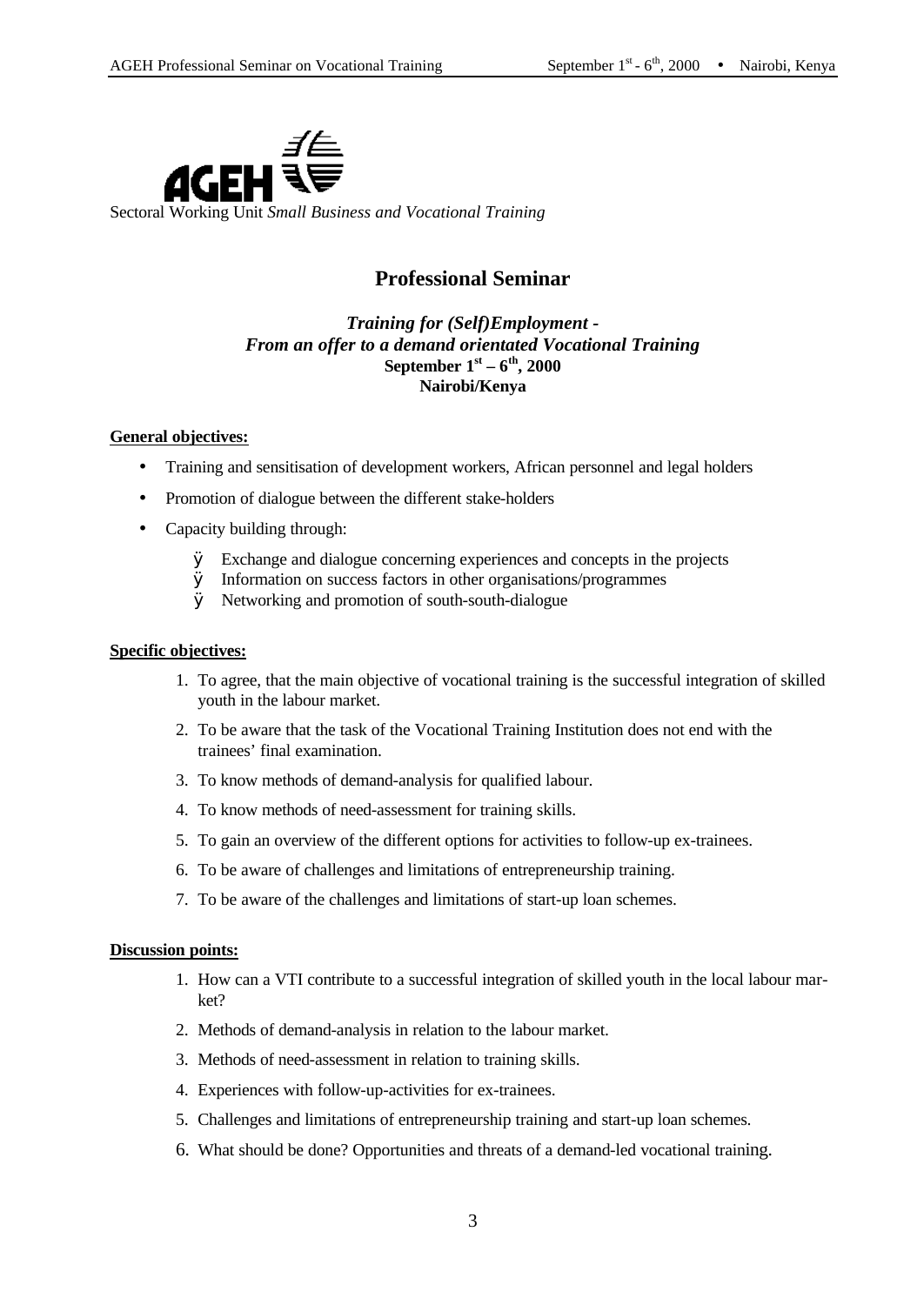#### *Programme*

**Friday, September 1, 2000**

| <b>Arrival</b>                                                          |                                                                                                                         |
|-------------------------------------------------------------------------|-------------------------------------------------------------------------------------------------------------------------|
| evening:<br>Welcome<br>Introduction of participants<br>Social gathering | Mr. Vehrenberg, Mrs. Engels, AGEH/Germany<br>Mr. Mosi Kisare, Ms. Wangui Karanja<br>Mr. Nieder, German Embassy, Nairobi |
| Saturday, September 2, 2000                                             |                                                                                                                         |
| <u>morning:</u>                                                         |                                                                                                                         |
| <b>Our Questions</b>                                                    | Mr. Mosi Kisare, Ms. Wangui Karanja                                                                                     |
| Thematic introduction 1                                                 | Thomas Gerhards - AGEH Sectoral Working Unit<br><b>Small Business and Vocational Training/MISEREOR</b>                  |
| Thematic introduction 2                                                 | Peter Bellen - ELTD/Philippines                                                                                         |
| Thematic introduction 3                                                 | Harun Baiya - SITE/Kenya                                                                                                |
| Discussion and questions from delegates                                 | Mr. Mosi Kisare, Ms. Wangui Karanja                                                                                     |
| afternoon:                                                              |                                                                                                                         |
| Presentation of VETA                                                    | Dr. Adelhelm Meru, VETA, Director General<br>Ewald Gold, GTZ, Adviser to VETA                                           |
| Project Exhibition                                                      | All delegates                                                                                                           |
| Holy mass                                                               |                                                                                                                         |
| <b>Sunday, September 3, 2000</b>                                        |                                                                                                                         |
| Rotating workshops (3 half-day workshops)                               |                                                                                                                         |
| 1) Methods of demand-analysis and need-assessment                       | Peter Bellen - ELTD, Philippines                                                                                        |
| 3) Start-up loan schemes                                                | Eunice Onyango - IMANI, Nairobi<br>Francis O'Onjalla - Kolping Kenya, Nairobi                                           |
| 2) Follow-up-activities                                                 | Marsessi Tamadji Gilbert - CTAP/Tschad                                                                                  |
| evening:<br>barbecue at Kolping Guest House Nairobi                     |                                                                                                                         |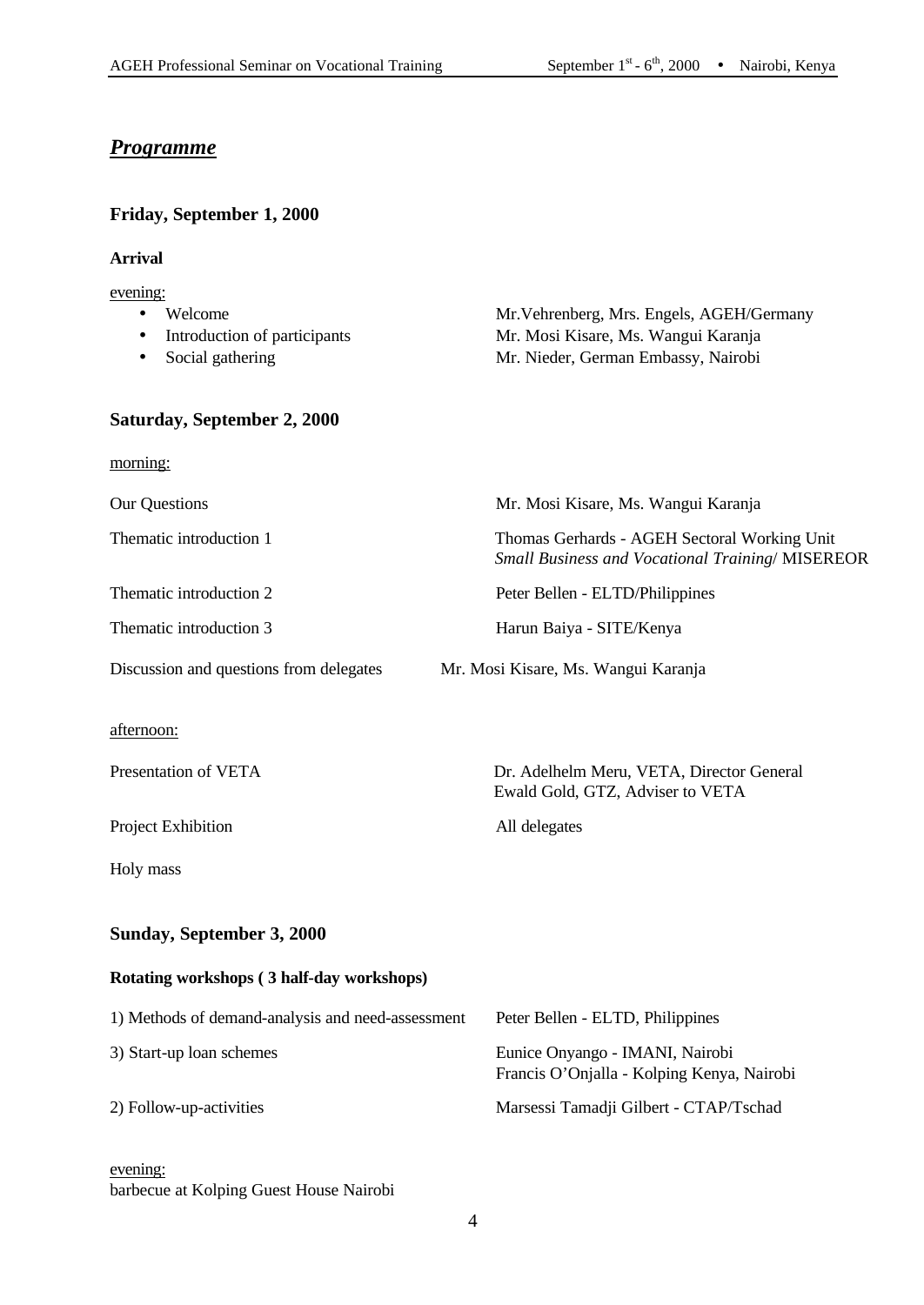#### **Monday, September 4, 2000**

| morning:                                                                                                   |                                                                                                              |
|------------------------------------------------------------------------------------------------------------|--------------------------------------------------------------------------------------------------------------|
| Rotating Workshops (continued; final workshop)                                                             | see above                                                                                                    |
| afternoon:                                                                                                 |                                                                                                              |
| Plenary session<br>Presentation of results, findings, recommendations                                      | Mr. Mosi Kisare, Ms. Wangui Karanja                                                                          |
| evening:                                                                                                   |                                                                                                              |
| Presentation of the findings of the "Study on Voca-<br>tional Training in Church Institutions in Tanzania" | Mr. Mallya - CSSC                                                                                            |
| Tuesday, September 5, 2000                                                                                 |                                                                                                              |
| morning:                                                                                                   |                                                                                                              |
| Introduction to CEFE method (general overview)                                                             | Mrs. Anita Strohhacker (AGEH-Sectoral Work-<br>ing Unit Small Business and Vocational<br>Training / Germany) |
|                                                                                                            | Mr. Joseph Arcardius (Mbulu / Tanzania)                                                                      |
| afternoon:                                                                                                 |                                                                                                              |
| Perspectives and conclusions                                                                               | Mr. Mosi Kisare, Ms. Wangui Karanja                                                                          |
| evening:                                                                                                   |                                                                                                              |
| Holy mass and Farewell gathering                                                                           |                                                                                                              |

#### **Wednesday, September 6, 2000**

**Departure**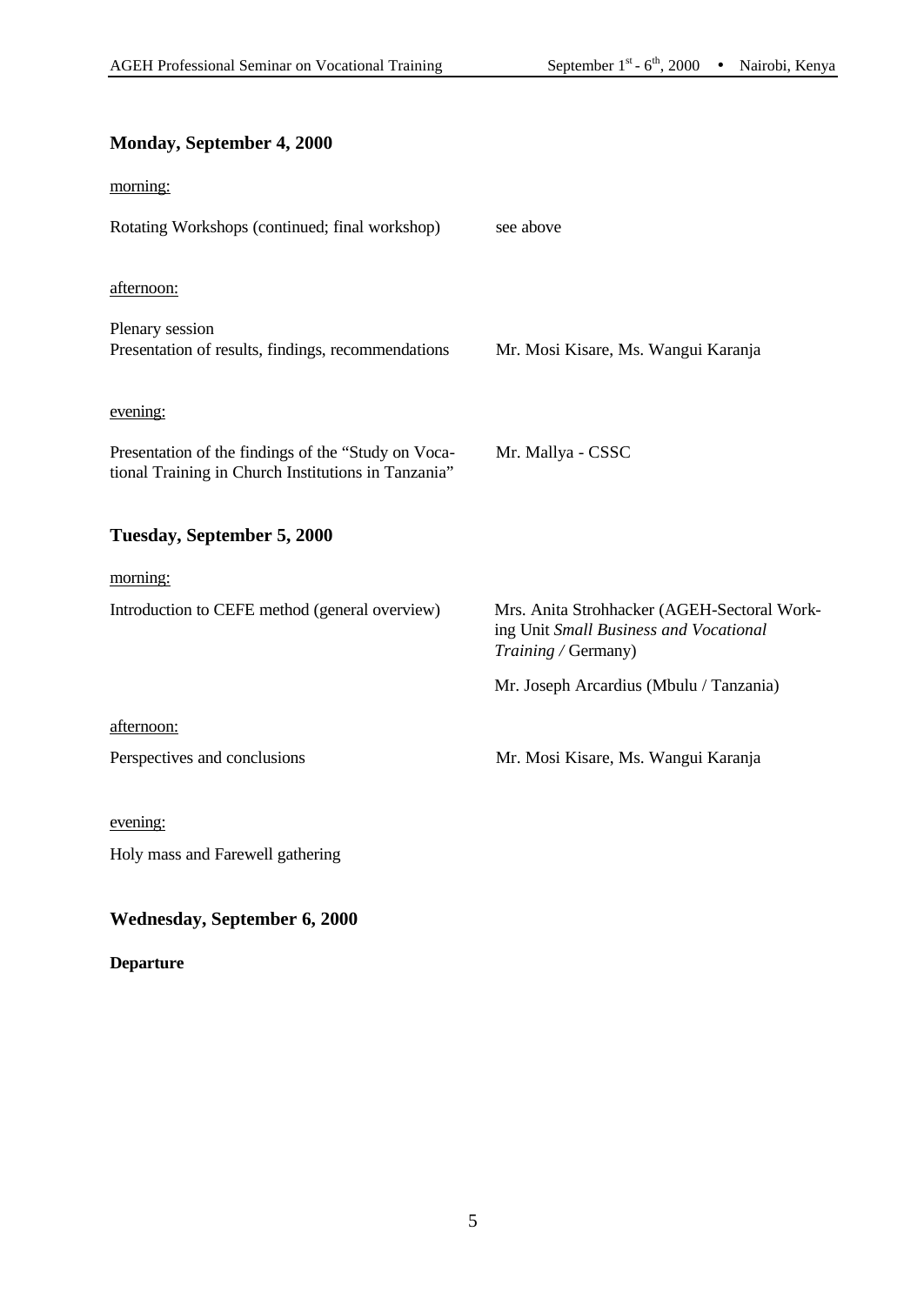# **Our Questions**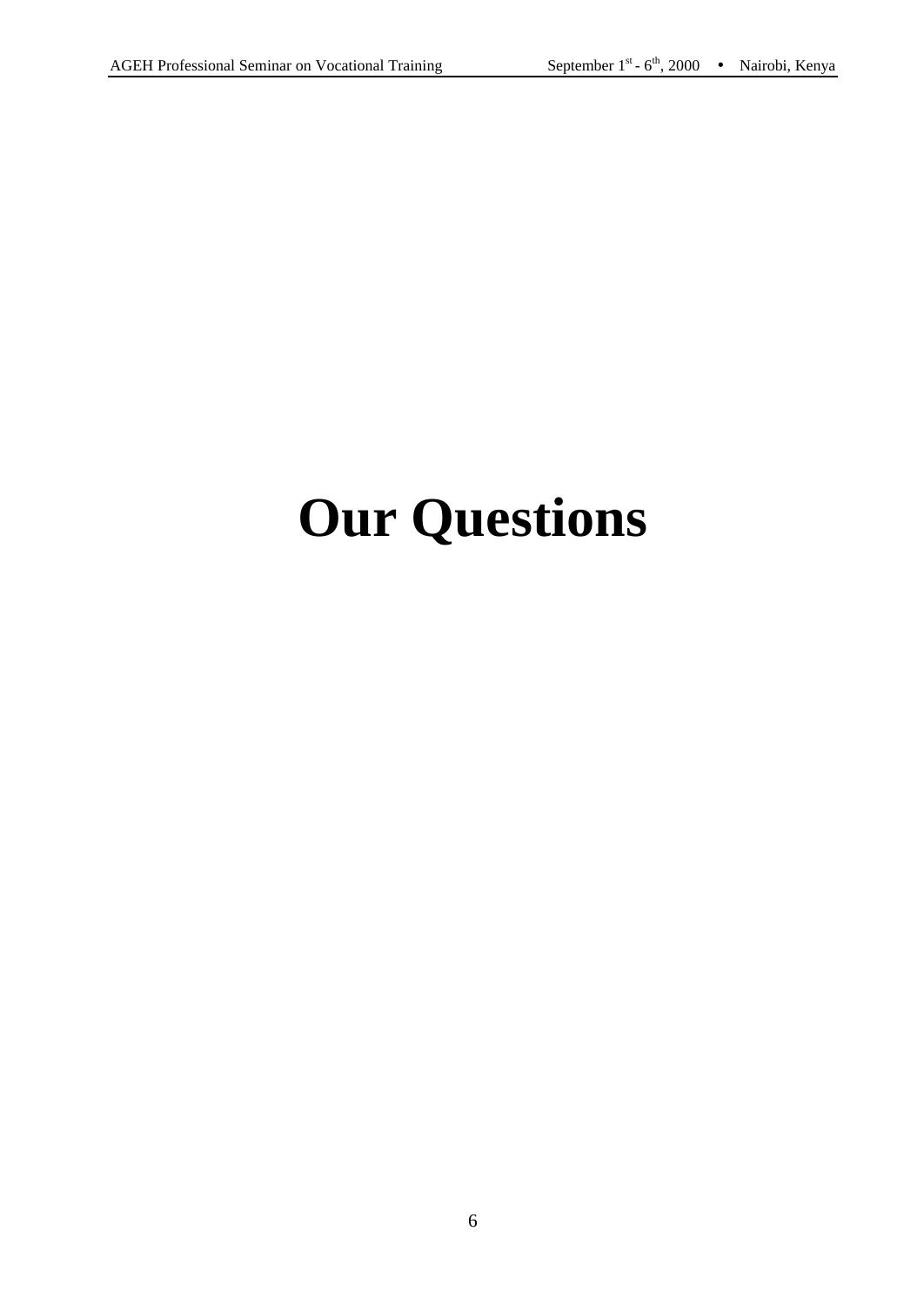# **Our Questions**

At the beginning of the seminar it was our aim to make a list of the most important questions we wanted to discuss in this workshop. After accumulating all the questions the participants had, we came up with a list of "essential questions" that were to be discussed in the following days.

#### **Essential Questions of the Discussion Groups**

- **· How can we adjust our training so that the graduates have a granted chance to find employment or self-employment?**
- **· How can we adjust vocational training to meet the demands of the market trends?**
- **· Who should be involved in facilitating or organising linkages between training programmes and workshops or small scale industries?**
- **· What target groups are we training and for what kind of labour market?**
- **· How can we change the training needs in order to answer the community needs?**
- How can it be possible for fresh graduates to be self-employed?
- What are the requirements for graduates to find employment, what do potential employers expect?
- How do we have to react to different employment markets e.g. rural urban?
- Given the enormous task, can we make a difference (VT and the social economic needs)?
- How can we improve the management capacity and utilisation of capacities at the VTC's?
- The question of visible income generating activities at the VTC's.
- The issue of sustainability of the VTC's.
- How to help the trainees to employ themselves?
- What are the aims of e.g. the AGEH, Misereor, local government, "people in the villages" and industries? Are they matching? Are there "discussions" with either of them? Why not or what are the results?
- How do you see the chance of structures / or changing of structures will be supported by the government? What are the experiences?
- Which basic education is needed to join training?
- How to get the funds for training (running costs)?
- What types of craftsmen/women are required (needed) in Africa?
- Is it only the responsibility of the VTC to close the gap between training and work?
- How can we develop and promote meetings on sharing experiences from different VT providers in the south?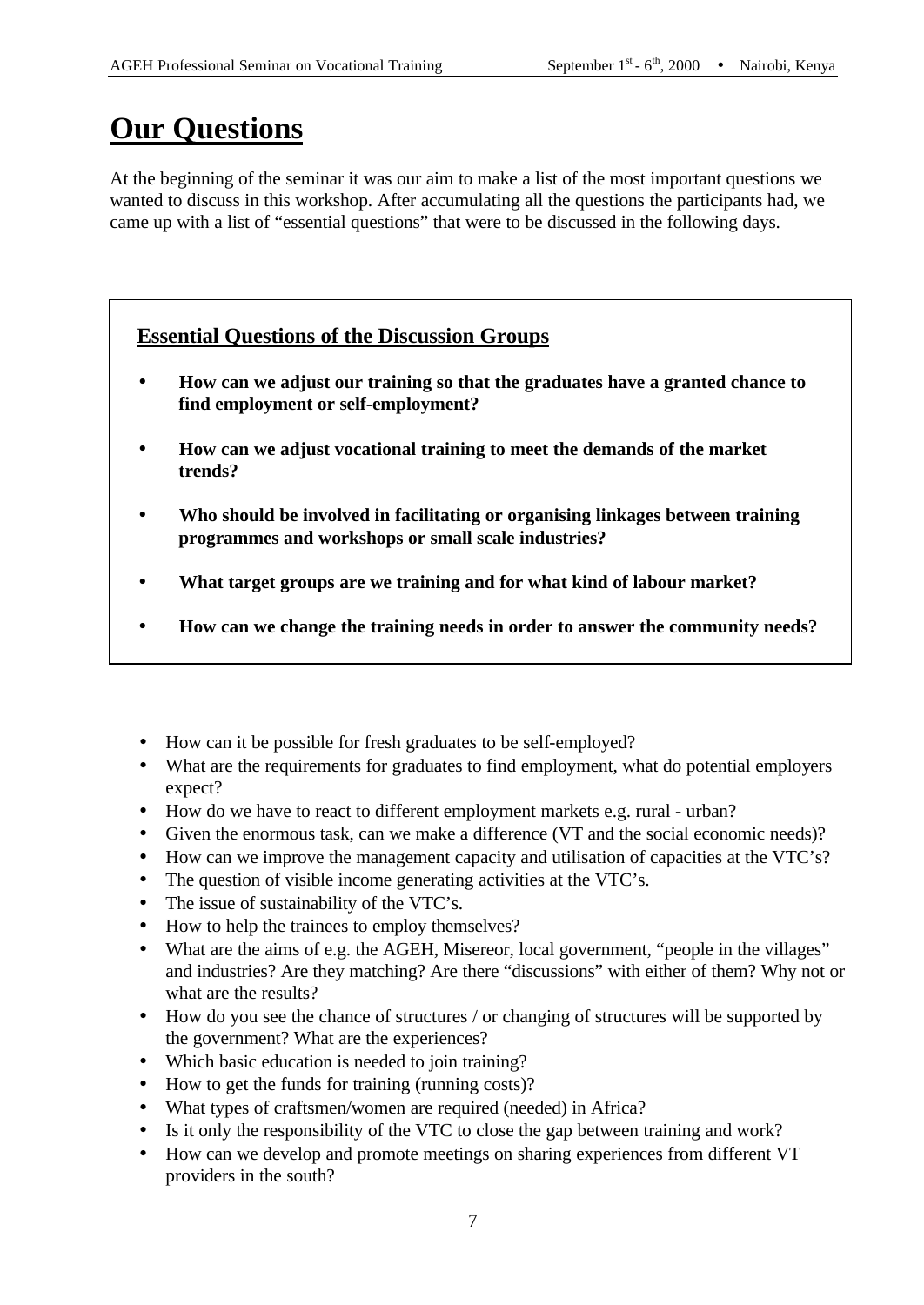- How can we assist trainees to be (self)employed?
- How can a student start his own workshop after a short period of training?
- If a country has a high inflation (e.g. 80%/a) how can a small loan programme work? They have to ask for high interest. But how can a newly established workshop manage to pay back this high interest?
- How can we best improve the relationship between the formal training sector and informal trainer sector in the industries?
- How can we determine the demand of a craft?
- How do we get the start-up capital / loan for the students?
- How can vocational training meet the needs of the growing demands of the informal sector?
- How can we help our ex-trainees to become self-employed?
- How can the set-up of labour unions contribute to an increase in employment for those who have / or will graduate from training?
- Does it exist a follow-up for former (ex-trainees) in our different centres?
- How do you solve the contradiction between vocational training and higher education?
- What can be done to make ex-trainees of VTI's more marketable?
- How do we get the graduates from vocational training colleges into gainful employment?
- What are the problems / chances / possibilities of income-generating activities on Centre level?
- Is the quality of training offered in the VTI enough to lead the trainees to (self)employment?
- Why do trainees abandon their profession and take to other businesses?
- How can trainees create and sustain markets for themselves?
- How can we bridge the technical education and the local workshops?
- How can we achieve a better control over financial activities in the project?
- How do we go about exploring the available job opportunities in employment or selfemployment?
- Most customers seem to be satisfied with Jua-Kali services. So what is the use of a formal VT?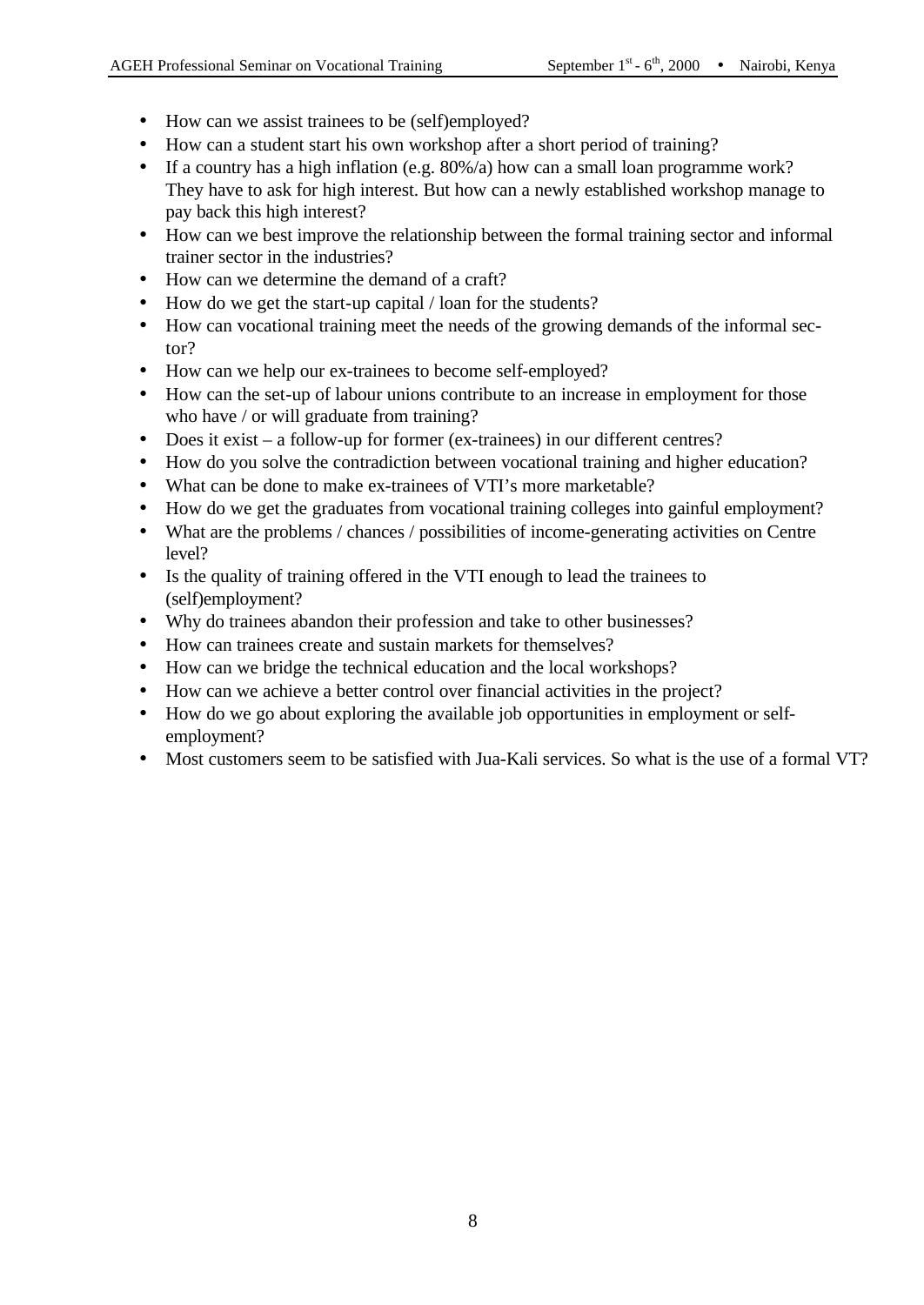# **Thematic Introductions**

Thomas Gerhards (AGEH Sectoral Working Unit / MISEREOR) Peter Bellen (ELTD, Philippines) Harun Baiya (SITE, Kenya)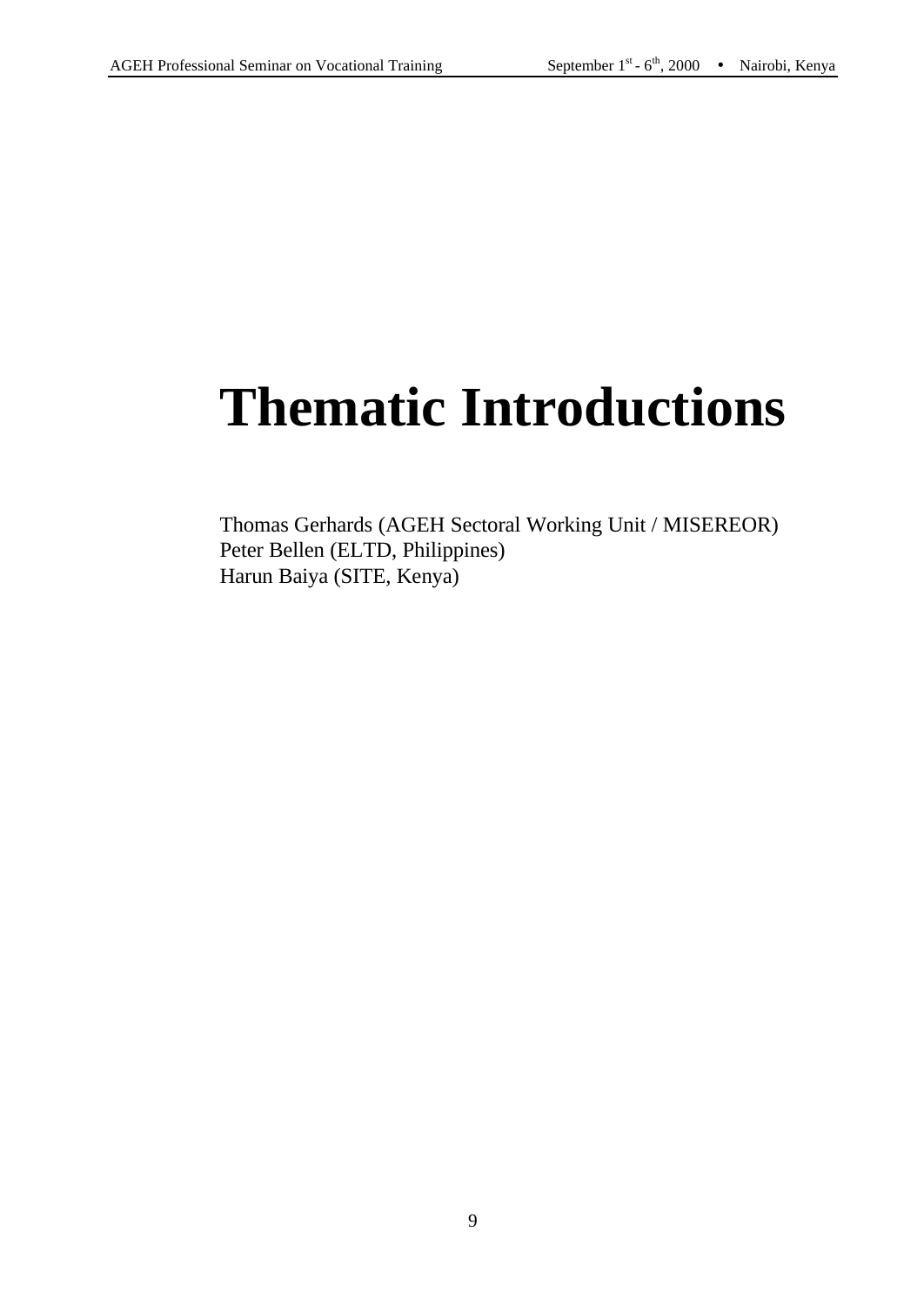*The author has worked from 1992 to 1996 as a AGEH development worker in the DR Congo (ex Zaire) in the field of vocational training. He is member of the AGEH sectoral working unit "Small Business and Vocational Training". From 1996-98 he was teacher in a German Vocational School. Since 1998 he works at MISEREOR, the development agency of the German Catholic Church, as project officer for Vocational Training and Small Enterprise Promotion.*

Thematic Introduction

# **Vocational Training for (Self)Employment**

# *by Thomas Gerhards*

Training for employment - training for self-employment? Why do we talk about this? Let me tell you a little story:

Once I was on a visit to the Democratic Republic of Congo. Hundreds of miles away from any town in a very rural region there was a small village named Kindi: people living in traditional grass huts, no electricity a hundred miles around, not a single enterprise besides the Catholic Mission, the people live on agriculture, collecting and hunting like their ancestors a hundred years ago. And there I found a little secondary school which trained .... and I tell you the truth ... electricians. For four years young people learned about electricity - and most of them had not even seen a bulb in their life. It was a real blackboard training. A training without a chance of employment nor selfemployment. There was absolutely no market for electricians, no demand. This secondary school offered not a "training for employment or self-employment", this school was producing frustrated and unemployed youngsters.

I know that nobody of you is in this extreme situation. But we should realise that vocational training is in a crisis. A crisis which can be found all over the world:

The UNESCO talks about the crisis of costs, the crisis of relevance and the crisis of equity. We should realise: Vocational training is no longer a guarantee for a good job.

But first let me introduce myself:

My name is Thomas Gerhards, I come from Germany and work for MISEREOR. There I am Project Officer for Vocational Training and Promotion of Small Enterprises. At the same time I am a member of the AGEH sectoral working unit "Small Business and Vocational Training" which prepared this seminar. This AGEH working unit is composed of about twenty former AGEH volunteers. This unit represents totally about 150 years of experience in Vocational Training especially in Africa but also in Asia, Latin America and Germany.

In the following minutes I would like to talk about the preparation process leading to this workshop, as a second point I will talk about the crisis of vocational training. Finally, I would like to present to you eight crucial questions about the future of vocational training from the view of a development agency.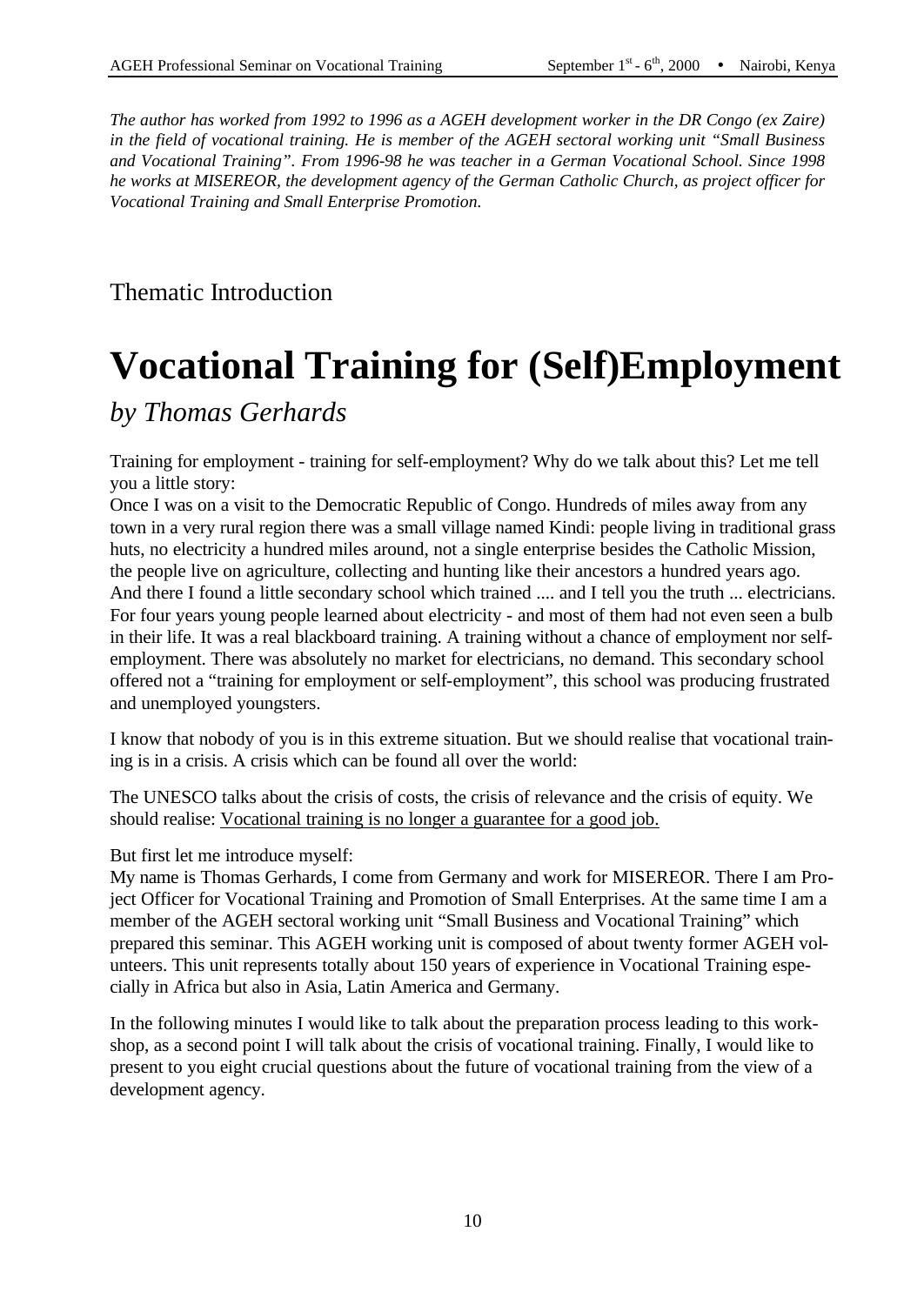# **Why this workshop?**

In November 1998 the AGEH working unit had organised a conference in Cologne/Germany with the issue: *Training - and that's it?! The difficult way of trainees to self-employment.* The participants came from nearly all German institutions engaged in this field of development work: the ministry of international co-operation, the Kolping movement, University of Berlin, Central Union of German Handicrafts (Zentralverband des dt. Handwerks).

In MISEREOR and the AGEH working unit, we especially discuss these questions: How does vocational training really reach our target group - the poor? How does training contribute to local development? How to link vocational training and small enterprise promotion? How to analyse training needs? How to analyse the demand of the labour market? In the last two years MISEREOR supported consulting activities in this field especially in Tanzania and Kenya.

The co-operation partners of MISEREOR and the AGEH engaged in vocational training are mostly so-called "Vocational Training Centres". In this context, we automatically come across the word *"Training Centre".* Whatever its precise name may be in each case, we are talking about a compound, well-secured by a wall or a fence going all around it, with nicely arranged flowerbeds, a range of workshops and offices in central position. The full-service-variety of a Centre includes staff houses, kitchen, dining hall and dormitories. 20 to 200 Trainees will spend 3 to 4 years of their young lives there. In such a protected kind of environment, with high costs for running and maintenance, trainees are successfully prepared to pass an examination and to obtain a certificate. Provided with such a beautiful printed government-recognised or non-formal certificate, the trainees are sent out into the labour market. The Centre has fulfilled its task and will continue running its courses with new applicants queuing for admission. If you ask questions about the success of the training provided, you will be given the total numbers of trainees who completed their training and obtained the final certificate, or the Director will show you some samples of their work. If you insist on asking what has become of the ex-trainees, you may cause a certain amount of embarrassment: yes, in fact, you may be told, two were known to be working in so-and-so, and three had been kept by the Centre itself as instructors, while little was known, unfortunately, of the others. Normally, there is no tracerstudy, no statistics about the whereabouts of the ex-trainees.

# **Training for a Certificate or Training for (Self)Employment?**

This is the background against which the subject of our workshop came up. Some years ago, there was no problem: on completion of their training, the ex-trainees were all employed by industry, government or church institutions in great numbers. The demand was high. Nowadays and especially in rural areas, the situation has substantially changed. It has become more and more difficult to be employed in the formal sector. In the last years more jobs have been created in micro-enterprises than in the formal industrial sector. People are looking for self-employment. Let me present you two examples:

- In Nigeria interviews among trainees have shown that on completion of their training 80% of them want to set up their own businesses.
- In Congo, within a period of 7 years, only eight of my fifty carpenter trainees found employment. All the others had no other choice but to work self-employed, whether they actually wanted to do so or not.

What we have to recognise is that models of vocational training which were successful in the past are no longer working today.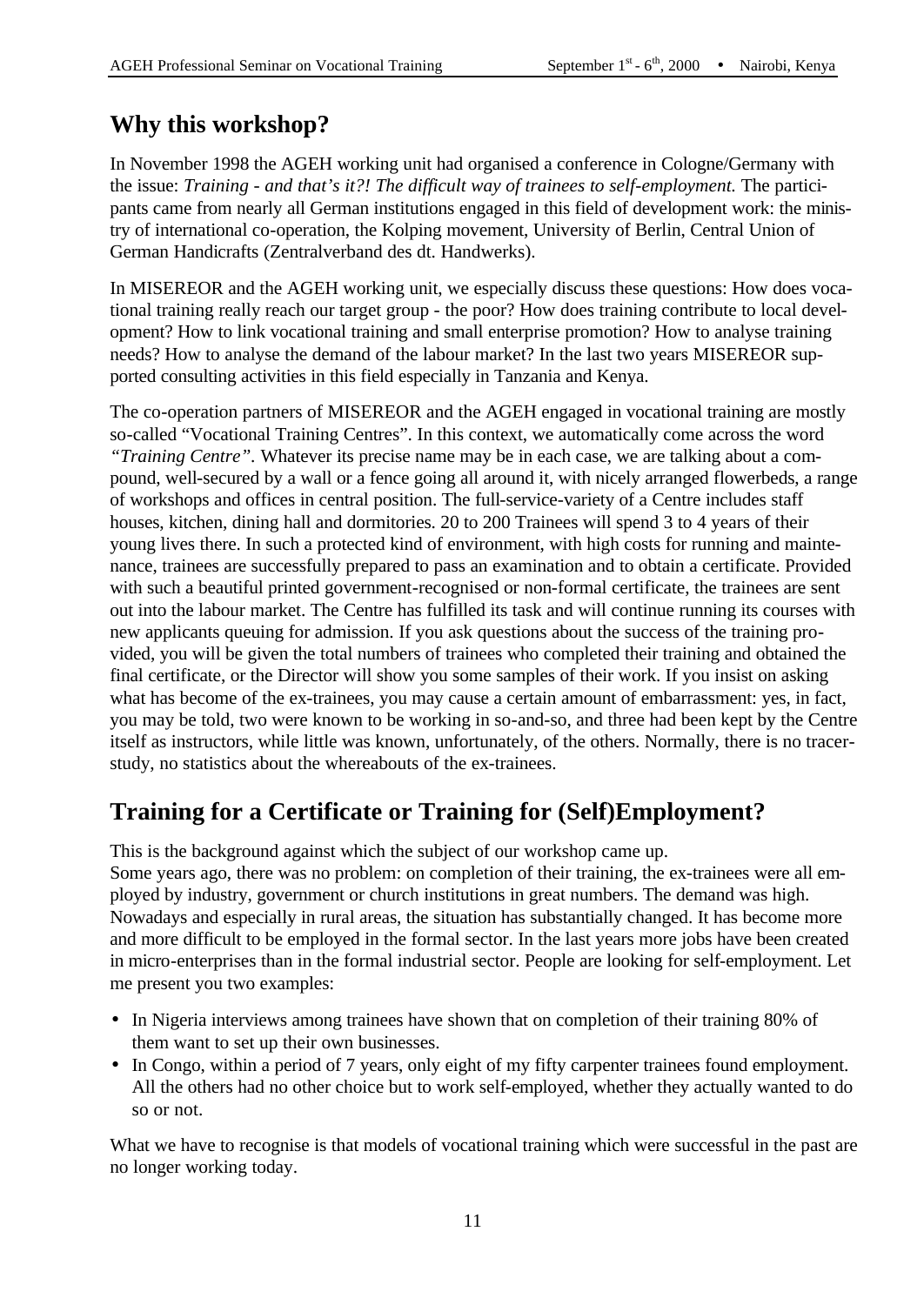# **The crisis of vocational training**

I told you in the beginning that the UNESCO (1996) talks about a crisis of costs, a crisis of relevance and a crisis of equity. What does that mean?<sup>1</sup>

#### **1. Crisis of Costs:**

Vocational Training Centres (VTC) are expensive: Infrastructure, equipment, personal and overhead costs are relatively high. In the last years those costs have been increased by high drop-out rates, low post training-placement and under-utilised training facilities. There is a typical life cycle of a VTC: The first years are promising: well equipped, good buildings, good reputation, motivated staff. After the initial project financing most VTC's have to gain their running costs by fees, production or governmental subsidies. Then slowly machinery runs out, hand-tools are lost, broken or old-fashioned. The buildings are crying for maintenance - but there is no money. While the donor agency refuses to finance the running costs eternally, the training fees are risen and the poor have no more access. A production orientation can cover only the running costs but not the expensive equipment which has to be replaced one day. So a lot of the 15 to 20 year old VTC's have financial problems.

#### **2. Crisis of Relevance**

There is a growing mismatch between the training offered by VTC's and the skills needed for working life. In Germany the president of the German Employer's Association, Mr. Dieter Hundt, criticised strongly that the German teachers and instructors have no knowledge about the needs and competencies required on the labour market and that the trainees are poorly prepared for working life<sup>2</sup>. In France 20-30% of trained youth remains unemployed. In Tanzania a study for CSSC in 1999 found out that most VTI's concentrate on a few old-fashioned skills like masonry, carpentry, mechanics and tailoring. Are those really key professions for development? There is a second problem: In a society where 50% of the population is under 20 years like in most African countries, there is also a problem of relevance for the VTC's: In comparison with the hundred thousands of young men and women yearly entering the labour market, only an infinitely small part has access to a Vocational Training Centre. We should recognise definitely that the majority of the youth is trained "on the job" (*informal enterprise based training).* We have to ask ourselves: Has the vocational training, offered by secondary schools and training centres lost its key function in the development process?

#### **3. Crisis of Equity**

Vocational Training Programmes are often difficult to access, especially for the poorest and for women. Teaching language, black-board training methods, long training terms, fees and age are often entry-barriers for marginalised people. How can a poor family afford the luxury to send their fittest and most powerful family members to a training Centre for several years and even to pay for it - without a job guarantee? Vocational Training for the poorest has to be different. While the training programme has often been financed by the donor to help the poor, after some years the good reputation of the training institution has made a change: There are many applicants, and the education level rises because you can choose people with better entry qualifications. Middle class people, teachers and administration staff from far away wish to send their children to you and they accept higher training fees. The result is often, that the poor can't enter any more.

# **Crucial Questions for the Future of Vocational Training**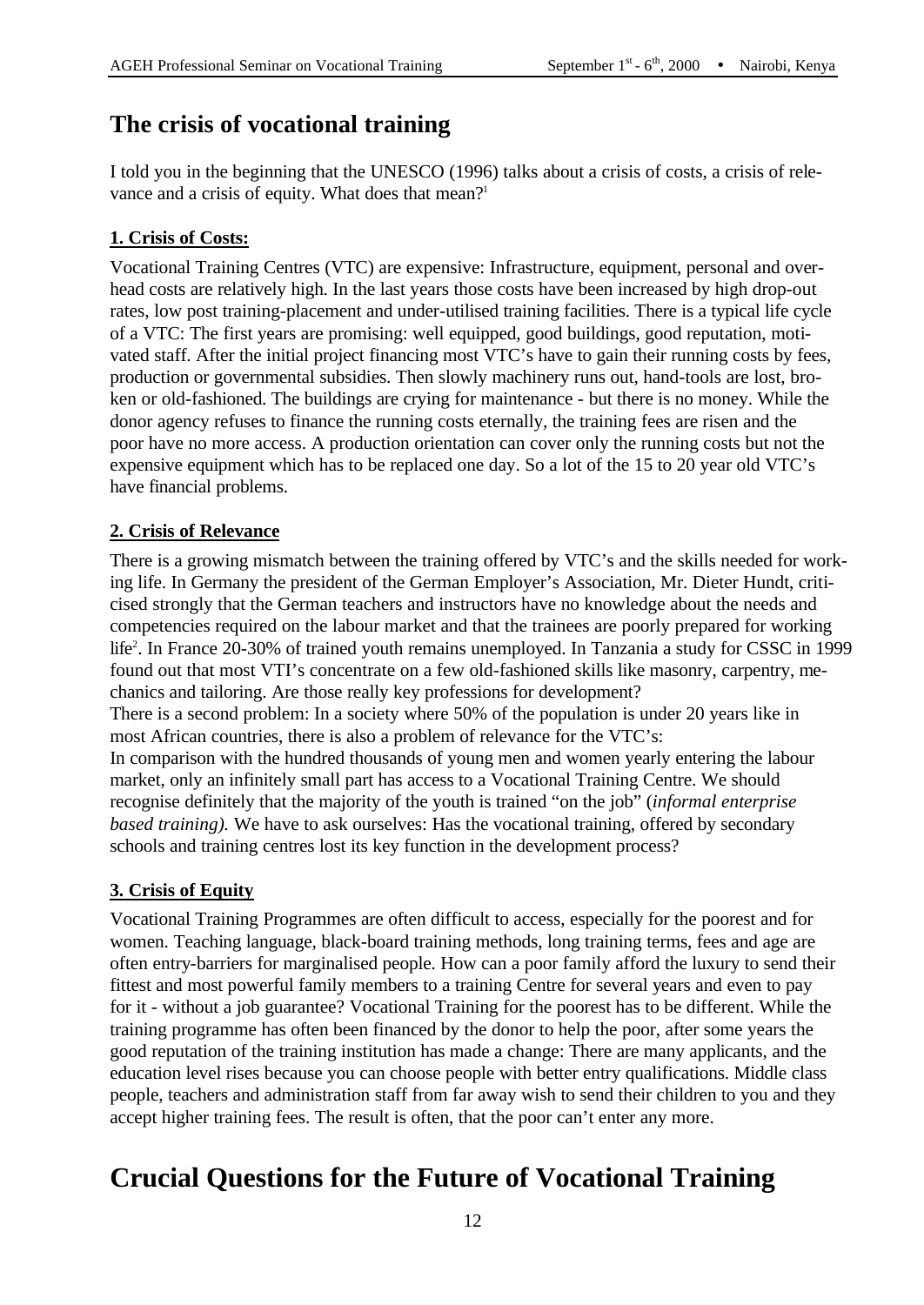There is a global tendency to enterprise linked vocational training with a high flexibility in place, time and methods of training, which respect the individual and local needs. Let me present you eight questions to this seminar:

#### **1. What training skills are really important in a rapidly changing world?**

Today's problem is that we have to train young people for techniques which are not yet invented. In a changing world, how can the trainers prepare the youth for a reality, that we can't even imagine now? Who could have imagined twenty years ago the interesting market for computer training, waste management or solar energy? Today only technical knowledge isn't enough to be prepared for working life: A person should be able to: work in a team, decision-making, marketing, problem analysis, finance-management, communication etc. In this workshop we therefore should discuss the "key competencies". In Germany "key competencies" have got a high value - just look at the job offers in the newspaper. Key competencies seem to be very important tools for the young generation to survive successfully in a rapidly changing world.

#### **2. Is there a need of follow-up for ex-trainees?**

A 3-year-training is not enough to successfully proceed on the rough road towards self-employment. Even those who find an employment face a lot of difficulties, missing the protecting environment and good working conditions of the Training Centre. It is as well obvious that someone needs some years of professional experience in the trade before starting his own business. But where to obtain it? There is also a need of further education for ex-trainees to be up to date.

#### **3. Shouldn't we focus more on service trades instead of production trades?**

World-wide production is growing without a growing demand of skilled workers. If a plastic chair imported from China or Europe costs less money than a good assembled timber chair of a local carpenter, it will be difficult to find purchasers for the latter. The globalisation of industrial mass production will continue. On the other hand, there is a growing need for efficient service at all levels like transport, information and communication. This sector of the labour market will grow in the future but it is strongly neglected by the vocational training institutions. Why not offer vocational training schemes for watchmen, security people, funeral furnishers, tourist guides, drivers, baby-sitting, telephone agencies, beauty, etc.

#### **4. Haven't we neglected the gender aspect?**

Men - it is hard but true: The most successful credit schemes for income generating activities are run by women. But in the field of vocational training the number of female trainees remains far too low. This is a logic result of the production-orientated training ignoring the service sector.

#### **5. How to keep regular contact to the local labour market and to all stakeholders which demand and offer vocational training?**

If training institutions are in good contact with the local tradesmen, they will easily be informed about the real training needs and a saturated or booming market. The formal or informal tradesmen will explain their expectations for high quality training. The institutions will adapt or reorientate their training schemes and the tradesmen are more interested to employ ex-trainees. A key-element seems to me the follow-up of the ex-trainees and a "tracer-study" which informs about the whereabouts of the ex-trainees.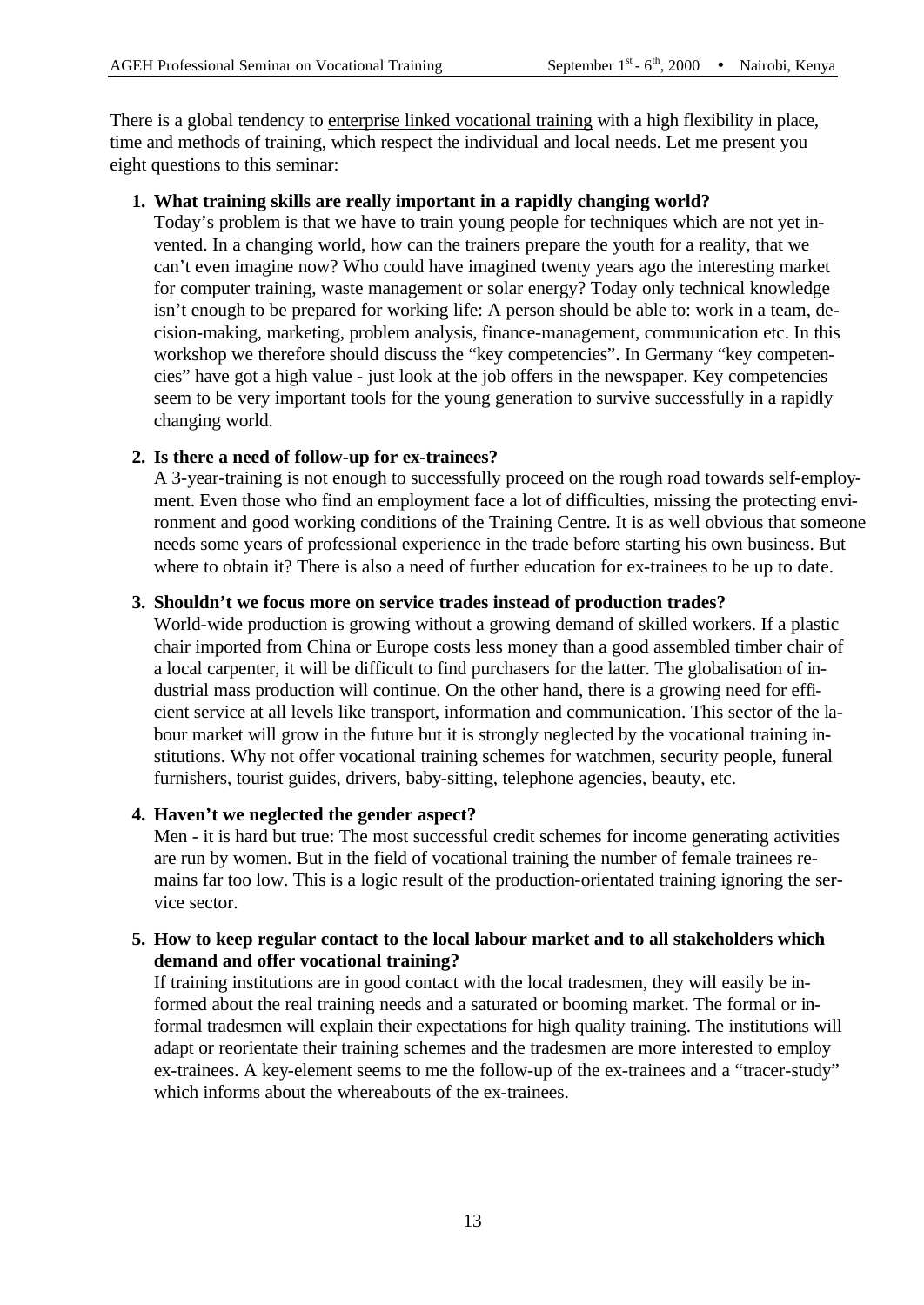#### **6. Is entrepreneurship training the answer to the growing unemployment?**

Not every unemployed young woman, every unemployed young man has the potential for entrepreneurship. It seems that the CEFE methodology helps to identify someone with entrepreneurial spirit. But can entrepreneurship really be trained or is it a gift of the almighty God? In Germany statistics proof that 80% of new entrepreneurs will fail within five years time. Why should it be different elsewhere? Nevertheless training programmes for workers or craftsmen should be adapted to the demands of self-employment. Often the capital stock is not sufficient to start a small business. Unfortunately most credit programmes offer their service only to settled enterprises and not to beginners.

#### **7. Shouldn't we learn from the old African tradition of apprenticeship?**

Church institutions are focusing on Centre-based training. But we should realise: The majority of the poor learn a trade in form of an enterprise based training or learn in their family. The importance of the so-called "informal enterprise based training" has been long time neglected by development agencies and churches. Shouldn't we ask: How can we support those microenterprises and families which provide vocational training? How can the quality of their work be increased? How can the exploitation of cheap working-power like trainees be avoided? Should the Training Institution offer technical, commercial or pedagogic training to those workshop-owners which accept apprentices?

#### **8. How does vocational training reach the poor and marginalised people?**

Training should be short, in local language, flexible in time and place. But there are few VTC's which offer training in evening, night or Saturday classes. I think you agree, if I demand that the training conditions should correspond as much as possible to the future working life. But who offers vocational training in a village, a private workshop, on the road or under a tree? There should be the possibility of income-generation during the training. A higher age of trainees, even married trainees, could be accepted. Training fees could be paid with agricultural products, labour or cattle.

# **Expectations**

Finally let me present some expectations: The intention of this seminar is to facilitate the exchange of experience. We are proud that you have accepted our invitation. We hope that we can all learn from these experiences to gain fresh thoughts and new ideas to help us answer the question how vocational training might become more efficient and more strongly geared to real needs. This means that first of all we have to analyse what the obstacles are that are hindering young people on their way to successful employment and self-employment, and secondly, what assistance and knowhow they would actually need to overcome those obstacles.

Finally, we will have to ask ourselves what the consequences of all our considerations will be for the existing facilities and structures of vocational training. How should the existing structures be used that they lead not only to a certificate or a qualification, but to reliable regular work, a decent income, in short: to a life in line with basic human dignity?

<sup>1</sup> cf. Grierson, John P., Where There Is No Job (SKAT 1997), p. 11 f, ISBN 3-908001-70-6.

<sup>&</sup>lt;sup>2</sup> Casdorff, Claus Hinrich, Lehrer sind keine weltfremden Nostalgiker, in: 20 Minuten Köln, 23.08.00, S. 6.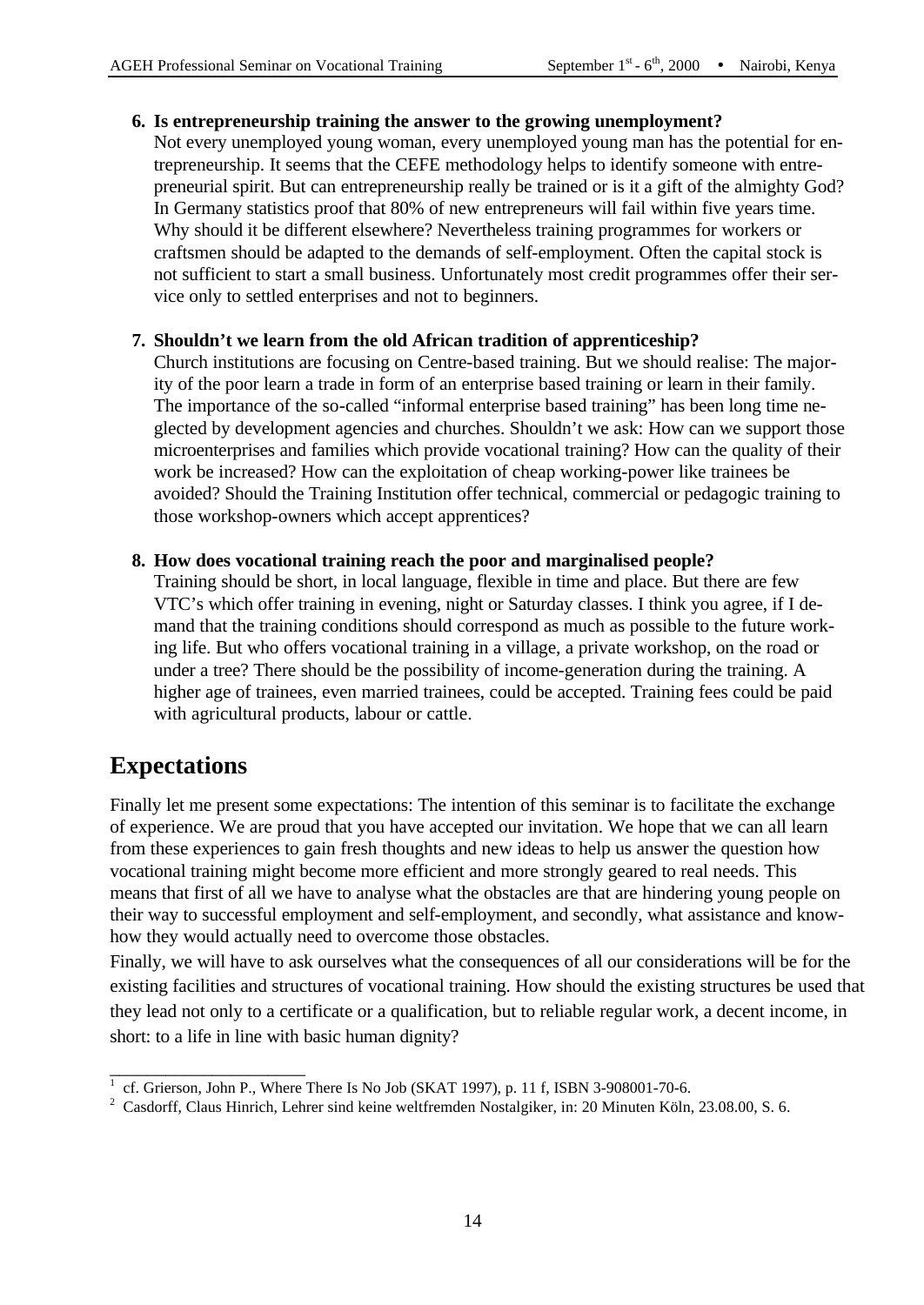*Peter Bellen Jr. is the Executive Director of the Bicol Centre for Community Development, Inc. managing the Centre for Enterprise, Livelihood and Technology Development in Legazpi City, Philippines and has been with the Centre for 12 years. He can be contacted at info@bccd.ph or petbellen@hotmail.com, Tel. +63(52) 481-0316*

Thematic Introduction

# **Community-Based Training and Enterprise Development Programme:**

# **A Philippine Experience**

*by Peter Bellen Jr.*

#### **Brief Organisational Background:**

*"I feel so sorry for these people. …They have nothing to eat." so Jesus told his disciples (Mark 8:2)*

This passage has been the inspiration that kept the **Centre for Enterprise, Livelihood and Technology Development** going for 12 years now. The Centre in Legazpi City in the Philippines has been established in 1988 with the support of **Kindernothilfe, e.V. in Duisburg, Germany;** in the second poorest region of the Philippines – a country with 70 million people where more than one-third or 24 million can hardly afford the needed three-meals a day due to abject poverty caused by limited employable skills among the many in the informal sector, on one hand; and on the other, the lack of employment opportunities in the larger countryside. And of the entire population, the young people are hit the hardest. In fact, in 1999 there were about 11 million Filipinos in the school age but are out of school. Common reasons for out-of-school youths: their families cannot afford the high cost of schooling.

Hence, since the inception of the Centre, young-adult people have been the focus of the programme, specifically the 18-30 year-olds, when the majority are preparing for family life. The objective of the Centre is to help the young people to become productive and responsible members of their community; specifically, to provide and equip them with technical and vocational skills adequate for (self) employment in their own community.

#### **Background of the Programme**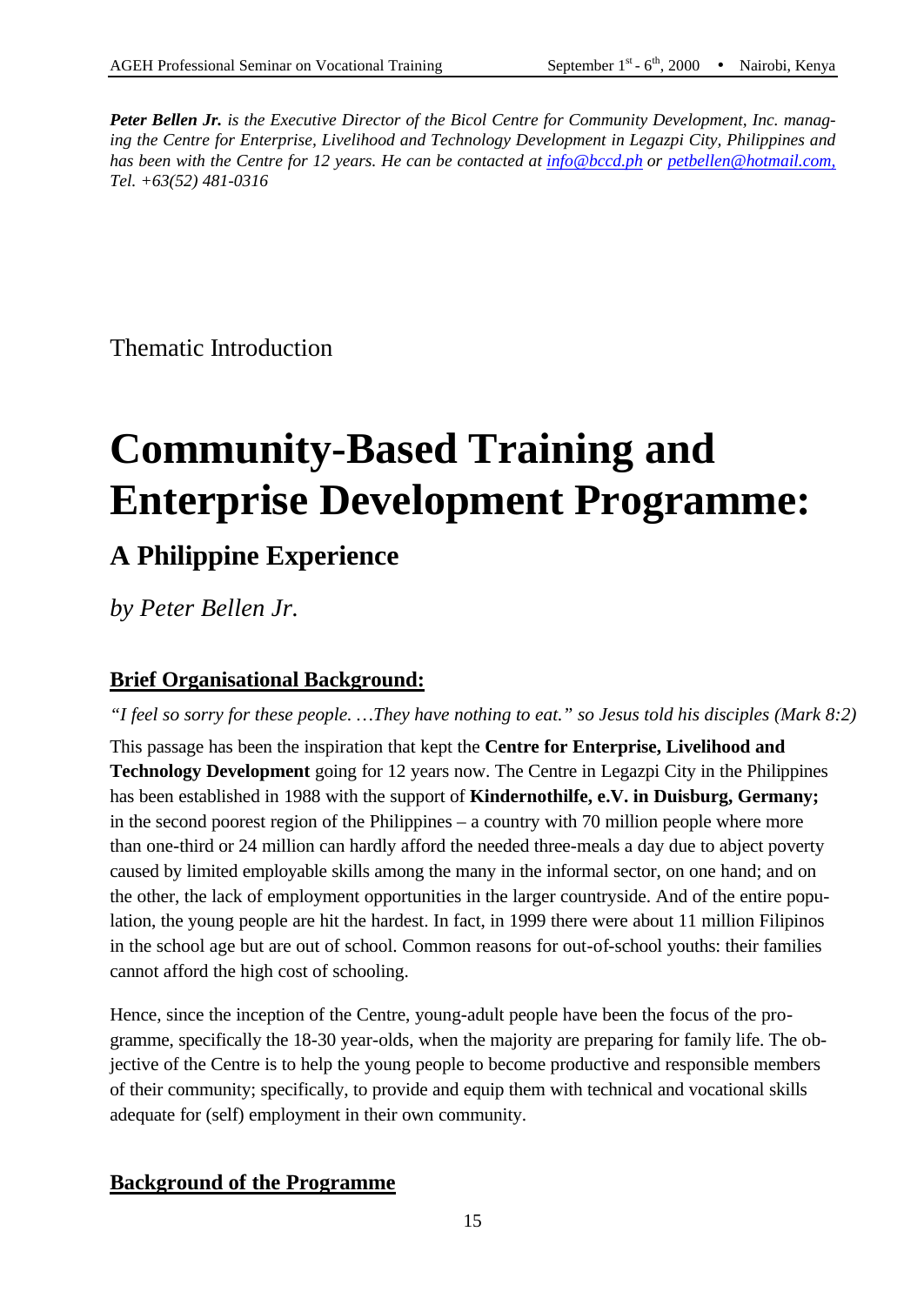For six years from 1988 up 1994 the Centre's main programme strategy was the conduct of 2-year laboratory-based vocational training in General Mechanic and in General Electricity - combining and so some allied trades. On the other side, piloting of the so-called Informal Sector Training Programme was made. The latter is a programme where the main trainers are the small entrepreneurs and the main training venues were their small shops.

Basic orientation on entrepreneurship was also included in the training programme.

From 1992 through 1994 a series of project evaluations were made. Following were the results and challenges uncovered:

- 1. Many of the graduates found wage-employment overseas (Saudi Arabia) and in Metropolitan areas. The reason found was that Centre's course offerings were more industry-oriented.
- 2. Many of those who stayed in their community remained unemployed. And this was because the courses they have undertaken were not really in demand in the region. Besides, from the tracer study, the graduates expressed they needed various-after training programmes;
- 3. Productivity level of those who set up their own businesses was very low; because the Centre's assistance was confined to limited small loans only.
- 4. Training costs were relatively high and couldn't be sustained because aside from the long training duration, everything was free.

In short, the expectation of having graduates find gainful employment in the countryside was unfortunately not realised.

On the other side, the Centre has been quite successful with the Informal Sector Training Programme: more graduates got employed by their host-trainers, and training cost was low.

And so the Centre's management forwarded the following questions for reflections:

- 1. What strategy should be applied for the graduates to be gainfully employed in their communities?
- 2. What measures should be undertaken to enable the graduates to provide employment for themselves and (later) for their fellows?
- 3. How can we find a solution with the number of school drop-outs becoming higher and higher?

#### **The New Programme**

Reacting to the various challenges as well as opportunities by using its successful and unsuccessful experiences, the Centre's programme has evolved to the *Community-Based Training and Enterprise Development Programme (CBT-EDP).*

#### **Features of and Experiences from the The Community-Based Training and Enterprise Development Programme (CBT-EDP)**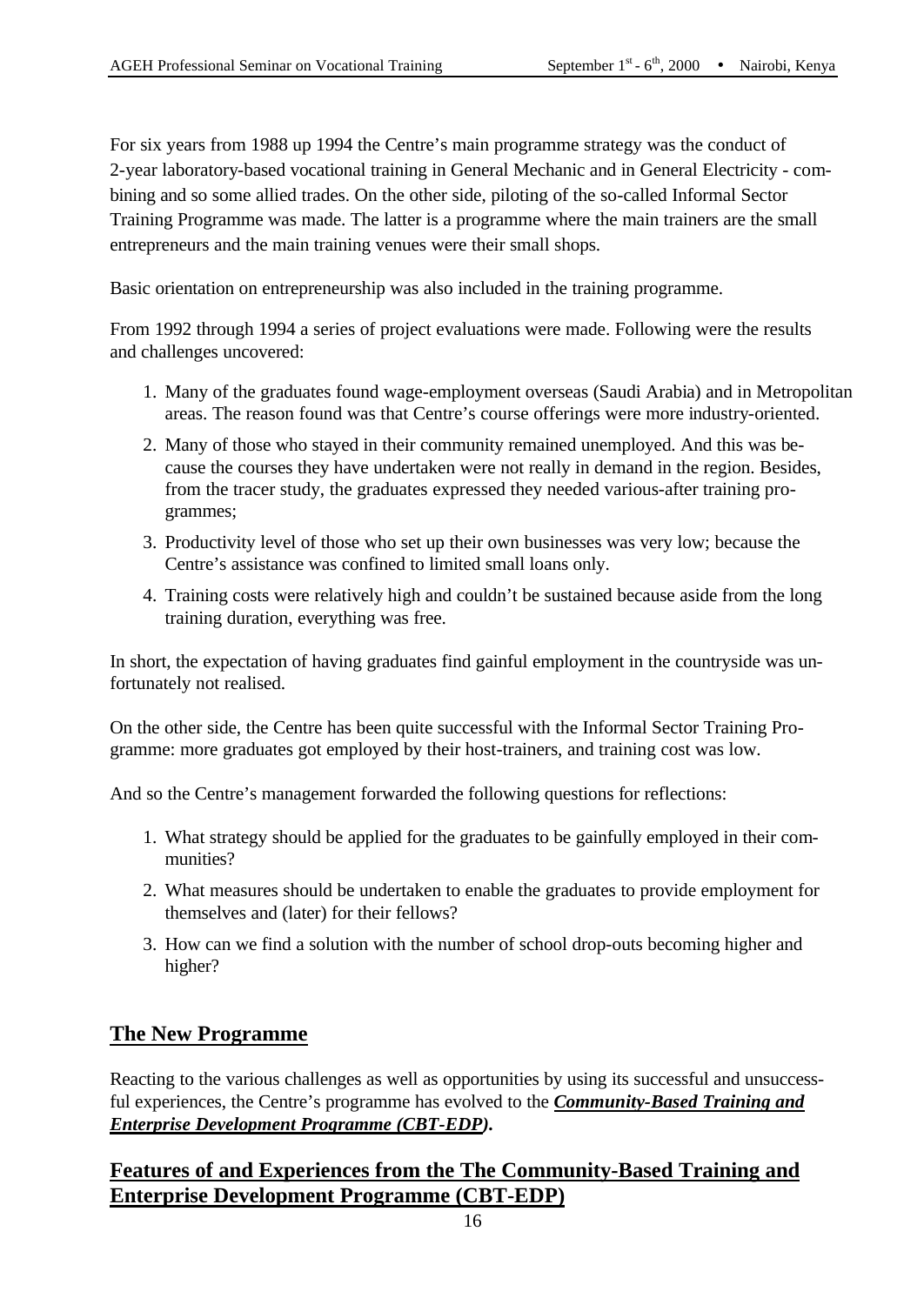*Need-Based.* Course offerings under this programme are no longer justified by the kind of facilities the Centre has, but are rather based on the results of various community needs assessments participatively conducted by the Centre and by key persons in the communities/projects areas. Often times prospective participants are also involved in the determination of the pre-feasibility of trades to be offered. Courses or trades offered are those that will address the unsatisfied need for products or services in the communities. Indigenous raw materials and unutilised skills are also considered in selecting the course.

*Market-Driven*. The prospective "consumers of the graduates" (shop owners) play an important role in determining some courses to be offered. They inform the centre of their need for additional workers. Even the "product specifications" (course content/curricula) or the competencies the graduates should have by end of the training, are determined by these "consumers". Especially when the prospective employers (shop owners) are involved in the "raw material selection" (selection of training participants), finding employment is no longer a problem for the many graduates because they are immediately employed by their host-trainers.

*Participatory*. To attain sustainability, the Centre develops and maintains strategic alliances with local government units and other major players and actors involved in manpower development and enterprise promotion. As a strategy for advocacy, the Centre organised Resource Committees in different project areas or municipal levels composed of these partners. To maintain their support the Centre considers that its programme supports or at least harmonises with the thrusts and priorities of these agencies. In certain cases the Centre took advantage of favourable programmes and policies of the government from where financial and logistic support where given to the training participants.

*Advocacy***.** To ensure that the Centre's technology is adopted and sustained by its partners (as the Centre's presence in the project areas is not guaranteed), the Centre is accredited in development council and other special legal bodies of the local government units, and hence is in the position to recommend programmes for a wider audience.

*Equitable sharing of resources.* Resulting from the convergence technique the Centre ensures that the partners, including the training participants, have to share in the costs of the training projects. At one instance, the Centre generated 20% of its costs from its partners. Most of those were used to pay for the training honoraria of the Technical Trainers and to buy after-training tools and production equipment of the graduates.

With the above strategies, emanates the *sense of ownership* of the project by the partners. Hence, the degree of commitment for and care of the graduates is enormous among project partners. At least in two projects areas of the Centre, the local government units are the ones making the moves that *their* graduates are gainfully employed.

Under CBT-EDP the "production process" (training process) consists of In-House and In-Shop phases. This means that the training happens in two training venues – in the training Centre (inhouse) and in the (in-shop) workshops of host-trainers. Almost, 70% of the training duration happens during in-shop. However, since the trainees are so poor that they cannot afford to come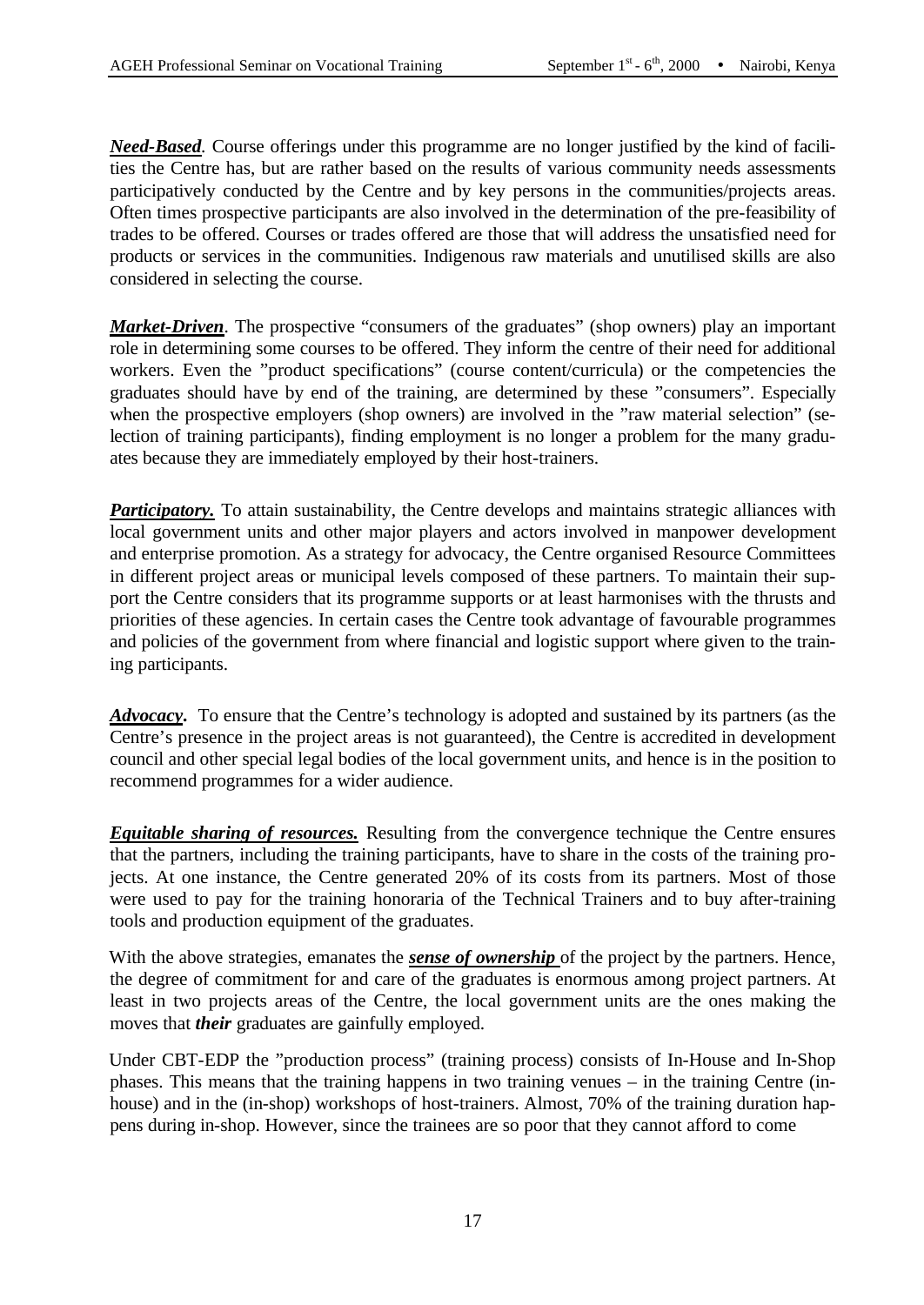to the Centre in the city, there were some experiences where the trainings were organised in the communities right where the trainees come from: *area-based*. As a development programme, CBT-EDP is *holistic*. Fundamental in the training delivery is the Social Preparation (value formation). Life skills and personality development are given emphasis. Understanding poverty, dignity of work, improving relationships with God and with others are among the focus. And these are integrated with the different technical lessons throughout the training duration.

During the training entrepreneurship training is integrated. Job orders form part of the training projects. Hence, early on the trainees are given an opportunity to simulate entrepreneur's role. Besides, the exposure of the trainees during in-shop training is very rich in so far as entrepreneurial events are concerned. The host-trainers usually become their role model.

*Post-Training Assistance Programme*. Recognising that the Centre's "business" is not only to "produce" but to market its products (graduates), great effort is put on after-training activities. The Centre maintains an Enterprise Shelter where graduates opting to start accepting job orders on their own but yet lacking tools and equipment, can avail themselves of tools and shop facilities for rent. They can also avail of technical guidance from the Centre. Those serious enough to setup their own business undergo CEFE training. Later they are connected with lending institutions.

During the training period, the training participants are involved in Capital Building-Up activities (CBU). Savings derived from this are used to buy additional tools or utilised as seed capital in their business.

To generate strength and to pool in capital, the graduates who decide to organise themselves into co-operatives or associations, the Centre provides the technical assistance or connects them to agencies that provide the needed support.

Job Referrals for those seeking wage employment are made by the Centre. Besides, when the Centre accepts job orders, they are being passed on to graduates. A Tracer Study is conducted by the Centre to locate and establish data bases of its graduates. And then a directory is given to graduates. In many cases the graduates support each other; by connecting their classmates they find employment.

The Centre employs Area Development Co-ordinators who maintain direct contact with partners, host-trainers and graduates. Aside from some consultancies, graduates who have difficulties in their job orders are linked with their host-trainers.

Lately, the Centre expanded its clientele base from out-of-school youths (Sys) included parents of other Sys. Other marginalised sectors such as farmers, fisher folks and rural women were given priority.

That is so far the (*Labour) Supply Development.*

*(Labour) Market Development.* The absorptive capacity of existing entrepreneurs for new and additional workers largely depends on the stability and productivity of their own businesses. Hence, to ensure that an increase of employment opportunities happens in the countryside, the Centre provides CEFE training to new as well as existing entrepreneurs. In addition, basic consultancies are provided aside from connecting with lending institutions.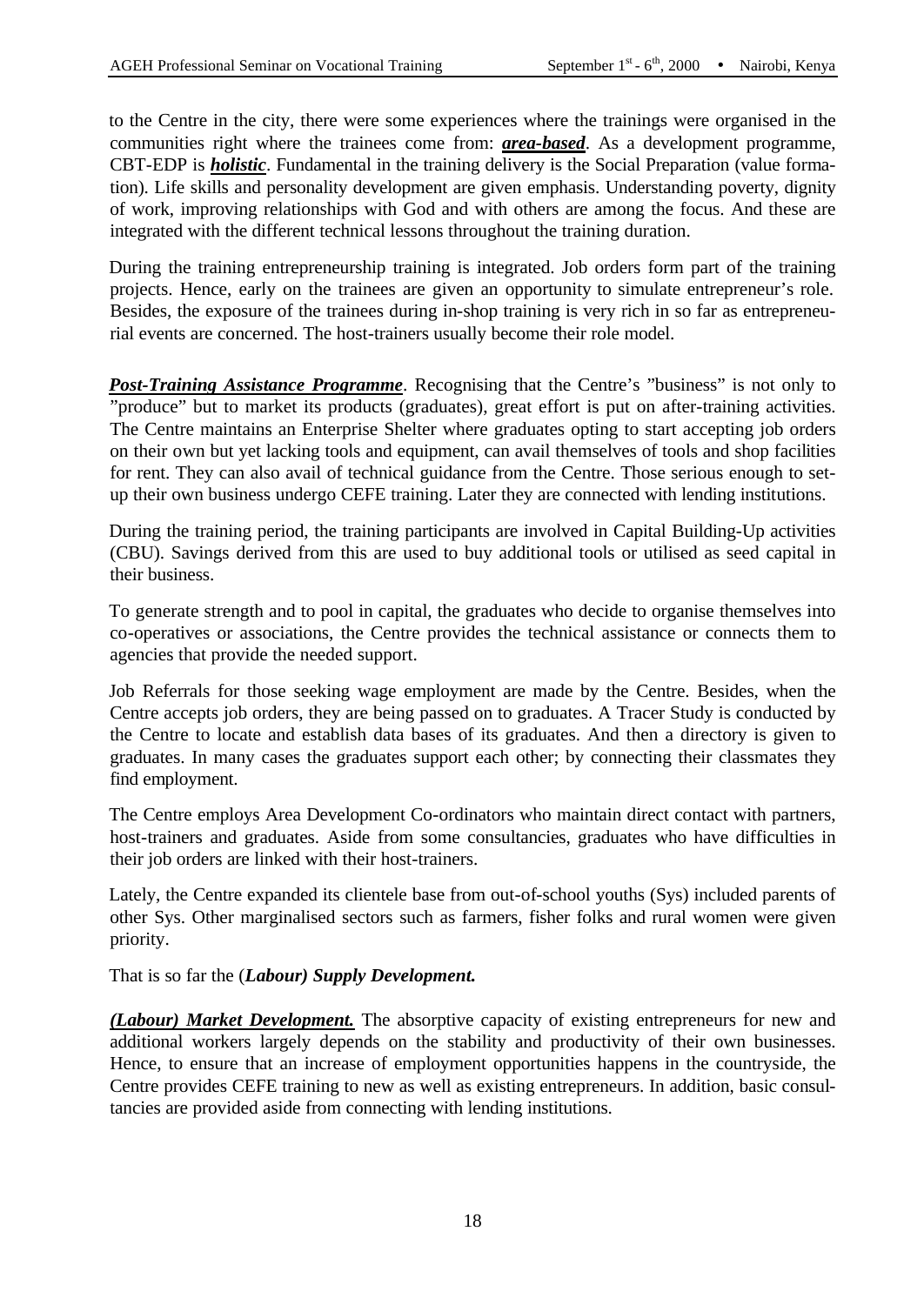*Harun N. Baiya is Chief Executive of SITE (Strengthening Informal Sector Training & Enterprise) in Nairobi, Kenya. He can be contacted at site@users.africaonline.co.ke or hbaiya*@*africaonline.co.ke P.O.Box 34336 Nairobi, Kenya, Tel. +254-2-718155, Fax 716059*

Thematic Introduction

# **From Supply-Driven to Demand-Based Vocational Training**

# **Analysis of Strengths and Problems of Church-Based Vocational Training Institutions**

*by Harun Baiya* 

#### **About SITE**

- A Kenyan Development Organisation working in East-African Region, since 1995 on SED and VT for self-employment
- Four programme areas: VTIs (TA), Technology Development and Dissemination, Market Support Services and Skills Upgrading.
- Work in skills training in several countries—Kenya, Somaliland, Tanzania, Malawi and Uganda—conceptual and capacity development and backstopping.
- Supporting research work on skills and sustainable livelihoods in developing countries

#### **Systems of Training involved**

- Re-orienting formal VTI's --- non-formal centre based training
- Enterprise Based Training (EBT)
- Skills upgrading through traditional apprenticeships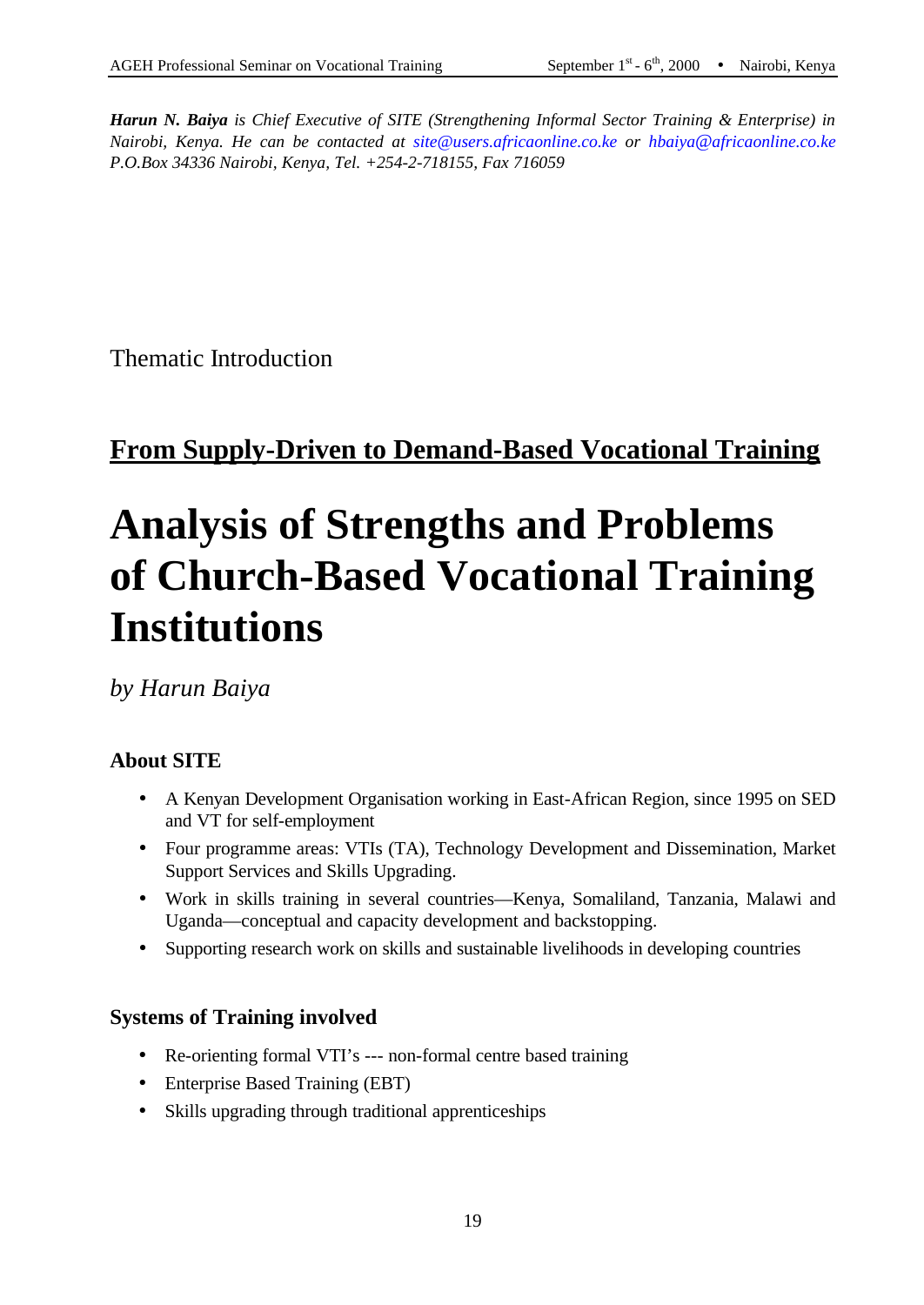#### S**ocial economic Challenges – What the Churches are Dealing With**

- high unemployment rates of 25% to 60%.
- Inequality in access to resources and services widening gaps in wealth and opportunities (commercial and private institutions catering for those few who are able, as no resources are available for 'public good' investments such as training and education).
- low incomes and often weak formal sector.
- weakened governments in terms of capacity to provide leadership in policy formulation and implementation, co-ordination etc. (SAPs and internal problems such as corruption)
- high proportion of population are youth very young and unskilled.
- increasing numbers of socially disconnected young people little responsibility, problems of drugs, diseases, etc. — they need rehabilitation.
- High school drop-out rates completion rate in primary education is under 50% in most of the countries.
- high dependence on small business and informal sector for economic growth and job opportunity creation irrespective of capacity of the sector to do so.
- Global and liberalised market forces exerted in all social and economic structures and situations.
- Rapidly changing markets and demands in terms of products, services etc.

#### **Some of the Internal Challenges**

- Rigidity and slow response to the social and economic changes
- Lack of access to guidance and concepts for change
- Limitation of resources for implementing changes.

#### **Strengths**

- Strong responsibility towards the socially and economically disadvantaged.
- Independent and can make choices in the type of programmes and interventions
- Has/can influence communities and policies
- Poverty and unemployed youth are key words and issues for many of the Churches.
- Enabling a young person to earn a living for self and to support family is the aspiration of the church programmes.

#### **Why VTIs and through VTIs**

- they exist reflect past investments, ambitions/hopes of people and partners
- they play a role, though often inefficient and ineffective
- can be engaged in a change process
- many development actors in Africa still think they are the way to go, especially NGOs and Churches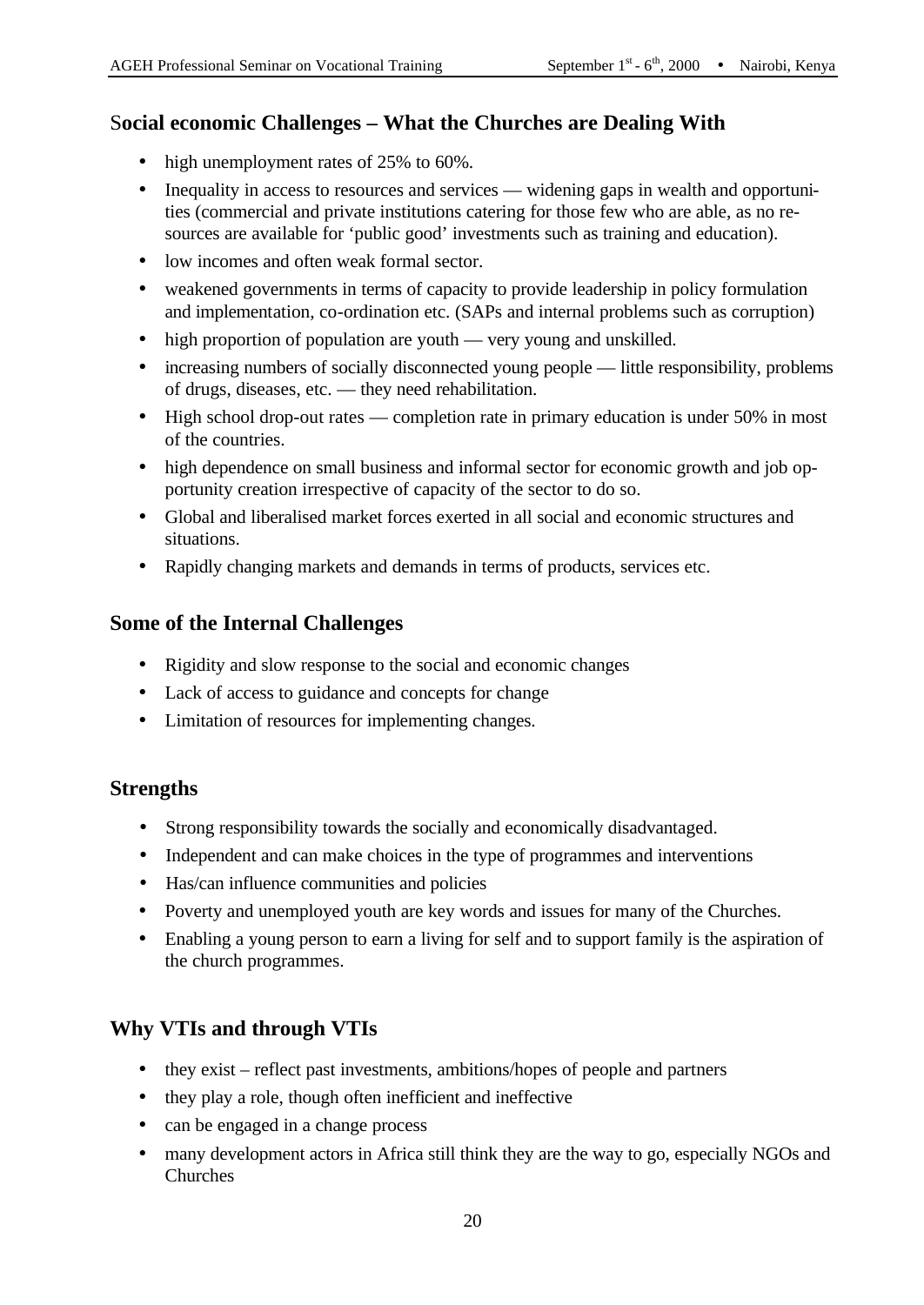#### **Experiences — Process and Results**

Examples based on a model developed by SITE for Caritas in Somaliland. This model has been replicated, with some adaptation in Kenya, Tanzania and under consideration by several institutions/NGOs in Malawi.

#### **a. Change of Focus and Approach — the Re-Orientation.**

- Reviewing objectives and aims of stakeholders
- Outlining the pre-requisites including capacity-required staff, management systems, target groups etc.
- Training of the staff in order to enable them go in this direction and process.

This is a process:

- Several stages are involved owners of programmes/VTIs, managers etc.
- Dialogue and consensus building

#### **b. Designing new Structures, Content and Systems**

- Defining the content and its determination how do the centres bring in the markets enterprises and potential employers and end users of products and services from enterprises?
- What competencies are necessary in order to ensure the objective is reached—concept of supportive competencies—entrepreneurial motivation, social networks, confidence building, business skills etc.
- Involvement of parents and guardians
- Capacity for adapting to changes in a dynamic market and client requirements

#### **Post Training Inputs and Linkages**

- Follow-up to obtain feedback and provide knowledge on changes needed, and in order to maintain links with stakeholders (community and enterprises)
- Needs rationalisation based on tapping new market opportunities, exploiting competitive advantage in existing markets and/or local resources, introduction of new products, or ability to utilise a new technology.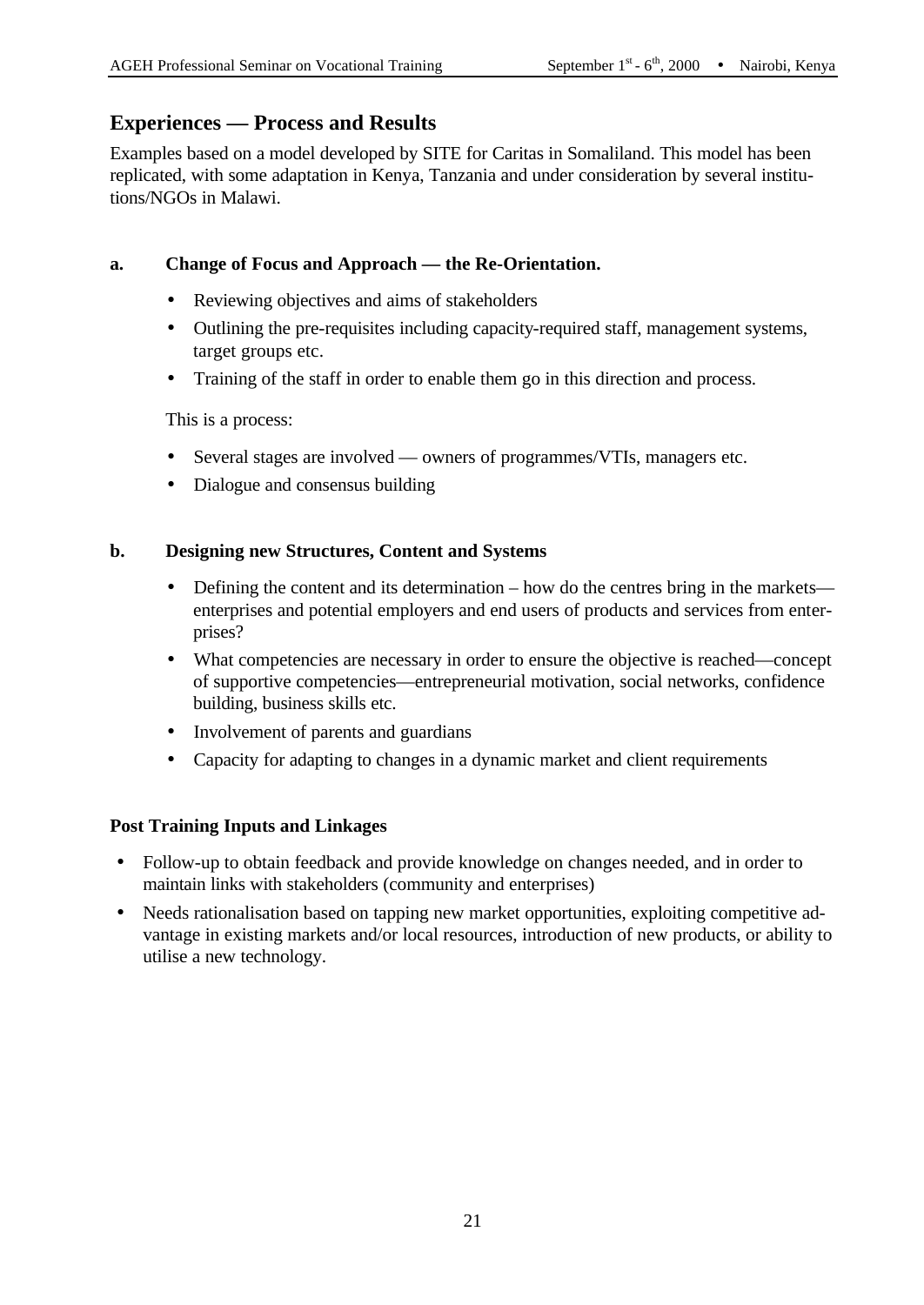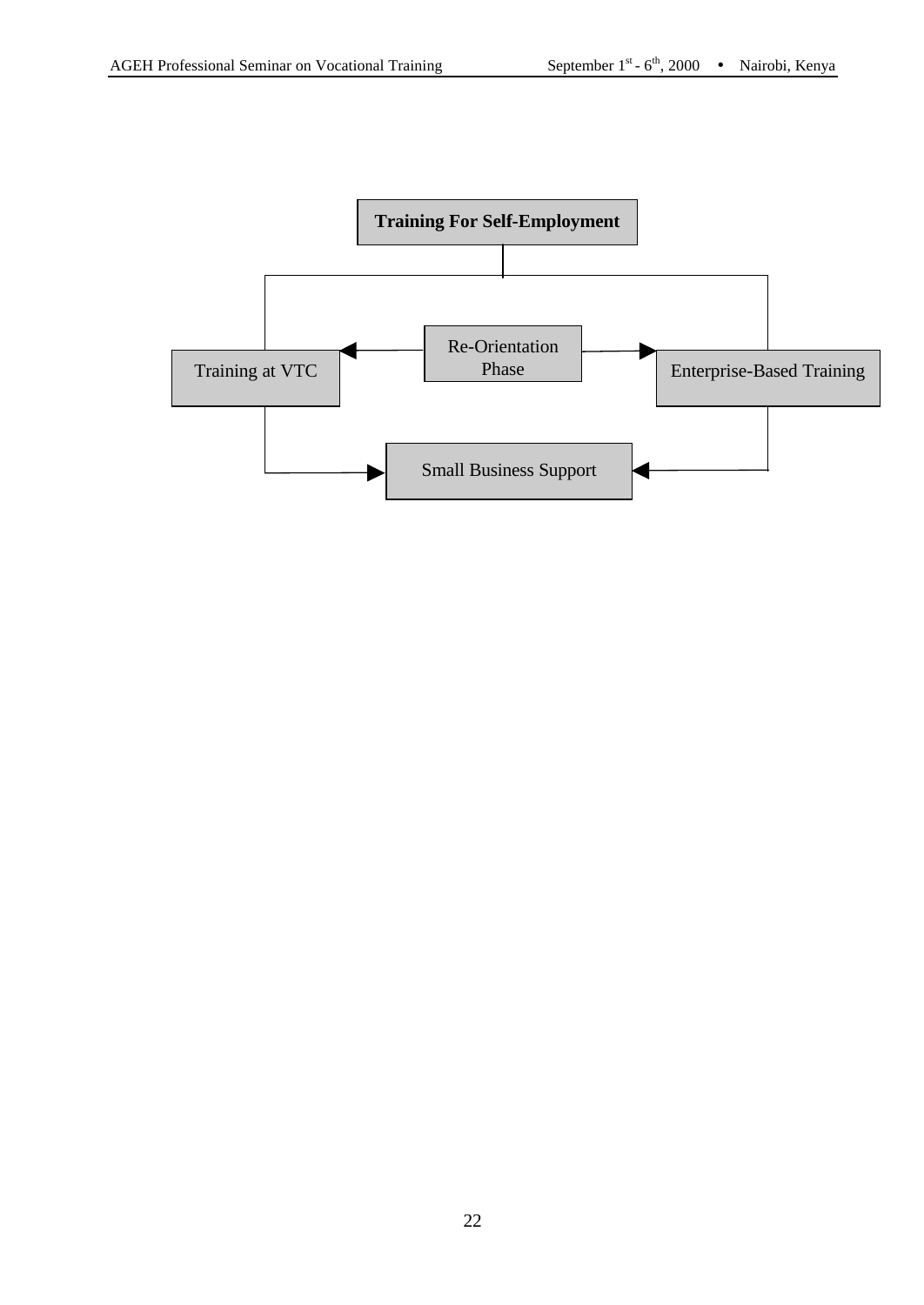## **Model developed and applied by SITE in several countries:**

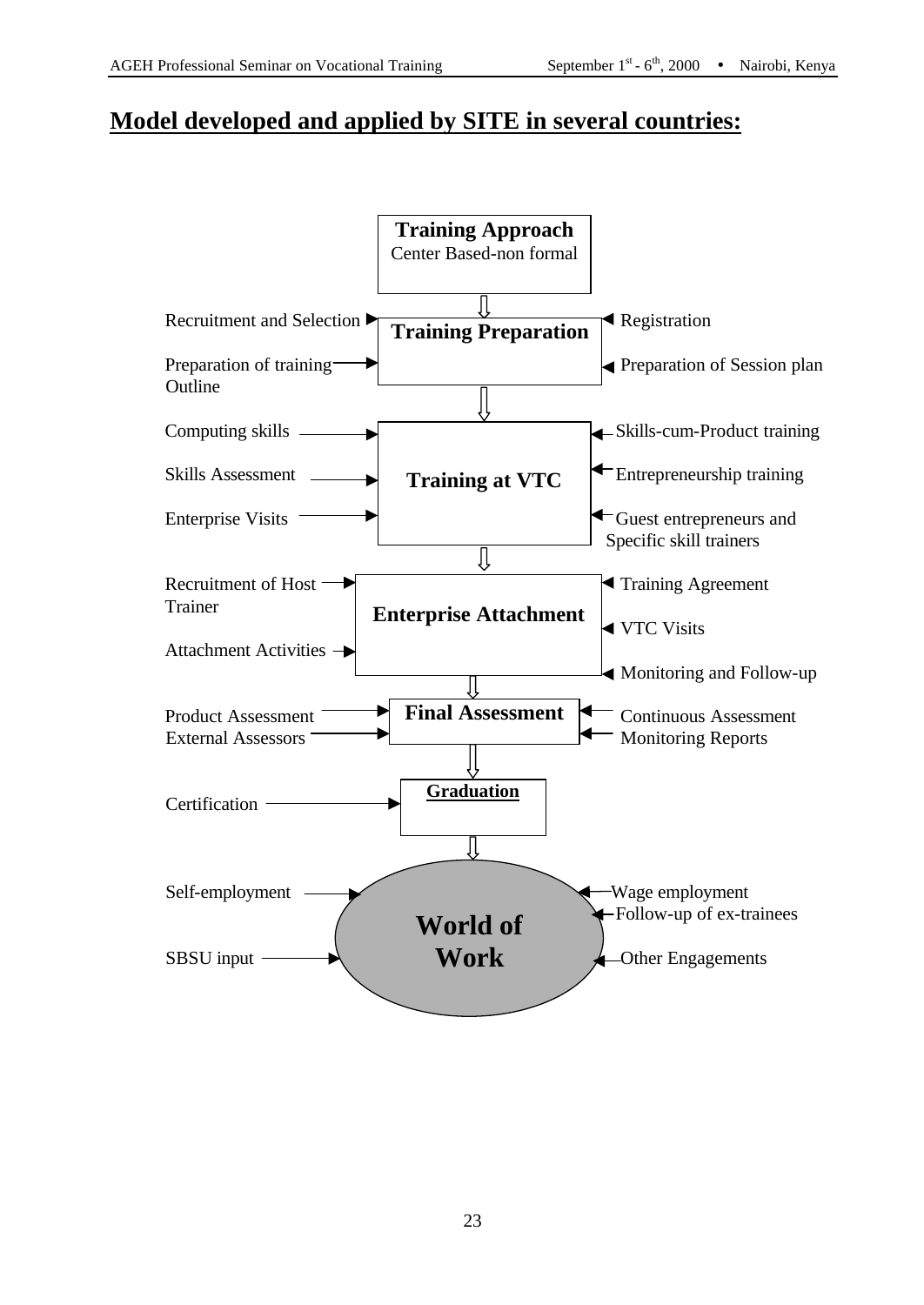## **SITE Model 2000**



# **Results/Impact of Embracing Change**

- Increased enrolment more than double
- Linkages with enterprises, which offer support-training places, instructions, feedback etc.
- Motivated trainers, staff and Board
- Increased community confidence
- Young people find new opportunities, retain and retrace traditional skills
- Create new opportunities in the communities new services and products.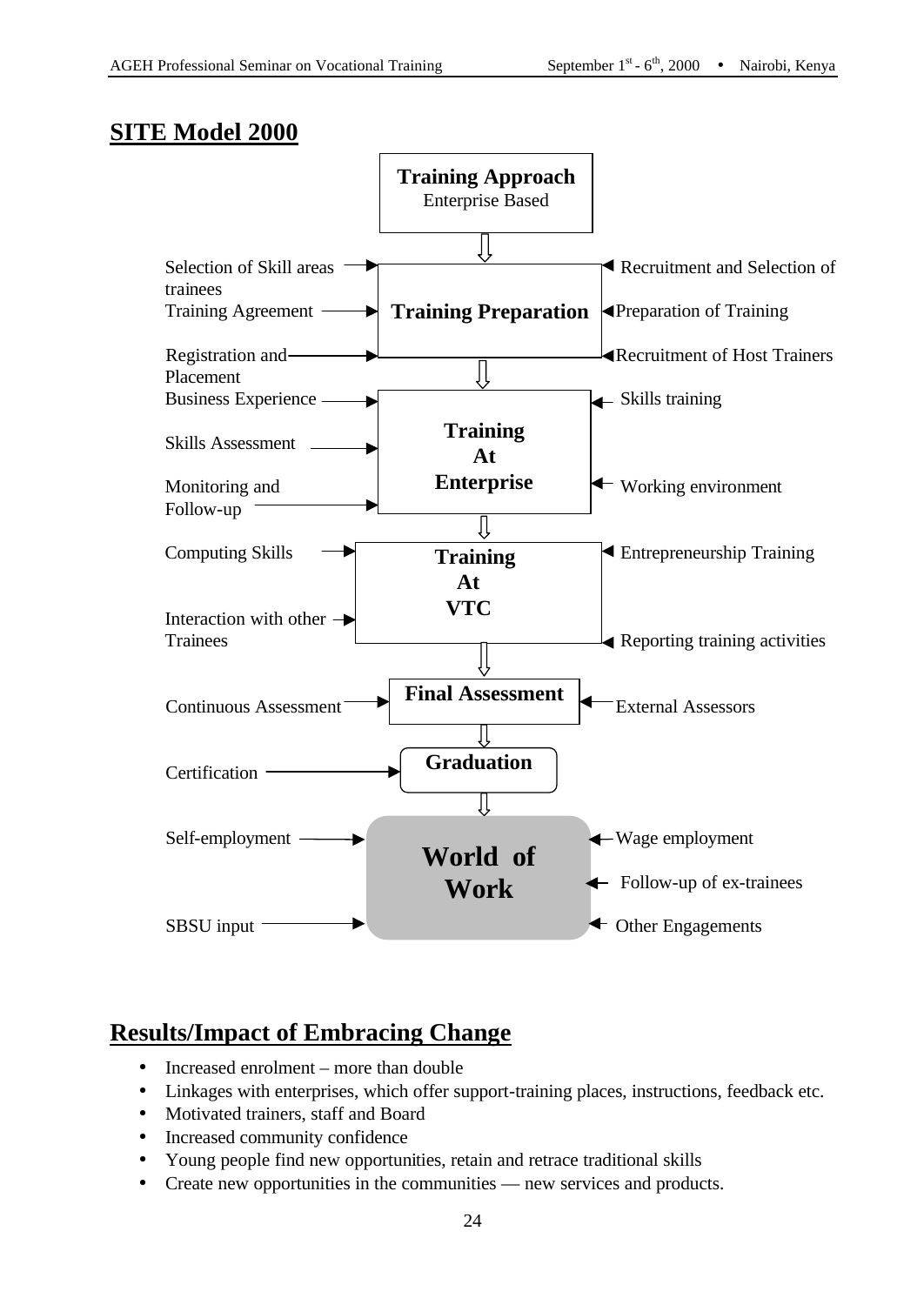# **Some Conclusions and Lessons Learnt**

- a) **Institutional development (and especially re-orientation) does not have 'quick fixes'**. It is a process, which deals with competencies, inherent cultural and social challenges and attitudes of stakeholders in what constitutes an institution. That means that donors and agents of institutional and partnership development must appreciate the time and level of commitment to the process of change - because institution and capacity development is indeed about changing how things are organised and done.
- b) **To succeed, VT programmes must see themselves as service providers**. They must consider what their 'beneficiaries/customers' want and re-organise to provide it. They have to be more outward looking
- c) **The non-formal training, as experienced, is management intensive.** One of the critical aspects of re-orientated training is its dynamic nature. The training outlines require frequent updating or 'relevance enhancement'. Further, there are various relationships - with entrepreneurs, trainers, networks with complimentary service providers. These requirements make this type of training 'management' intensive. Making entrepreneurial managers and staff are a prerequisite.
- d) **The social and economic demand for training that works is enormous but training is not a pancreas**. It must fit into a social and economic policy framework (rather needs that support).
- e) **The job market — (enterprise field) is greatly challenged, both internally and externally — there are no longer 'safe' markets for the small businesses**. Factors of globalisation, and liberalised markets, weak purchasing power and uncompetitiveness are critical issues. The beneficiaries of VT must operate in competitive markets requiring new and more productive approaches and variety of goods and services. They also have to look beyond 'community' needs and be driven by potentials within the reach of such communities — e.g. for value-added production, local (in-country) exports etc.
- f) **The scope of the market is much wider than formal skills classification** (the latter changes very, very slowly and the EBT has demonstrated a capacity to capture the whole range).
- g) **Implementation of Non-formal VT needs to be communicated and promoted especially to the implementers in the South.** It is unfortunate that after so many years of work in this areas – dialogue, research etc. — knowledge is accumulated in the North and a few cases among some South partners. **Rapid and effective mechanisms for doing so should be developed and applied.**
- h) **Governments are at the moment at their weakest point in terms of spearheading the promotion of non-formal training.**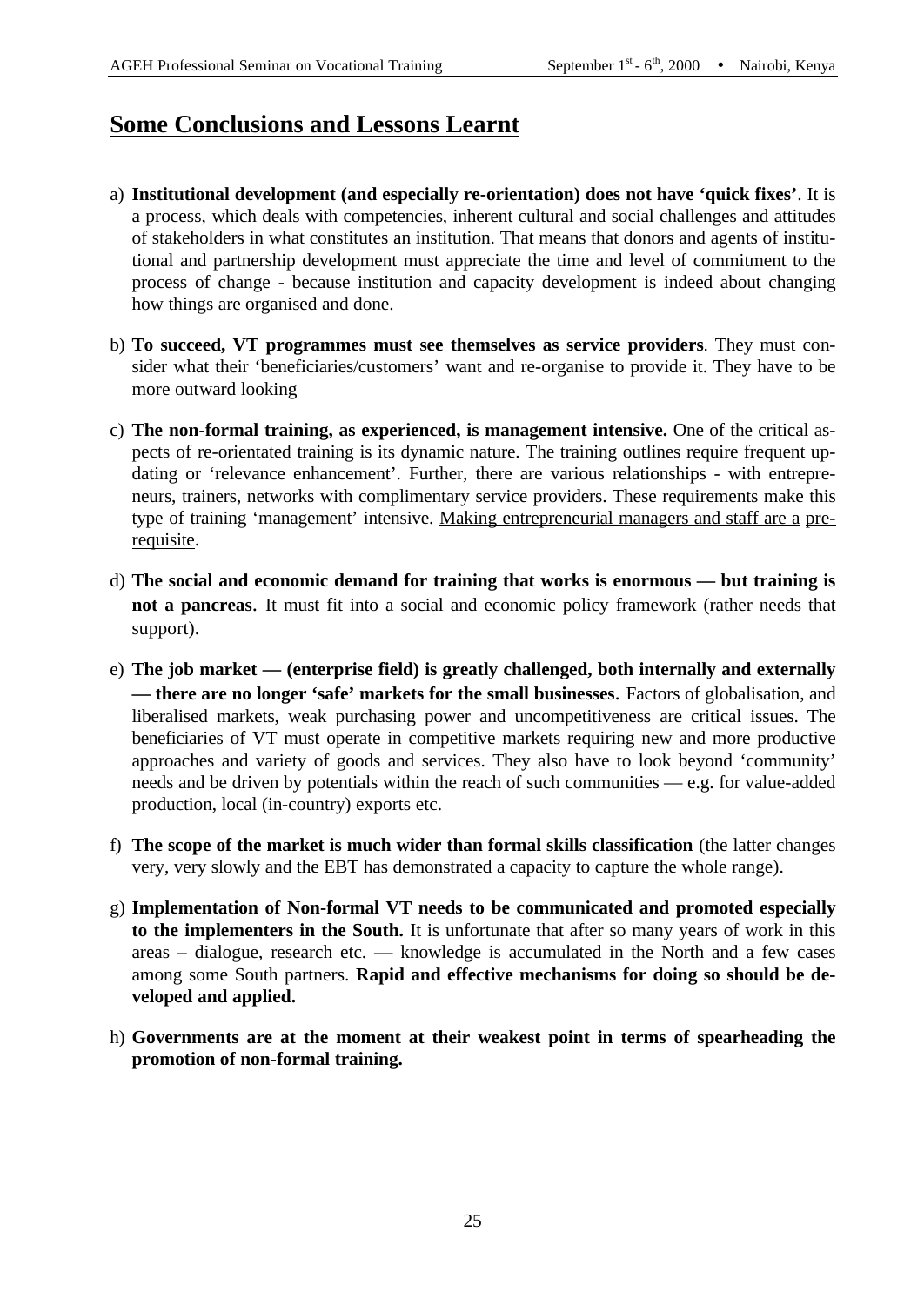# **Discussion Points and Questions to the Three Thematic Introductions by the Participants:**

#### **What new insights have you gained from the three presentations?**

- There is a need to adjust Vocational Training to the market trend. A lot of VTC's are doing all the same without reflecting the local environment.
- Changes have to be done.
- Avoid to train skills which are never needed.
- Social-cultural aspects must be adressed in a training for self-employment.
- The analysed problems are to be found globally in most countries.
- It is not true everywhere that the ex-trainees of VTC's have problems to find a job. In Ethiopia the experience is different.
- A close follow up of ex-trainees is important. But it is costly and who will pay for it ? There are good experiences with placement-officers in VTC's.
- Ex-trainees need start-up capital.
- The access to VTI's is decreasing for poor families.
- Training is not enough for self-employment practical experience is needed.
- The pre-selection of candidates for a training is important.
- The instructor should be an example both for profession and daily life.
- It is not sufficient to train some technical skills. There are social, technical/manual and human competencies which have to be part of the curriculum (i.e. problem solving, learn to listen, learn to negotiate).
- In some places a link between church owned VTC's and government exists on regional level.
- Jobs are created in small business.

#### **What questions do you still have?**

- How does Vocational Training lead to employment for young people?
- What is the process of learning?
- How to solve the mismatch between training and market situation?
- Is it possible to influence the market?
- What is better: Formal or nonformal training? Is it complementary?
- How can the Training Institution involve the community ?
- How can the VTI maintain the quality of training?
- How do we bring change into the attitude of our staff?
- Key-qualifications: How to know what the future demands?
- Ex-trainees need start-up capital.
- How to improve the poor primary school level?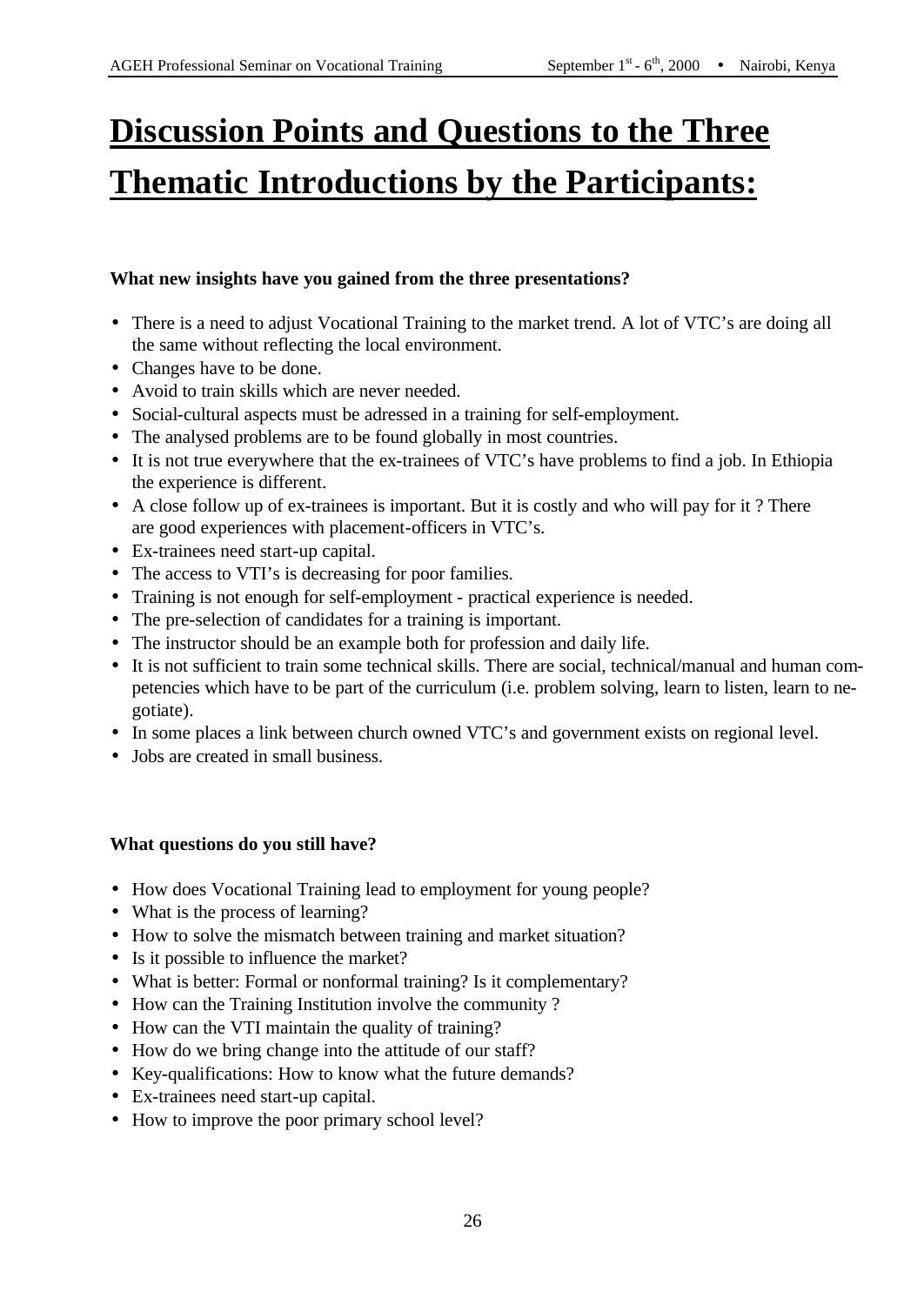# **VETA**

# **Vocational Education and Training Authority Tanzania**

# **1. Presentation by Dr. Adelhelm Meru (VETA, General Director)**

*Unfortunately we did not receive the abstract of the presentation from VETA.* 

# **2. Presentation of Ewald Gold (GTZ Adviser to VETA)**

*In the Appendix you will find some further informations about VETA.*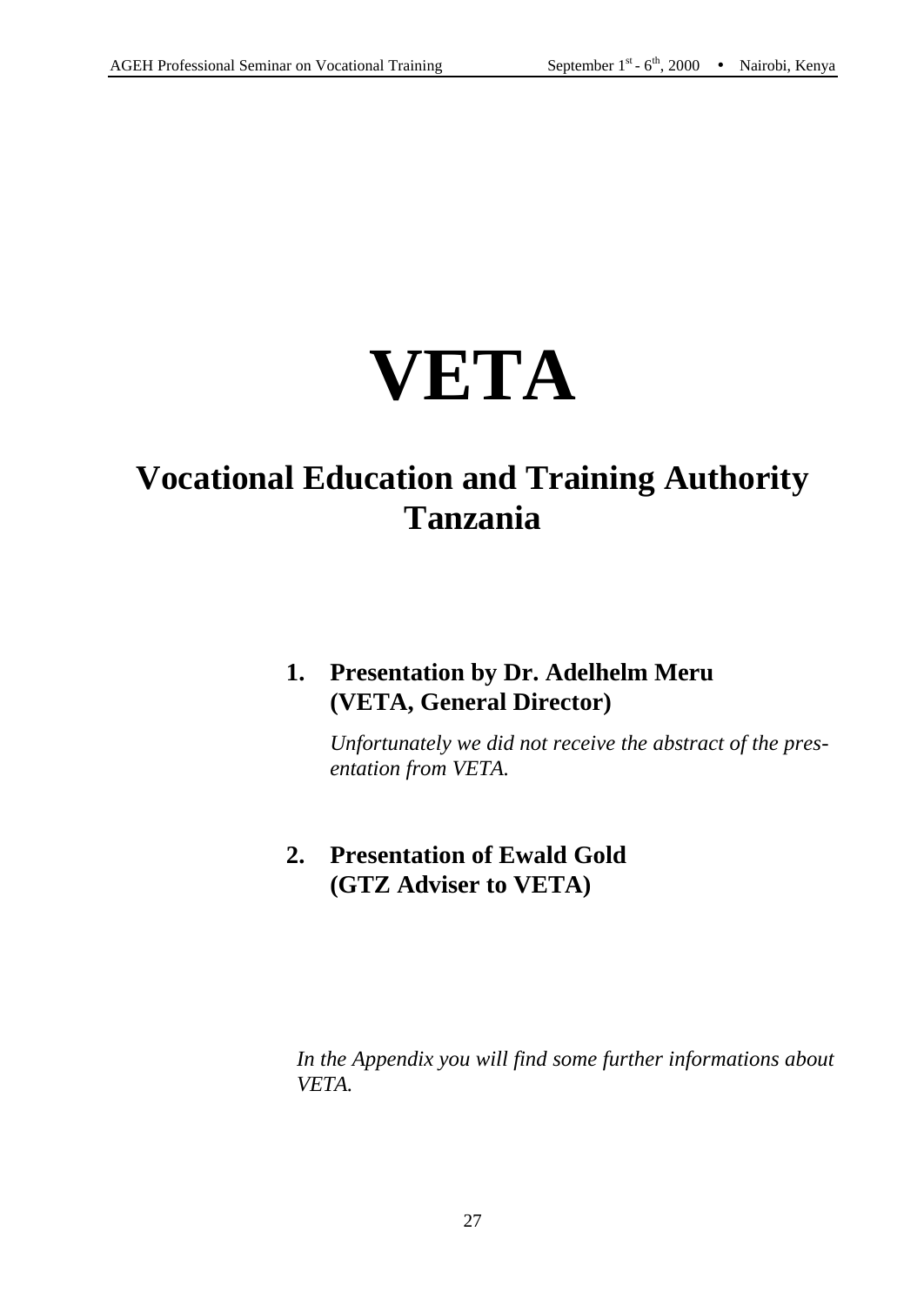*Ewald Gold (GTZ) is Adviser to VETA and on a contract basis also adviser in education and training to CSSC (Christian Social Services Commission) in Tanzania. He can be contacted at vet@africaonline.co.tz*

# **Competency-based education/training**

## *A training concept in the field of non-formal training*

# *by Ewald Gold*

We want to complement the training concept with nonformal types of training. Let me present you some experiences we have had. Examples:

- Safe meat dressing / butchery in Tanga
- Training programme for sunflower oil extraction for rural women groups in the Gudoma region
- Training on mushroom production in Ngorogoro
- Tree nursery and planting and fruit processing in Songea
- Training on product quality improvement for carpenters who are already in production and have their own workshop and need to improve their condition in Ilinga
- Training for food street vendors in two places

These are our pilot programmes. We have five steps/forms which comprise all the work of preparing such a project / training programme.

- 1. The first is called the analysis of a labour, goods and services market. That means before this kind of formal training is being done, you go into the locality where you are thinking of offering training programmes and meet the people who need training. These are the target groups. At the same time you look at the labour market, the services market, and you have to investigate and inspect what the potential new products in this labour market are; there is the technology level, the goods and services market, occupation field and so on. This is the detailed observation of the labour market.
- 2. The second one is the analysis of the target group. You have long discussions with the target group. What is their interest, what do they want to do and what is their potential. What have they been trained so far, what is their previous background, what is their potential in investing. All this is then also listed in this synopsis.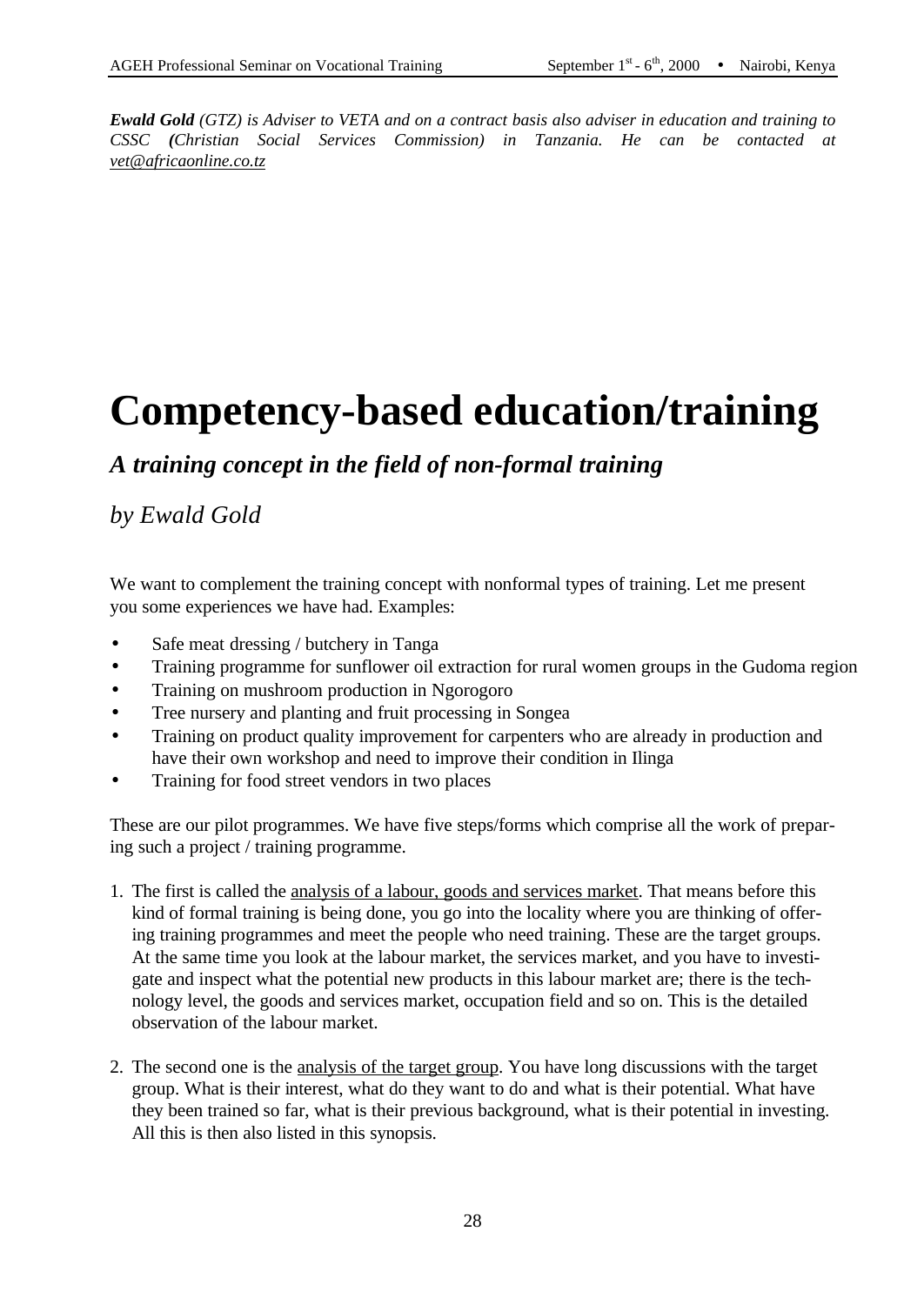- 3. The next step, number three, is then to analyse what training institutions do you have in this environment and who could do this training. Now for instance, who could do oil seed extraction? VETA is not qualified to do that, we don't have the experience to do the technical training of extraction. So we need to find institutions. Here we found a specialist on oil extraction. We had VETA staff to do the ecological side of it, and we had SIDO (Small Industries Development Organisation) to come in with the entrepreneurship cost calculation of all this, the sales technique, to add to this programme.
- 4. Description of the curriculum of the training programme: The programme maybe one to four weeks depending on the subject and the interest. The form deals with the question of how to present competencies and contents. That is more than the curriculum, as it informs you about the technique about how to present it, the logical aspects of it, how to work with this target group and how to present learning and working tasks. Here, the analysis goes a bit deeper. That was just a brief description of the method and the formats we use for designing this.
- 5. Finally, you need to do monitoring of all this, a tracer study, in order to know how successful the programme was. In particular when you have pilot projects, you need to do a close monitoring. We have two questionnaires: One is addressed to the training providers and the stake holders. That reflects the success of the implementation of the programme. What obstacles did we have? All the training institutions will then be asked many questions in order for us to get a feedback to know how we can improve in future. And then we have a second questionnaire for the participants on what impact the programme had on them. This questionnaire is not something you do right after the training, but you wait half a year, and then you repeat it after another year again, to see if it did help them for improving their job or getting a job in that environment.

So this is the programme. And for this programme we need to train conceptionists and coordinators at VETA. That is what we have done during the process of designing this particular method. We were training those who will continue doing the programme at VETA. Furthermore we had to train facilitators. Those co-ordinators at VETA need facilitators in the regions. Because now we have done seven pilot programmes, and we need to continue on such a basis. Someone has to have the know-how in the region, so we have to train facilitators. And then we need to train those who implement the training at the other institutions. So this is what we do: we train them in planning and implementation of these training programmes. The GTZ has assisted VETA in the organisation of these pilot programmes, in financing these pilot projects and in monitoring these experiences, and in the development and transfer of the methods and instruments and experiences.

It is up to VETA then to decide whether this is a programme which needs to continue. Of course these programmes, and that is the cost aspect, usually cannot finance themselves completely. When you train poor people, who we want to reach here, you can only cover a little of the total costs. And if it is a special approach which needs more effort, we also have a loss. So these are all the negative aspects of cost recovery. But I think if we have the ambition of accessibility and equity, the government or donors have to assist in one way or the other in reaching the poor people.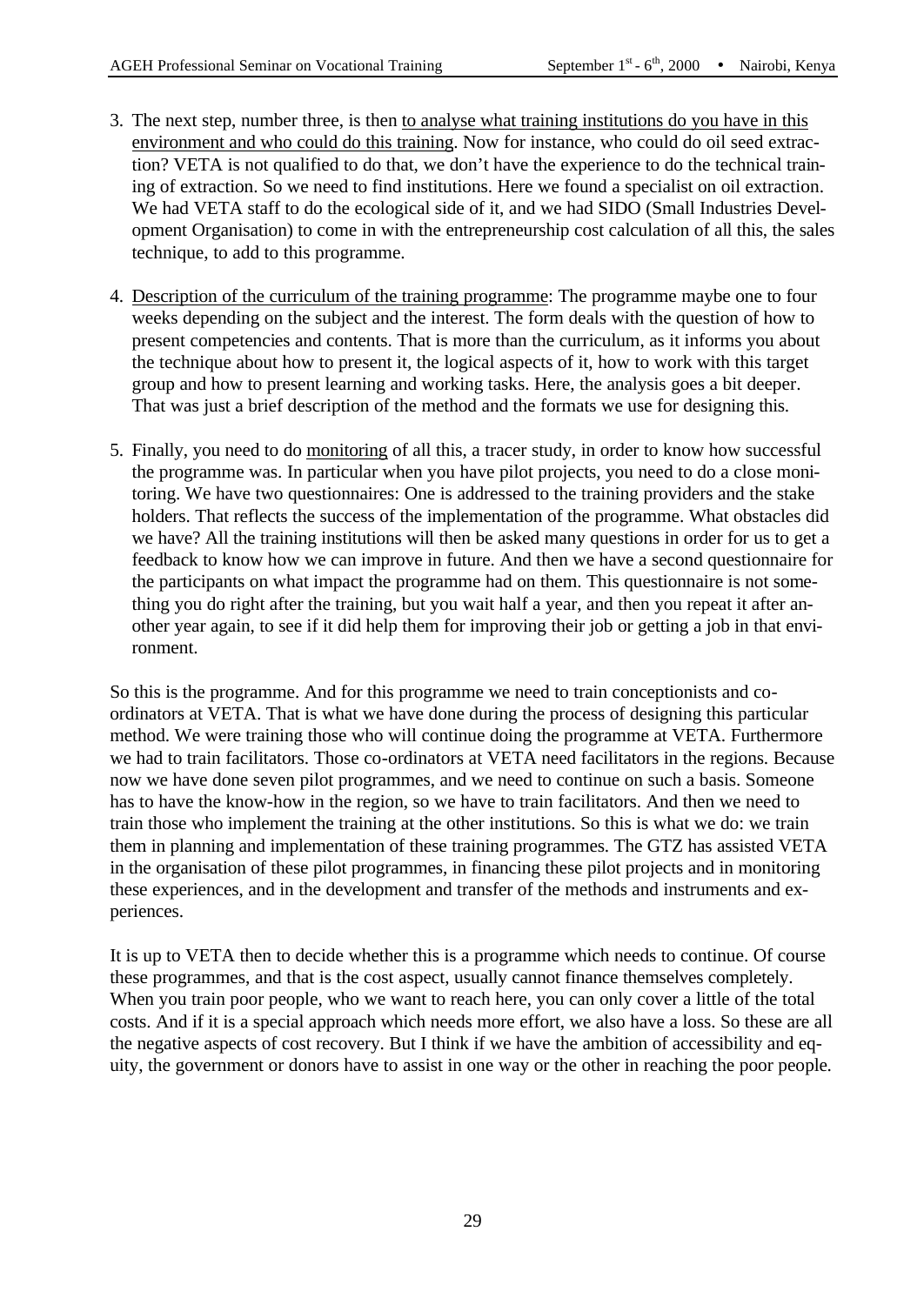# **Rotating Workshops**

In these so-called "Rotating Workshops" the seminar participants were divided into three groups and each of these three groups went through each of the three workshops so that every participant could discuss the three following topics for half a day:

- **1. Demand Analysis**
- **2. Start-up Loans**
- **3. Follow-up activities**

**Each group was given three working questions:** 

- **1. What is being done well in your institution / project?**
- **2. What needs to be changed?**
- **3. What concrete priority steps do you recommend?**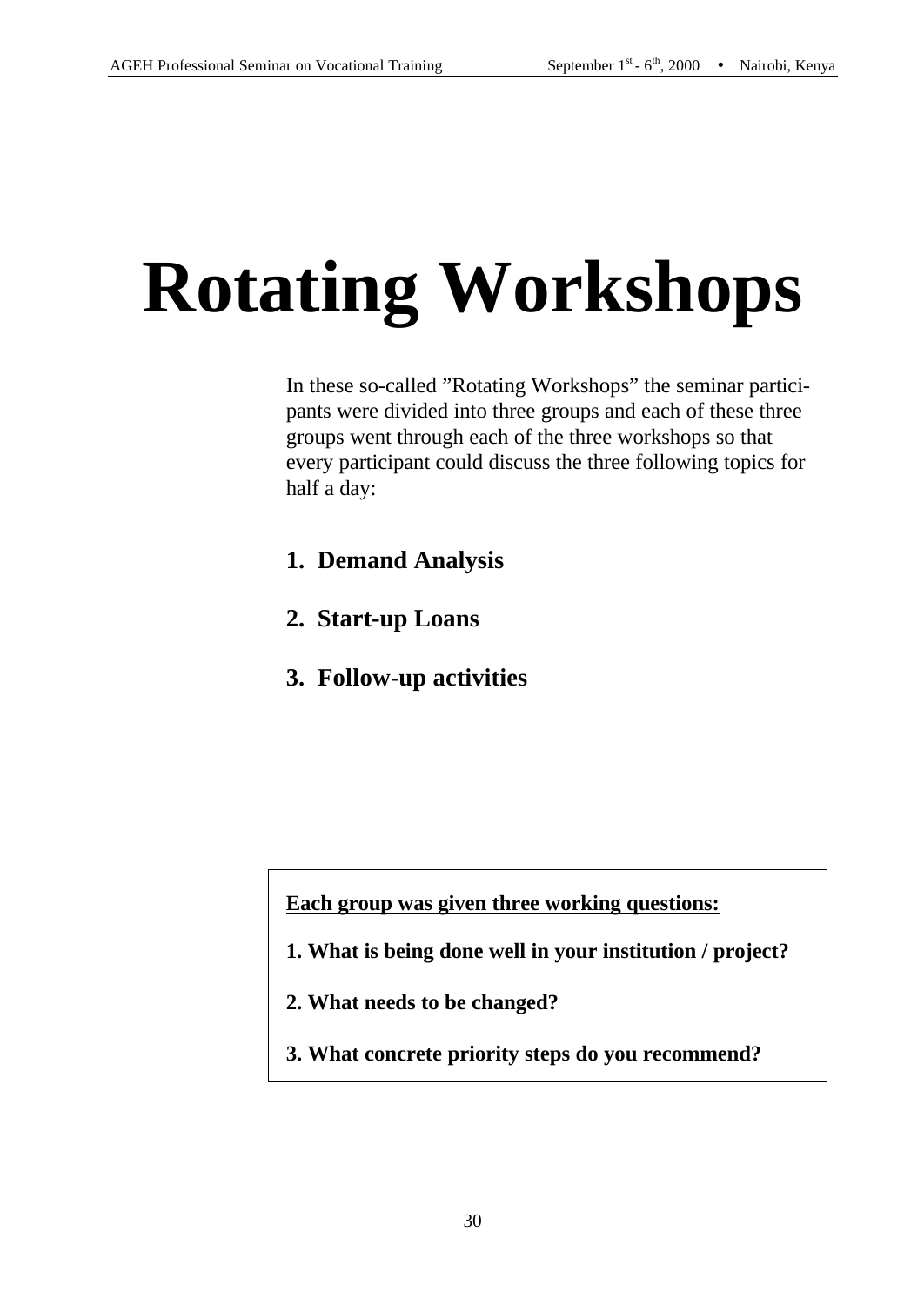# **Rotating Workshop 1**

# **Demand Analysis**

| <b>Resource Person:</b><br><b>Peter Bellen</b> |
|------------------------------------------------|
|------------------------------------------------|

**Facilitator: Mosi Kisare**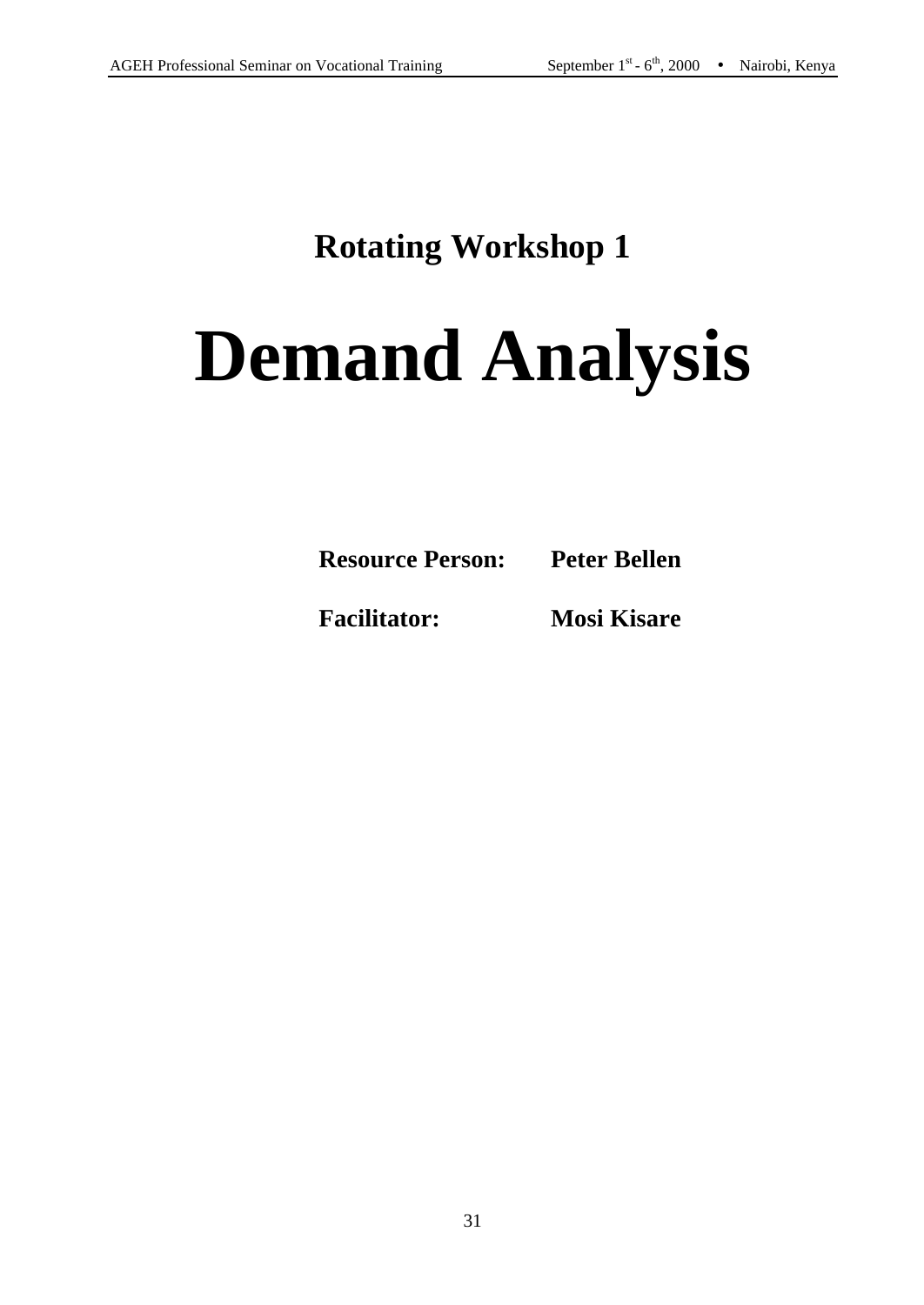# **How to assess community needs ?**

*(where can one make business, in a certain geographic area with wich type of product?)*

|     | <b>Tools</b>                                                         | <b>Respondents</b>                                                    | Target/Outputs                                                                                                                                                                                            | Useful in                                                                                    |
|-----|----------------------------------------------------------------------|-----------------------------------------------------------------------|-----------------------------------------------------------------------------------------------------------------------------------------------------------------------------------------------------------|----------------------------------------------------------------------------------------------|
| 1.1 | <b>Industry</b> , Man-<br>power Needs As-<br>sessment                | Shop owners<br><b>Managers</b>                                        | Needed additional manpower<br><b>Expected competencies</b><br><b>Remuneration Arrangement</b>                                                                                                             | Deciding/designing what<br>course to be offered                                              |
| 2.  | <b>Questionnaire for</b><br><b>Ex-trainees</b><br>(Personal Contact) | Ex-trainees                                                           | Employment in the field they are.<br>trained                                                                                                                                                              | Training which is offered                                                                    |
| 3.  | <b>Consumer De-</b><br>mands Survey                                  | Heads of<br>households<br>or families                                 | List of unsatisfied demands for<br>products and services (reason,<br>quality, quantity, price). Impor-<br>tant to find out "niches".<br>$(e.g.$ Potatoes in Zanzibar – there was no<br>sufficient supply) | Deciding/designing techni-<br>cal vocational training<br>or start-up projects                |
| 4.1 | <b>Market Oppor-</b><br>tunity Survey                                | Producers /<br>small Manu-<br>facturers,<br><b>Traders</b><br>Vendors | Possibilities/limitations for ex-<br>panding products (e.g. tech-niques,<br>loans, manpower)<br>Gaps in supplies                                                                                          | Deciding to improve exist-<br>ing enterprises and help,<br>duplicate, create                 |
| 5.  | <b>Community Pro-</b><br>file                                        | Village key<br>leaders and<br>informants                              | What livelihood and sources of<br>income are in the village<br>(e.g. Inflow and outflow of products,<br>volume of unutilised raw-materials, dif-<br>ferent actors and their programmes)                   | Deciding, what will be the<br>community based livelihood<br>employment generation<br>project |
| 6.  | <b>Human Resource</b><br><b>Mapping</b>                              | Heads of<br>households                                                | List of unskilled unemployed<br>labour force<br>List of skilled yet unemployed<br>labour force                                                                                                            | Identifying who needs<br>training<br>Job placement assistance                                |

#### **Example: Points to be checked for a demand assessment:**

- Number of workers
- Their professions and training background
- Type of machinery
- **Benefits**
- Hiring requirements
- Need for additional workers and their responsibilities
- Number of years in business
- The challenges of the business
- The future development
- The working hours and time
- Name and address of the Workshop
- Type of skills needed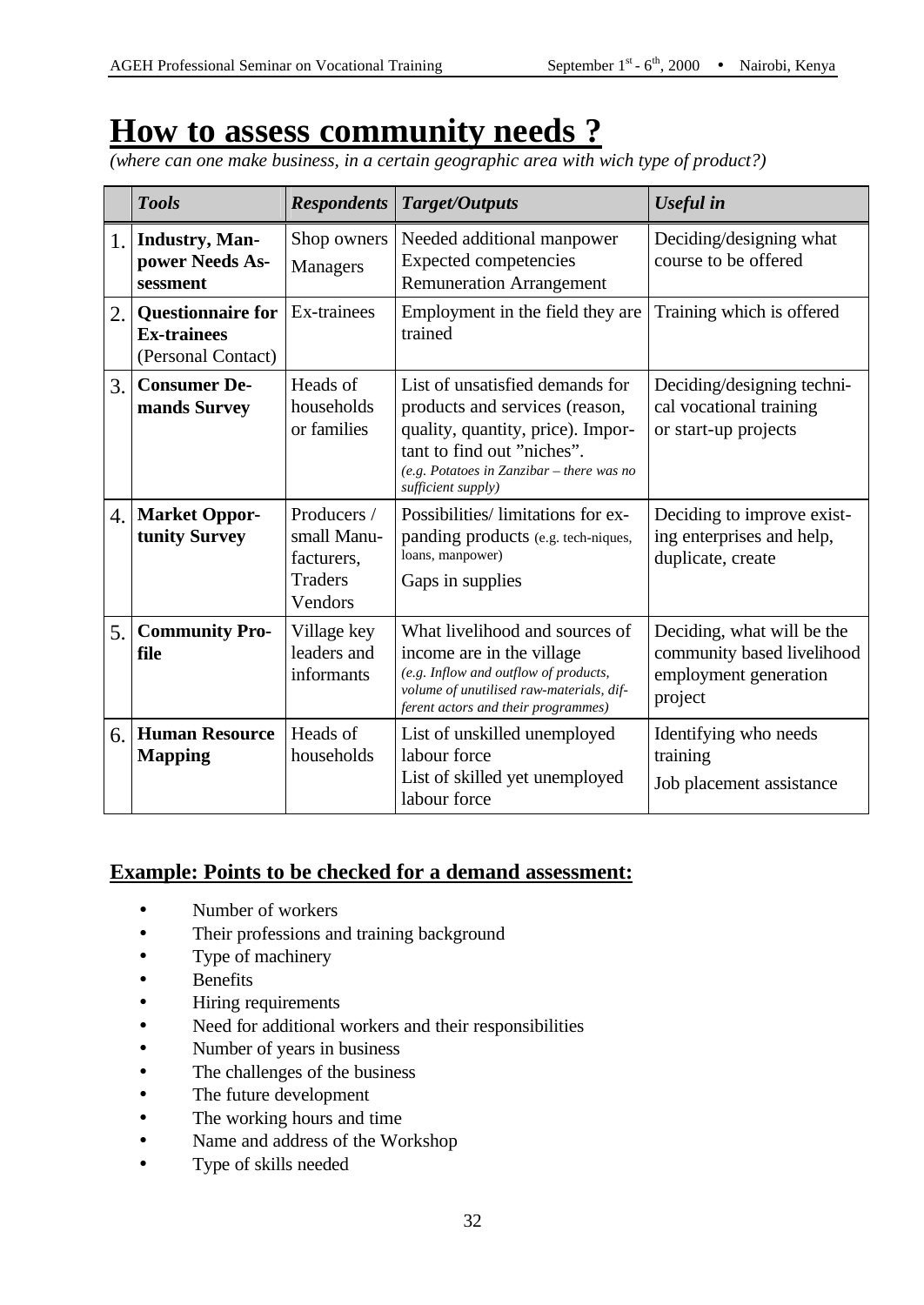# **How to assess training needs ?**

|    | <b>Tools</b>                                                            | <b>Respondents</b>                                                      | Target/Outputs                                                                               | <b>Useful</b> in                                                                                         |
|----|-------------------------------------------------------------------------|-------------------------------------------------------------------------|----------------------------------------------------------------------------------------------|----------------------------------------------------------------------------------------------------------|
|    | 1. Participatory<br><b>Rapid Appraisal</b>                              | City/town key offices<br><b>Business leaders</b><br>chamber of commerce | <b>Business opportunity</b><br>Investment priorities<br>Industry needs                       | Designing enterprise pro-<br>grammes                                                                     |
| 2. | <b>Tracer Study</b>                                                     | Ex-trainees, graduates                                                  | What happened to<br>ex-trainees?<br>List of needed support<br>after training                 | Improving/Abolishing train-<br>ing programmes<br>Deciding/Designing after<br>training support programmes |
| 3. | <b>Employers Feed-</b><br>back Form                                     | <b>Employers of</b><br>ex-trainees                                      | Specific areas of up-<br>grading of competen-<br>cies                                        | Identifying specific areas for<br>competency enhancement of<br>ex-trainees                               |
| 4. | <b>Micro and Small</b><br><b>Enterprises Needs</b><br><b>Assessment</b> | Shop owners and<br>managers                                             | Areas for business im-<br>provements: Weak-<br>nesses, threats (e.g.<br>lack of electricity) | Deciding/Designing medium<br>term EDP                                                                    |

This list is not complete, everybody has to modify the list for his special field!

# **Example for a Training Needs Analysis for woodworking**

| <b>JOBS</b>        | <b>RATING</b> |
|--------------------|---------------|
| Furniture          | 10            |
| Interior-Furniture | 6             |
| Doors              | 7             |
| Windows            |               |
| Roofing            | 3             |
| <b>Stair Cases</b> |               |

| <b>SKILLS</b>               | <b>RATING</b>               |
|-----------------------------|-----------------------------|
| <b>Tool Knowledge</b>       | 10                          |
| Turning                     | $\mathcal{D}_{\mathcal{L}}$ |
| Quality<br>9                |                             |
| Joints                      | 10                          |
| Drawing                     |                             |
| Measuring                   | 10                          |
| Finishing/Treating Surfaces | 6                           |
| Machine Work                | 6                           |
| <b>Cost Assessment</b>      | 7                           |
| Entrepreneurship            | 5                           |
| Co-operation with Workers   | 10                          |
|                             |                             |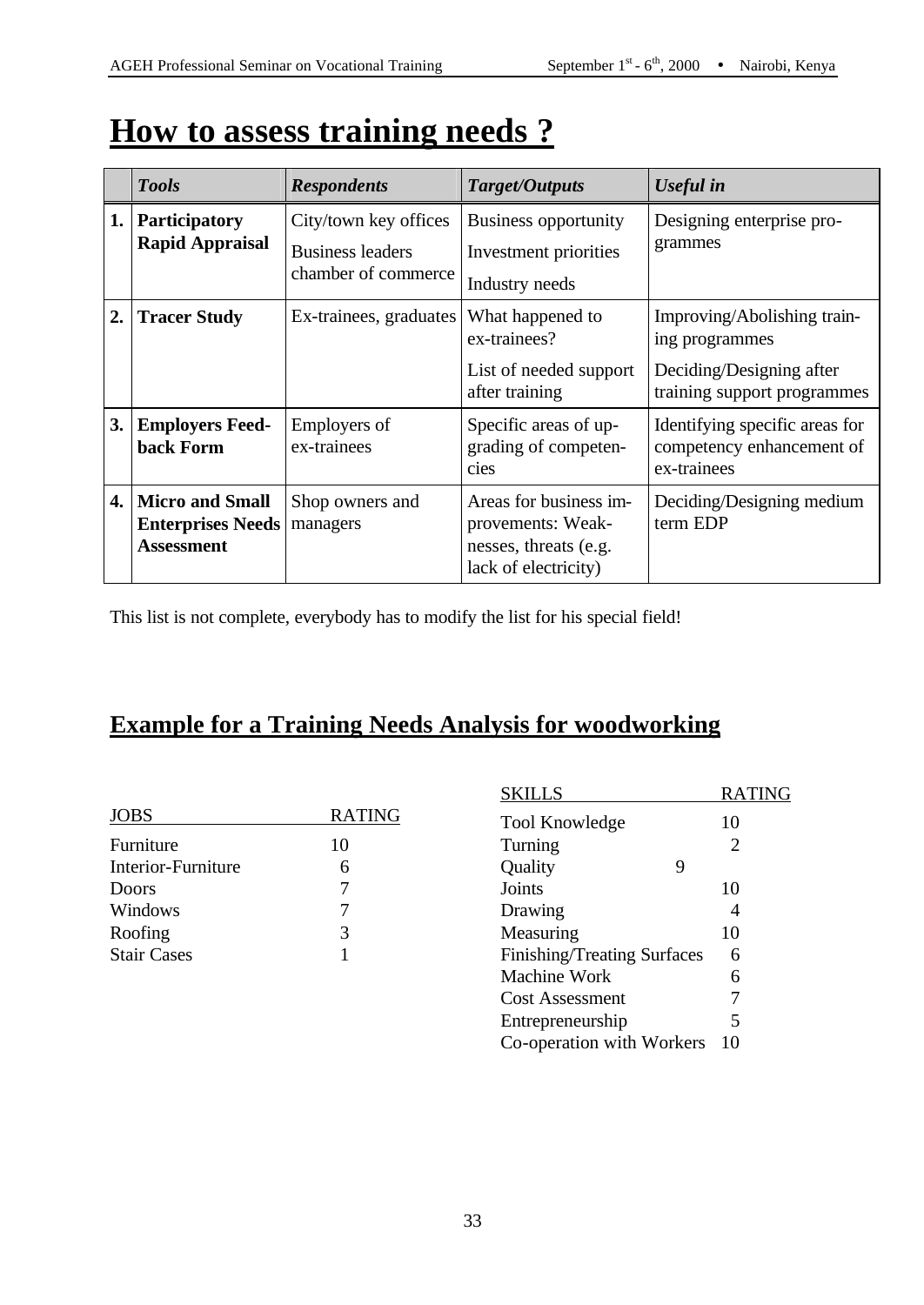*Session 1, Group 1*

# **Questions of the participants in the field of demand analysis**

- What type of craftsmen are required in Africa?
- How can we determine the demand for a craft?
- How can vocational training meet the needs of the growing informal sector?
- What do potential employers expect?
- How to make ex-trainees marketable?
- How to close the gap between training and work?

### **Problems**

- Over-qualified people are looking for anything to  $do in$  a saturated labour market.
- More and more people come to the cities, in Kenya e.g. highly qualified people find no jobs.
- Working in a structure (Diocese, bishop, etc.), administration is not allowed to do such things like needs assessment.
- First people want to make the institution survive.
- Assessments are only done in time of crisis, not before.
- Structures sometimes hinders change but it has to start. Change is a process.
- The implementers of a "needs assessment" need themselves training.

*Session 2, Group 2*

# **Critical points:**

- Gathering of right and appropriate information
- Marketing / globalisation
- Rapidly changing economic environment in rural area
- Economies of scale
- Marginal profitability
- Clear picture about people trained, sector of the economy served and viable enterprises
- Entrepreneurial capabilities
- Responsibilities of the VTC to fulfil the expectations of the students

### **Insights gained:**

- Modular training
- Sending graduates out to be self-employed is not feasible
- Work on projects (production & marketing) train skills necessary for self-employment to build into the programme
- Follow-up activities should be integrated in the training programme from the start
- Consultation with customers important to find out what the society needs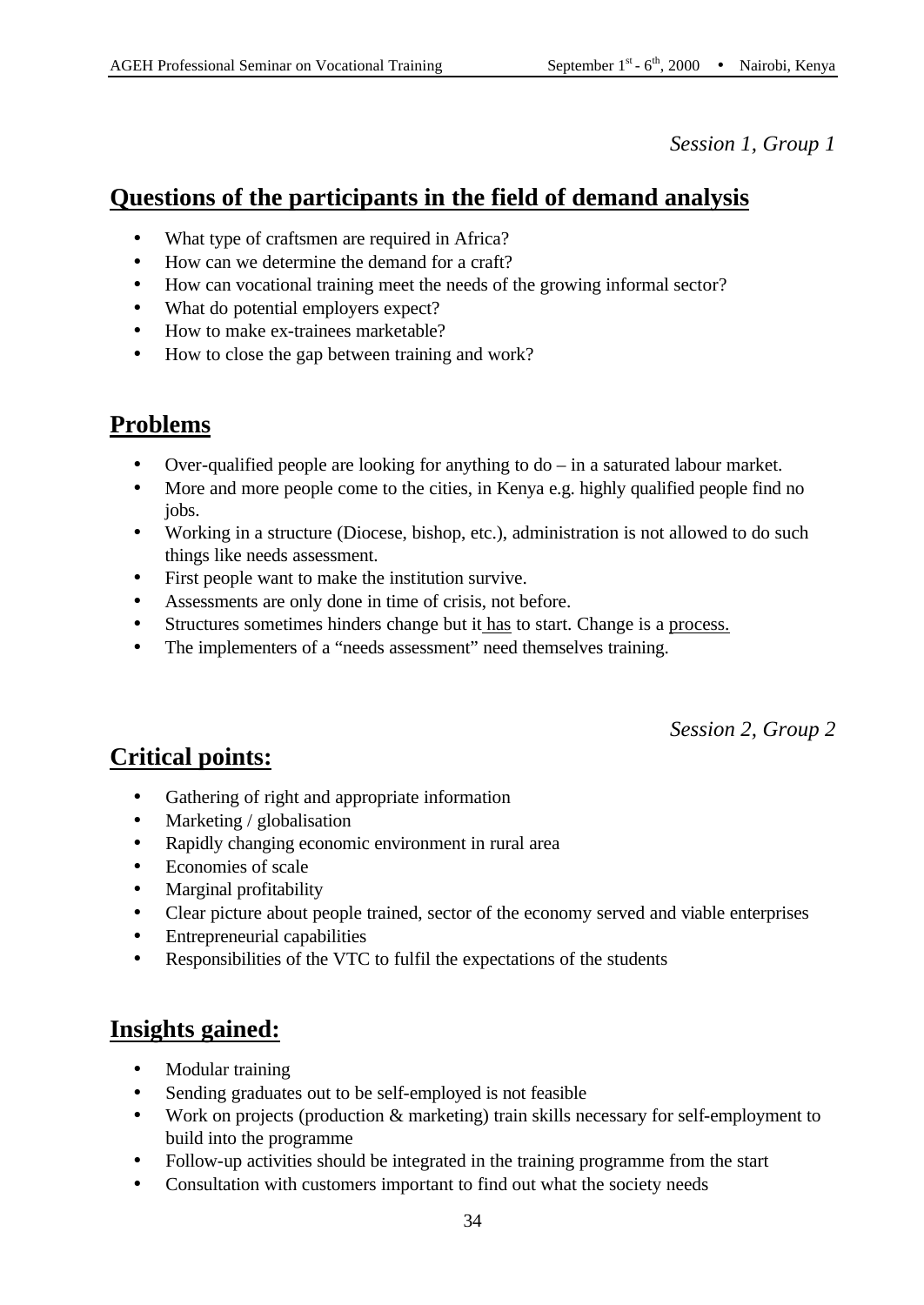#### *Session 3, Group 1*

### **Example: Find out the situation of ex-trainees**

- **1. Categories of ex-trainees ·** employed
- - self-employed
	- mis-employed
	- un-employed
	- further training/education

#### **2. Questions to the situation of ex-trainees:**

- a) Where are they working at?
- b) What problems do they encounter?
- c) Which skills do they find helpful?
- d) What do they earn?
- e) What additional skills do they need to enhance their marketability?
- f) What is the work load at the present employment?
- g) How long did it take to get the employment?
- h) How do they measure themselves with other ex-trainees from other VTC's in terms of skills?
- i) What do they produce?
- j) How fast do they sell their products?
- k) What tools do they use? Are the tools appropriate?
- l) What kind of support might the ex-trainees require from the VTC?
- m) For how long have they been at (that) employment?
- n) What made you change your career (for mis-employed only)?
- o) Why are you un-employed?
- p) Did they ever think about changing their career? If yes to which career and why?

## **Critical Things to consider for Demand Analysis (DA) and Needs Assessment (NA)**

- Skills and knowledge in carrying out DA and NA
- Need to consider necessary protocol and courtesy
- Importance of identifying the target area
- Considering approaches one utilises when interviewing
- Need to assure and provide confidentiality of respondents
- Need to share the objective of the data collection. (openness)
- Relate studies or innovations to the institution
- Need of clarity and use of open questions
- Importance of considering appropriate approach and venue
- Whereabouts of the ex-trainees

### **What has to be done ?**

- Need for training in Demand Analysis (DA) and Needs Asessment (NA)
- Need for developing "tools" for DA and NA
- Need for systemising the procedures of DA and NA
- Group work / team work brings more views, perspectives to learning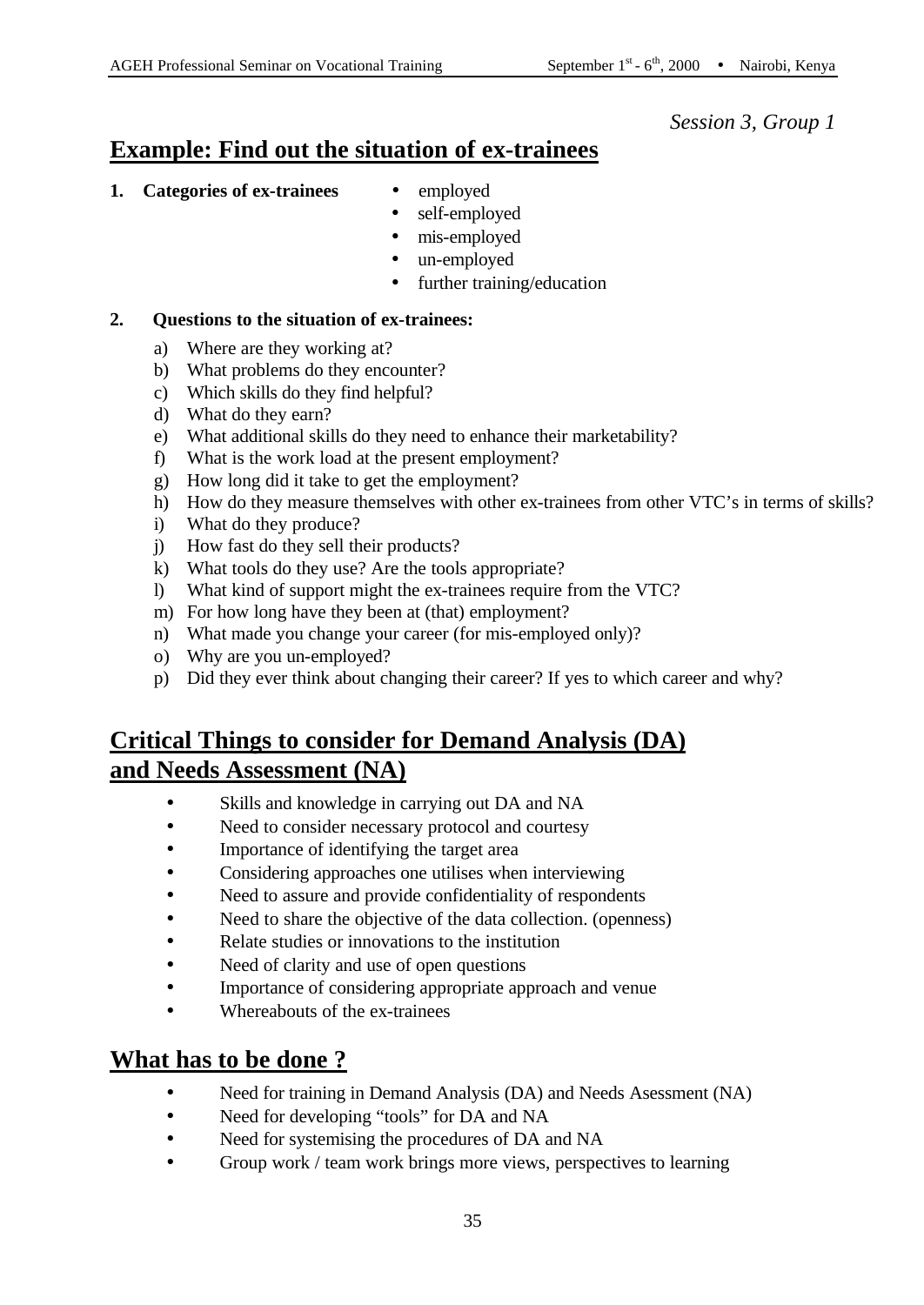*Group 1+2+3*

# **What is being done well in your institution / project?**

- Use of lessons from the experiences students make when they are placed in industries
- Follow-up of students'/graduates' experiences
- Analysis of competitions through the use of follow-up programmes/officers
- Dialogue with industrialists
- Consultation with government offices on needed skills at country level
- Observing consumer trends and gaps in satisfying consumer needs

# **What needs to be changed?**

- The need to consider social, cultural, political and economic issues and their impact on VTI's as a whole
- The need to build relationships, trust, acceptance and create a sense of belonging by VTI's in the communities they operate.
- The need to share the objectives of data collection with respondents
- Group work / team building to enable more views and different perspectives

# **Challenges**

- Market trends and consumer needs are rapidly changing
- The Church's hierarchy is highly bureaucratic:
	- ∗ Slow in decision-making
	- ∗ No culture of innovation and creativity
	- ∗ Progress is dependent on how charismatic the leaders are in the diocese
	- ∗ No receptive / open to recommendations for innovation and creativity
- The project holders of VTI's are so occupied with management. There is no room to anticipate market trends, to strategise or reflect on how to manage change or institutional changes
- In the church problems are solved only when there is a crisis that threatens its survival

# **What concrete priority steps do you recommend?**

- VTI's need to involve the management of the Dioceses in their activities and planning in order to earn their support and maintain good relationships
- The need for a tripartite dialogue between VTI's, AGEH, Misereor and the Dioceses to address the effects and limitations of the church structure on the effectiveness and continuity of VTI's
- The need for enhanced communication between AGEH & Misereor and VTI's; currently it is defined as isolated (distant), top-down, very formal (i.e. when evaluating projects or initiating new ones)
- The objectives of VTI's need to consider the effects of cultural, political, social & economic trends
- In their programmes VTI's should offer additional support to their graduates, e.g.. financial support, materials and tools.
- Social skills should be integrated into training programmes
- Integrate follow-up as a critical component of the VTI's training programmes
- Need for training of project heads in demand analysis and needs assessment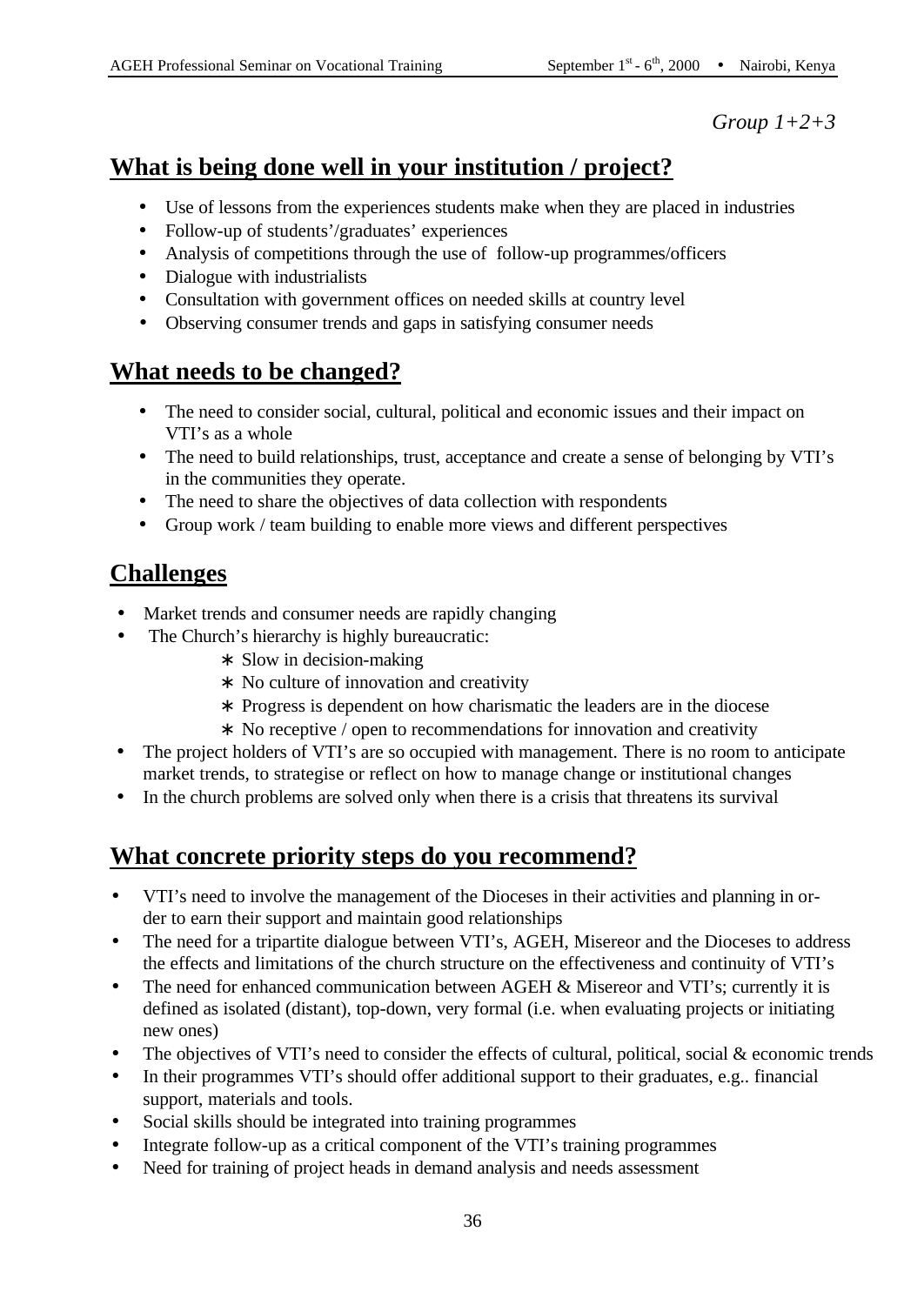# **Rotating Workshop 2**

# **Start-up loans**

**Resource Persons:** *Eunice Onyango*

 *(IMANI Nairobi)*

 *Francis O'Onjalla (Kolping Kenya)*

**Facilitator: Wangui Karanja**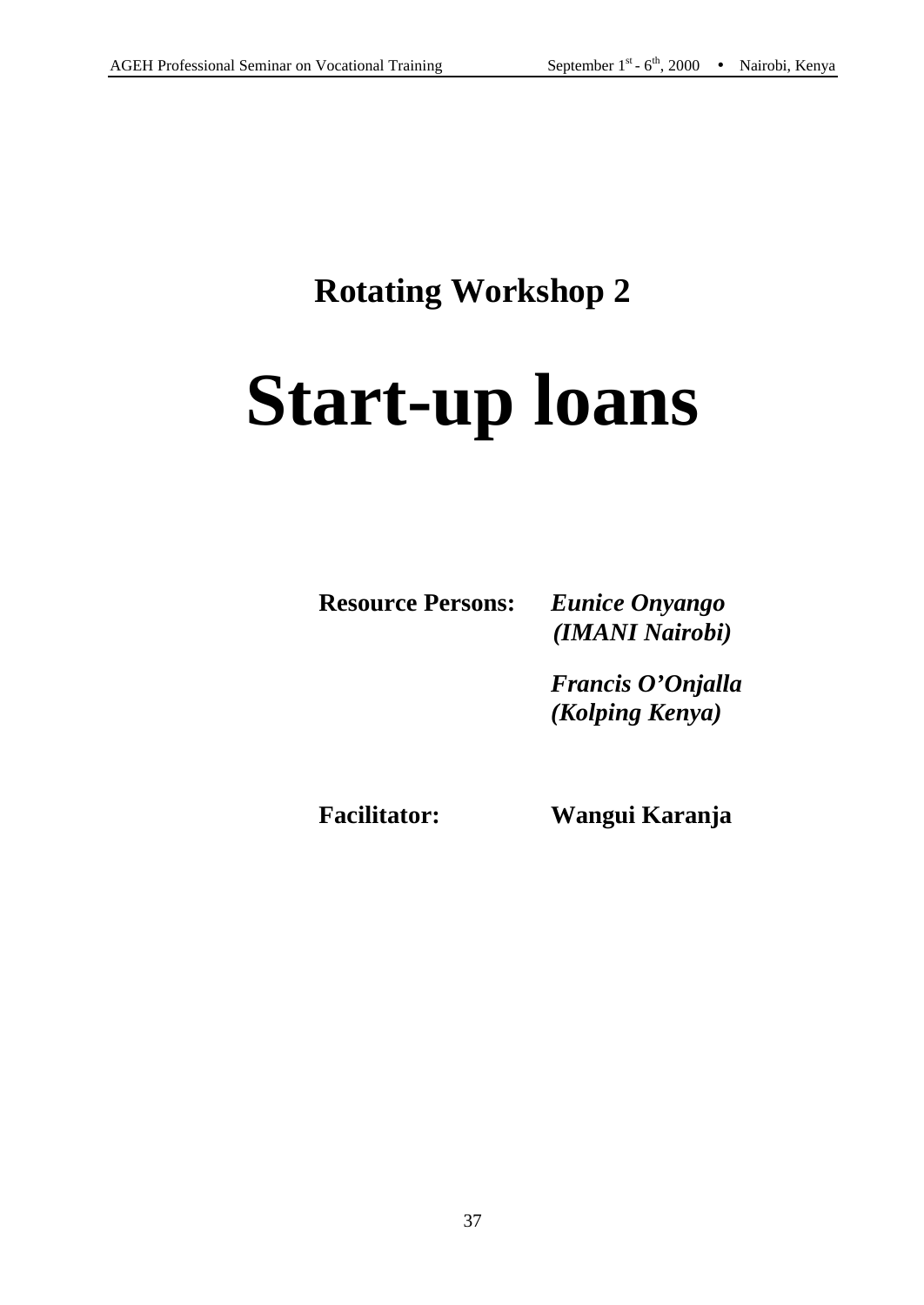*Eunice Onyango is Programme Co-ordinator of the Job Creation Programme of IMANI in Nairobi, a project of the Marianist Brothers supported by MISEREOR.. She can be contacted at smeastafrica@maf.org, P.O. Box 50504, Nairobi.*

# **Challenges and Limitations of Start-up Loan Programmes**

Start-up loans have been the most challenging aspects in small enterprise development activities. A number of factors often contribute to the difficult situations of start-up loans. Some of these are:

- Lack of experience Most start-ups often lack experience for their respective businesses. A number of times those who are established and successful in business have tried more than one business before finally settling down. Chances of a start-up being one of many trials are therefore high in start-up cases.
- $\frac{\text{Age}}{\text{Age}}$  age is another factor which plays a crucial role in the success or failure of a business. Our experience has seen those under twenty-five years to be a more risky group. Reasons are that a bigger percentage of those under twenty-five are barely decided on what they want to do with their lives. They are therefore quite mobile in their way of thinking and actions. Chances of failure are therefore high among this group of clientele.
- Client attitude The attitude of clients toward the organisation or credit programme also determines the success of business or recovery of loans. Clients who have gone through other charity oriented activities within the same or similar organisations tend to believe that every service should be free. Strong measures have to be put in place to enhance a change in attitude of such clients.
- Harsh business environment The often harsh business environment is usually too much for start-ups to bear. This includes:
	- The right (feasible) sources of supplies
	- Legal requirements process, e.g. licences. Many start-up loose money by using short term remedies
	- Stiff competition from existing local and international competitors
- Over-reliance on the just started business During the initial stages businesses require more input than output. Many businesses suffer the burden of having to take care of the owner and his or her dependants instantly. Chances of failure therefore are higher in such a situation. Society and family expectations often push the entrepreneurs to overdraw business resources.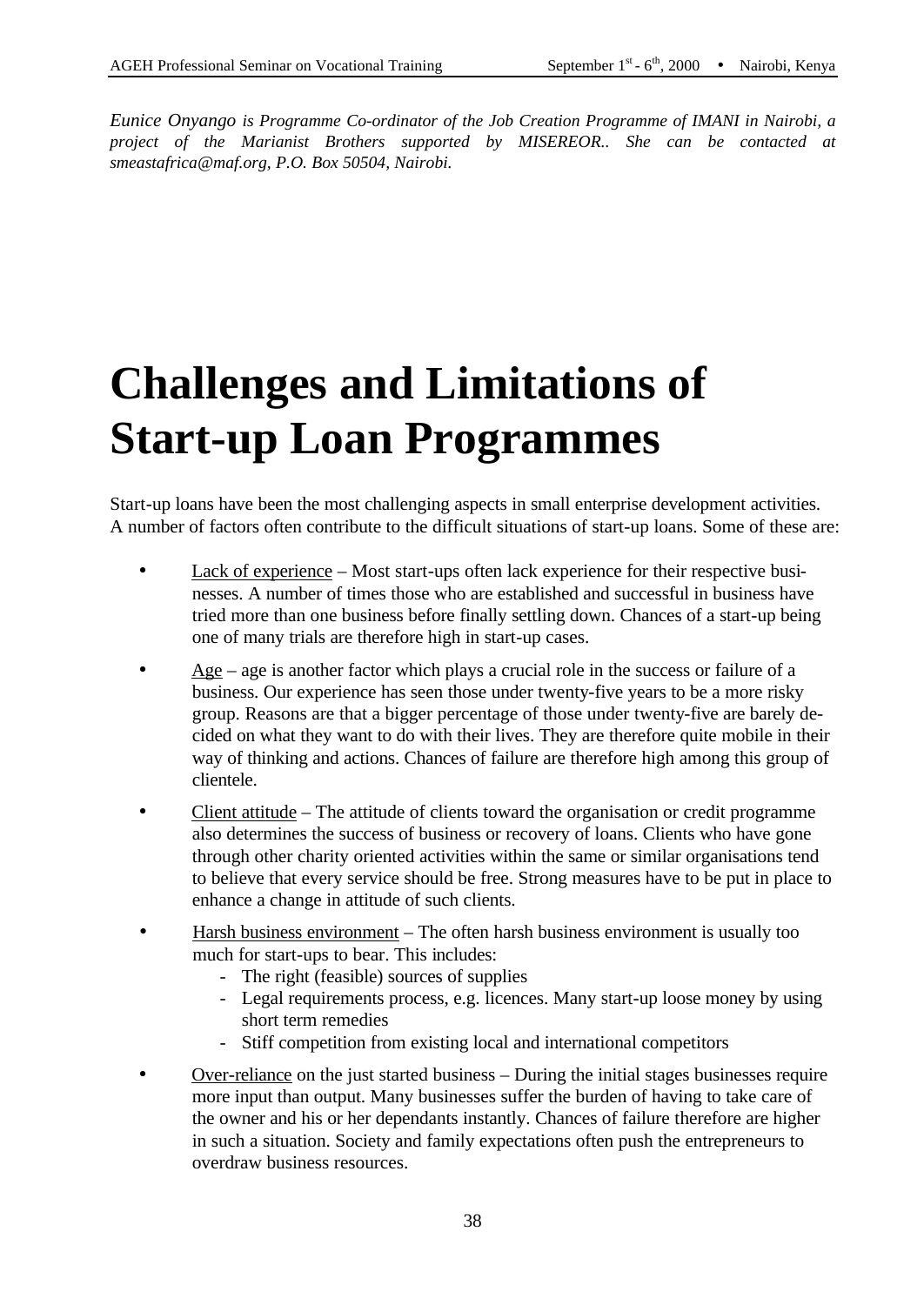- Social economic background The social background of a person, especially the upbringing, has some relevance to entrepreneurship. A background full of hard work, patience and sacrifice has higher chances of success than one which believes in a fast and easy income. A bigger percentage of development organisations' clients fall under the second category of clientele and this makes it a high risk group.
- Business management skills Business management skills are often the cornerstone of business success. A combination of theoretical and practical skills are an asset toward business success. Start-up cases often lack these skills from the very beginning, hence reducing chances of success. Giving credit to start-up means taking higher risks than existing businesses. The important elements under business management skills are:
	- entrepreneurial characteristics (identifications)
	- marketing skills
	- production of quality and market orientated products, etc.
- Competition Competition from cheap imports as well as second hand products is a major threat to businesses. Start-ups are hit hard since they lack the experience/expertise to go through the difficult roads. The more established businesses have the options of diversifying their selling points (exhibitions), diversifying product lines, as well as changing businesses altogether.
- $Lack of option There is also a group of clients who get into business because they have$ no choice. The need to survive pushes them into doing something that is business related. This group of people rarely succeeds in business and if they do, it is very short-lived.
- Terms and conditions for financial support many businesses, which rely on credit for improvement or start-up, face a number of challenges. Some of these are:
	- interest rates
	- repayment period
	- frequency of payment (sometimes the period is too short for the entrepreneur to produce and make sales)
	- penalty charges on defaulters
- Organisational set up and communication network Different people with different professional backgrounds perceive issues and procedures differently. Decisions about entrepreneurship and possibly credit need to be free and fair. Any form of influence is likely to affect the whole process as well as business performance. This is more applicable in organisations which have different programmes but are inter-linked.

\_\_\_\_\_\_\_\_\_\_\_\_\_\_\_\_\_\_\_\_\_\_\_\_\_\_

*The following document gives details of a possible micro-enterprise procedure. Some steps in the procedure are meant to counter the challenges.*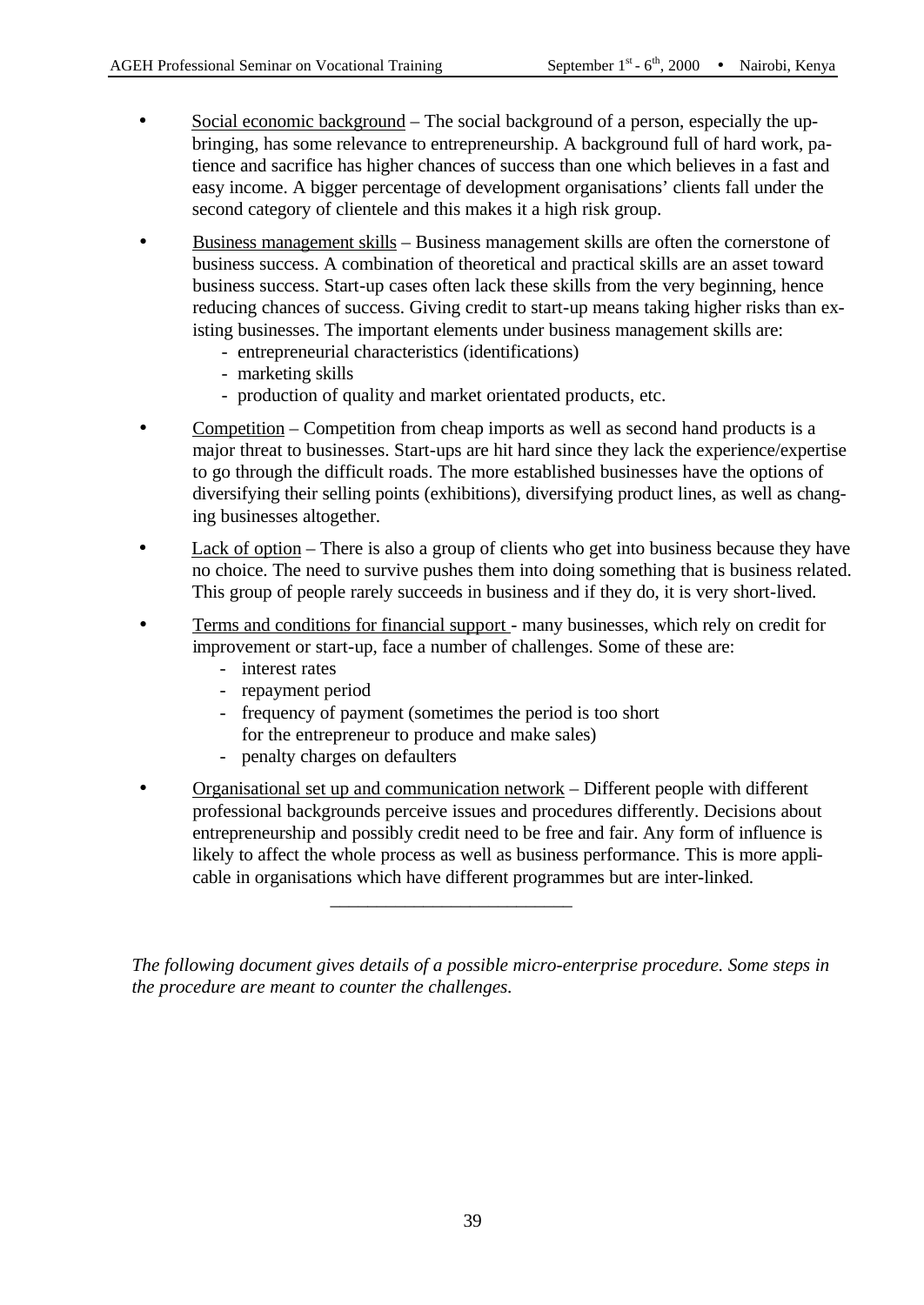# **Micro-Enterprise Development**

*Details of the Job Creation Programme of IMANI in Kenya*

## **1. Loan programme procedure**

The Job Creation Programme is involved in the development of micro-enterprises among other activities with an objective of employment creation. Business with growth potential in terms of job creation are identified and assisted through training and credit.

The programme's target are existing businesses and starters, especially starters of unique or noncompetitive businesses within theEastlands part of Nairobi. The loan procedure is explained below:

## 1. CLIENTS VISIT JOB CREATION PROGRAMME FOR ASSISTANCE

Potential clients approach the Job Creation Programme for assistance. They are interviewed about their personal and business background in order to determine what kind of assistance they require. This first screening is done to select the starters and existing businesses with potential for job creation, or businesses that would collapse without assistance and as a result cause the loss of jobs.

## 2. VISIT OF CLIENTS BUSINESS PREMISES

The clients who went through the first screening are visited for a further feasibility study and assessment of job creation possibilities. Interviews are held in the business premises pertaining to business operations. Minimum two, but preferable three business advisers have to be involved in this interview for a reliable assessment. Each business adviser keeps his or her own notes for a later discussion in the offices and the clients are given the dates when they can check on the results of the visits.

## 3. DECISION ON THE TYPE OF ASSISTANCE

The three business advisers come together to report their views on relevant needs for the different clients that were visited. The needs vary from advice, credit, business training, to product development training. Those who require just training or training first and credit later are grou-ped together and are invited to attend a business management or product development course.

Those whose businesses have the potential of job creation, have entrepreneurial capabilities and business managerial skills, and credit is identified as a need, are given a loan application form and business plans to fill out.

The clients, who don't qualify for either credit or training, are referred to other organisations and/or given advice where possible.

## 4. BUSINESS, MANAGEMENT AND PRODUCT DEVELOPMENT TRAINING

Those selected for training attend seminars which both run for five days (for the contents of the seminars on business management and product development, see the relevant paragraphs). It is stated very clearly to the participants that attending a seminar is not a ticket to getting a loan, but a separate assistance in itself. This controls the high expectations of getting loans automatically which some participants might have. The average number of participants per seminar is between 15 to 20 persons.

#### 5. LOAN APPLICATION AND BUSINESS PLAN PREPARATION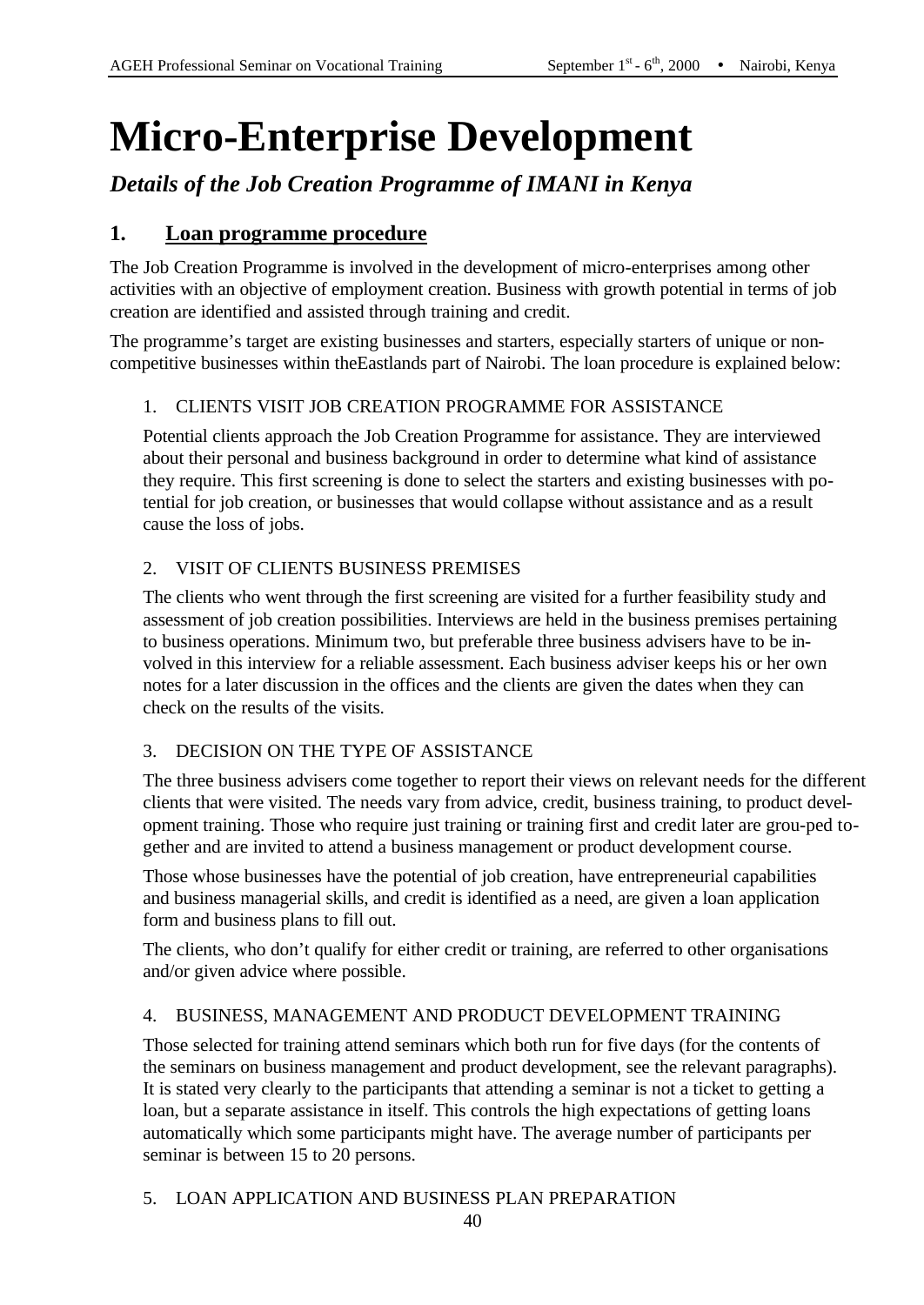During the training it becomes clear which clients qualify for credit. Those who qualify are given loan application forms and business plan forms after the training. The clients given the forms directly (i.e. without training) and those after the training bring them back to the Job Creation Programme offices. Here they are assisted by individual business advisers. An adviser's report about the client and his business is written. Criteria for a positive advice for credit are the viability of the business, job creation, and very important a positive personal impression of the client (will the client honour his of her duty to repay the loan).

The loan application form, the business plan and the adviser's report are sent to the credit approval committee.

#### 6. CREDIT APPROVAL COMMITTEE

The credit approval committee consists of all the Job Creation Programme staff members who are directly involved in credit work. All these members go individually through the loan application form, a business plan and adviser's report and formulate their advice. Only if all staff members give a positive advice a loan is approved. Some loan applications may either be rejected or sent back to the adviser for further justification. The approved loans are set aside awaiting further processing.

#### 7. LOAN CONDITIONS AND DISBURSEMENTS

Clients are given the loan repayment booklet to go through in order to understand the conditions and consequences and non-payment of loans. When this is acceptable to them, they are asked to bring two female guarantors. Guarantors are persons who are obliged to pay the balance of the loan including interest in case of default. The Job Creation Programme only accepts women as guarantors because of bad experiences with male guarantors in the past. The majority of men did not honour their obligations in contrast to female guarantors who took their responsibilities more seriously. The guarantors have to be in permanent employment within Nairobi and have to sign the guarantors application form.

As a proof of identification, the client as well as the guarantor, have to bring a copy of their national identity card.

Ten percent of the total loan are paid by the client as owner's contribution to the finance office of IMANI. Owner's contribution is an indication of cash availability in the business and also caters for miscellaneous expenses once the loan is disbursed. The owner's contribution is later refunded to the client during disbursement of the loan.

A cheque of cash requisition form is prepared and signed by all the members of the credit approval committee and sent to the finance office. The finance office counter checks the requisition with the client's file in the Job Creation Programme office to ensure that the client is actually known to the Job Creation Programme (JCP). Upon confirmation of the document's by the finance office, the cheque or cash is prepared for collection by the client.

## 8. CHEQUE OR CASH COLLECTION

Before the clients finally collect their cash or cheques from the finance office, they come through the Job Creation Programme to fill out the loan agreement forms and the disbursement forms. They also officially collect the loan-repayment booklets at a small fee. The clients are supposed to carry this booklet each time they come to repay the loan and it is filled out accordingly by the receiving cashier.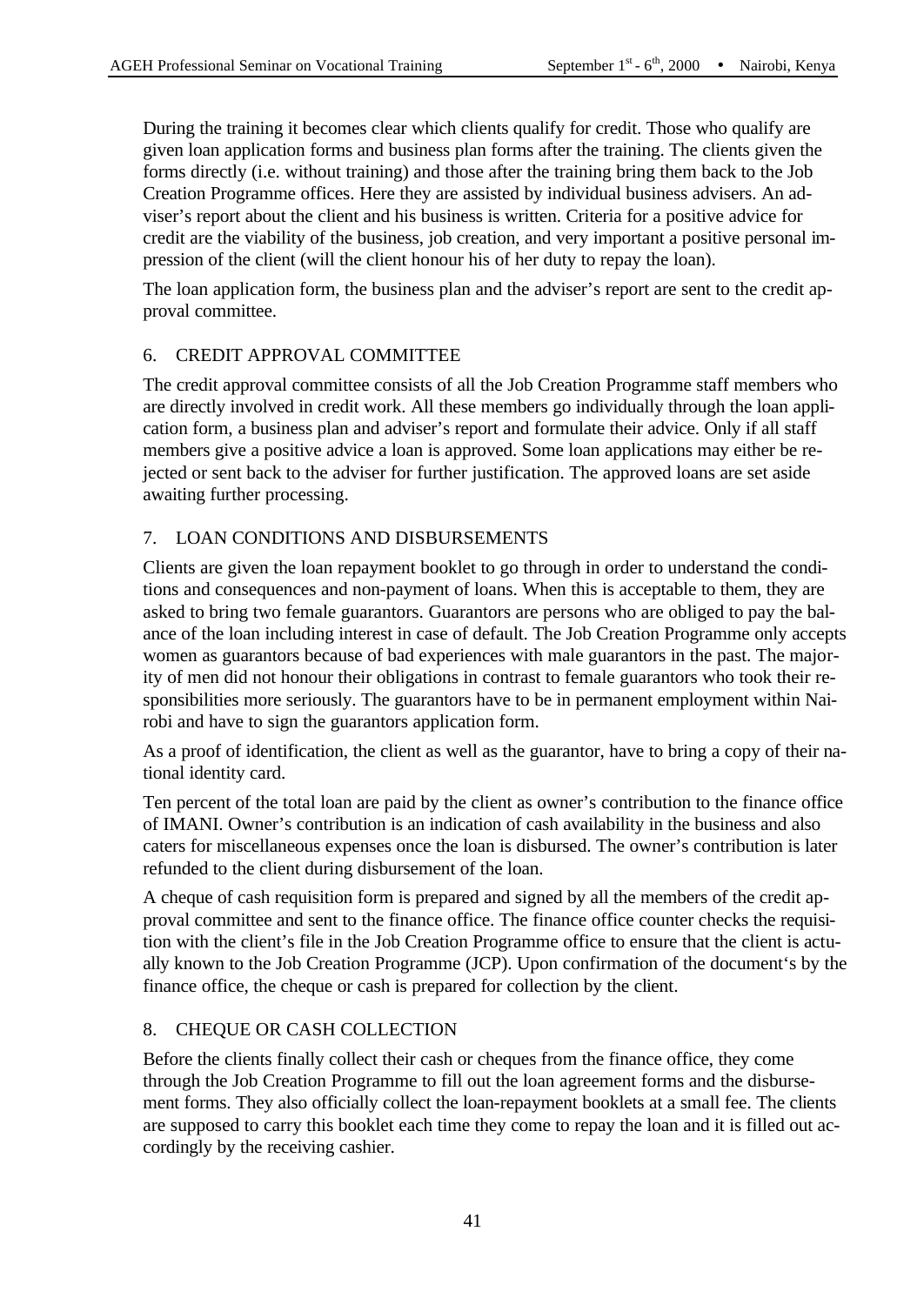#### 9. FOLLOW-UP AND EXTENSION SERVICES

The loanee is monitored closely for the next three to six months after which period he or she may be visited when there is a cause to. The clients are also free to visit the Job Creation Programme offices for various consultations regarding their businesses, an opportunity that is often taken during the monthly repayments of the loans.

The loan repayment starts one month after disbursement. The payment period goes up to two years maximum, though it varies depending on different loan amounts and different businesses. The interest rate charged for the loans is slightly less than the commercial interest rate prevailing on the market. This is because the Job Creation Programme is conscious of the effect of providing excessively cheap capital to the credit market.

In the first section, we have described the loan procedure of the Job Creation Programme. In the next chapters we now describe the policies on the charged interest, loan repayment and write-off as well as how to handle defaulters.

## **1.1 Interest on Loans**

Interest charged on the JCP loans varies from time to time depending on the prevailing economic situation. It is on a flat rate and this is meant to make it easy for the clients to understand as well as to make it affordable for the majority of businesses assisted.

*Example: When interest is 20% on a loan of KSh. 20,000/=, the amount of interest will be KSh. 4,000/= when the repayment period is one year or more but less than two years.* 

The maximum repayment period is currently two years.

For those who repay in less than one year, interest is only charged on the number of months in which the loan is repaid.

*Example: When the interest is 20% on a loan of KSh. 20,000/=, with a repayment period of eight months, the amount of interest will be KSh. 2,664/== (8:12x4000).*

The choice of calculating interest in this manner and not as most financial institutions do, is based on the programme's loan policy which includes:

- (A) To develop the small businesses in order to improve the economic life standard of the beneficiaries with a tendency towards women. The majority of the programme's beneficiaries are those who cannot afford to operate with the interest calculated in a commercial manner. Knowing the season influences of the informal sector and knowing the low incomes of many clients, the Job Creation Programme has a flexible attitude towards clients who have to skip their monthly repayment sometimes due to low business revenue or pressing family circumstances. It would be against IMANI and JCP policy to force these businesses to pay promptly of give them penalties with the effect of endangering the continuity of the business.
- (B) Assisting small enterprises with the main aim of creating employment. In other words to have a sustainable credit organisation is an objective that has less weight than the objective of the creation of jobs.
- (C) The credit programme also acts as an orientation ground for the small business people in preparation for the normal lending.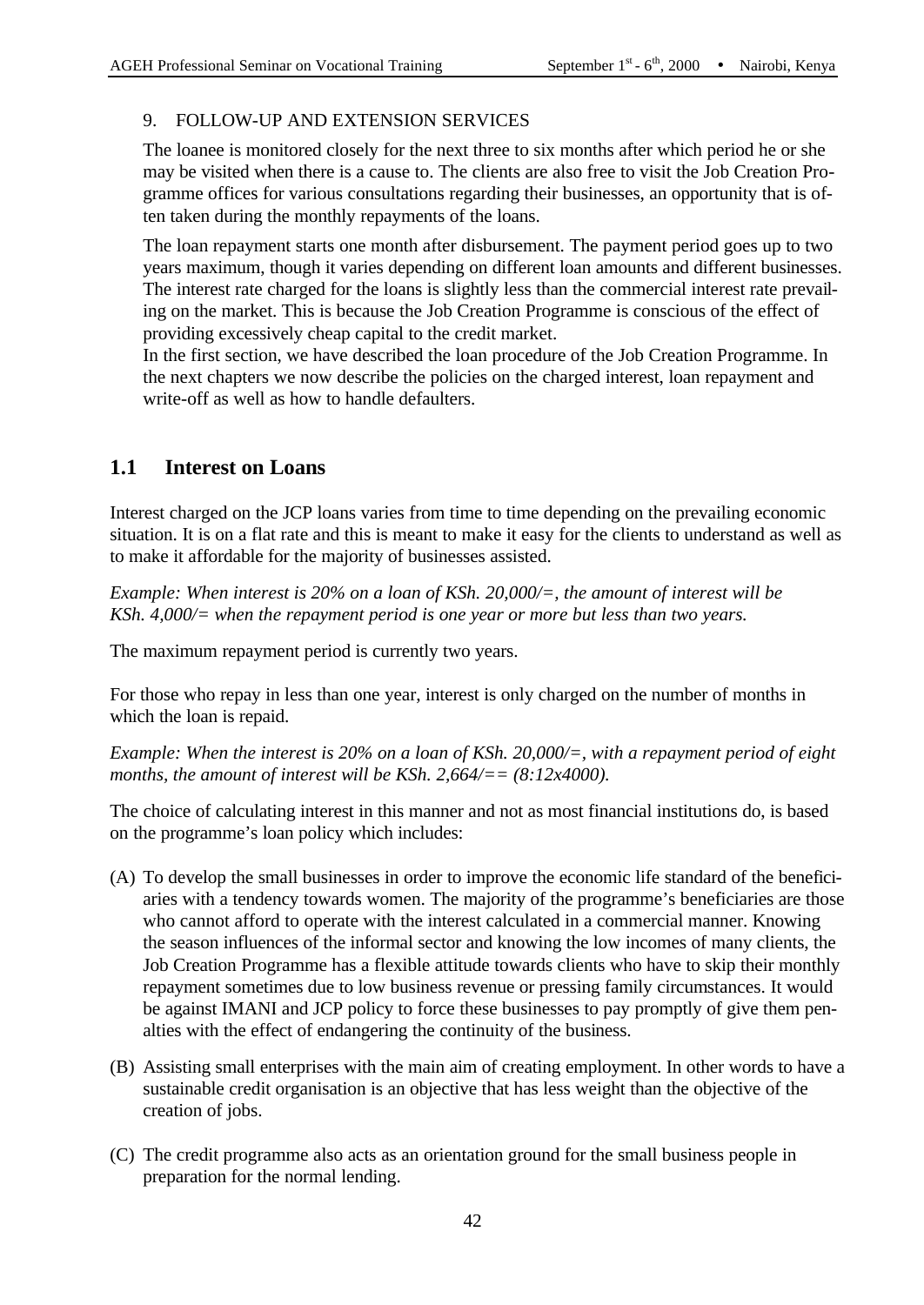In order to achieve the stated objectives, JCP has to maintain slightly softer and flexible credit criteria. The programme is of the opinion that maximisation of interest cannot run concurrently with the creation of jobs and the development of enterprises, especially the micro-enterprises the Job Creation Programme focuses on.

## **1.2 Loan-repayment and write-off**

The total loan plus interest is spread equally over the period in which the loan is repaid. The maximum period is two years and the minimum period is as low as the business can manage.

There are situations when the clients take more than two years to repay the loan either for known and genuine reasons or when the case is a likely defaulter. Every case is handled on its own merit and is given the relevant treatment which could either be repossession, penalty interest of 30% on the balance when the loan was supposed to be fully repaid, or rescheduling the repayment.

The different steps in the follow-up process are stated in the work policy report. A loan is considered as a write-off for various reasons. These are:

- (A) When a client dies, the loan is written off.
- (B) When all efforts made by the programme to trace the client becomes fruitless. The client might have moved the business to a different locations as well as her/his residential house. The guarantors might have left their known places of work and efforts to trace them fail.

The search for this type of clients is usually a continuous exercise and it is not possible to tell at what point in time the loans will actually be repaid.

This is why they are counted under write-offs even though some of them are finally traced and made to repay.

- (C) When the business eventually ceases to exist. This may be as a result of many factors:
	- The client might have taken loans from different organisations. The client is left without a business and nothing else to repossess. The programme is trying to alleviate this problem through the urban credit network.
	- In a situation where the business fails, the owner decides to sell out the business assets and possibly has no valuable household items. In such a situation, the client is available but there is hardly anything to repossess. If the guarantors can be traced still in employment or able state, they are asked to repay the loan. If their economic status might have changed over the years and they turn out to be financially worse off at the time when they should honour their obligation, then very little can be done other than to write-off the loan.
- (D) The client might have moved to another town or upcountry to either operate the business there or do something else altogether. When the new contact is found, letters will be written asking the client to repay the loan. Guarantors are also to assist in getting the loan paid back.

When efforts in this direction fail to work and guarantors are not in a position to repay the loan, the loan could be considered a write-off.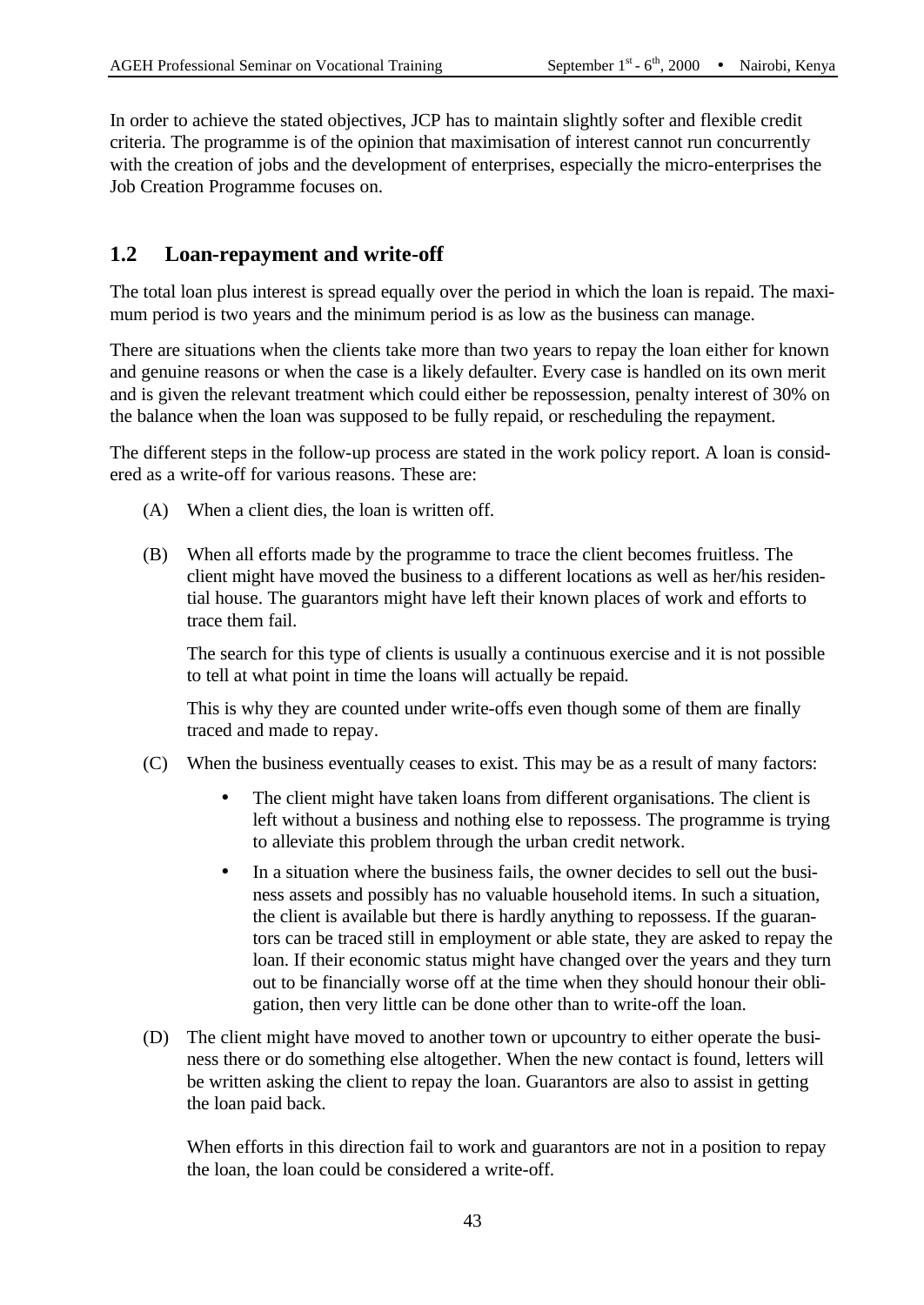The JCP- programme has not devised ways of following clients beyond the boundaries of Nairobi.

- (E) Occasionally there are those who come to ask for loans with intentions never to repay it. They either get the loan and move to a different town or move the business to an unknown place within Nairobi. In such a situation the programme uses the existing machinery to get the loan repaid and if this fails to work the loan is considered a write-off even though the efforts still continue.
- (F) When a client falls sick or gets involved in an accident and eventually becomes terminally ill which makes it impossible to actually continue with the business, the loan is finally written off.
- (G) Cases such as burglary, fire or any other form of accidents which lead to the destruction of the business. This has to be confirmed using the available machinery before the loan is written off.

The loan portfolio is assessed annually, and a proposal for write-off has to be made by the JCP staff by May each year and forwarded to the IMANI board for approval so that the write-off can be implemented by the close of each financial year.

NOTE: It is important to note that not all cases of write-off end up being complete write-offs. A number of cases end up repaying their loans later on.

## **1.3 Handling of Defaulters**

At the Job Creation Programme, a client is classified as a defaulter if he or she fails to repay a loan for three consecutive months without any proper explanation. If our investigation reveals a client cannot operate the business and manage to repay due to poor business results, robbery, stock damage, domestic problems like sickness or death etc., but is willing to pay, then such a case is treated differently. In certain cases an additional loan can be advanced to enable the client to revive or restart the business.

In cases where client are capable but unwilling to repay the loan the following procedure applies,

- a. Any client who does not repay, any amount for three consecutive months or more without a proper reason will be classified a defaulter.
- b. Such a client will receive a total of three reminder letters (see appendix I) for the first, second, third and final reminders respectively.
- c. For every reminder letter sent to the client without any response within the given time letters to guarantors shall be sent.
- d. Equally, the guarantors will receive a maximum of three reminder letters, a first reminder, second reminder and the third and final reminder.
- e. Any client who defaults, but explains to the Job Creation Programme of his or her problems and the case proved genuine, shall not receive any reminder letter till the date he or she pledged to resume the payment is due.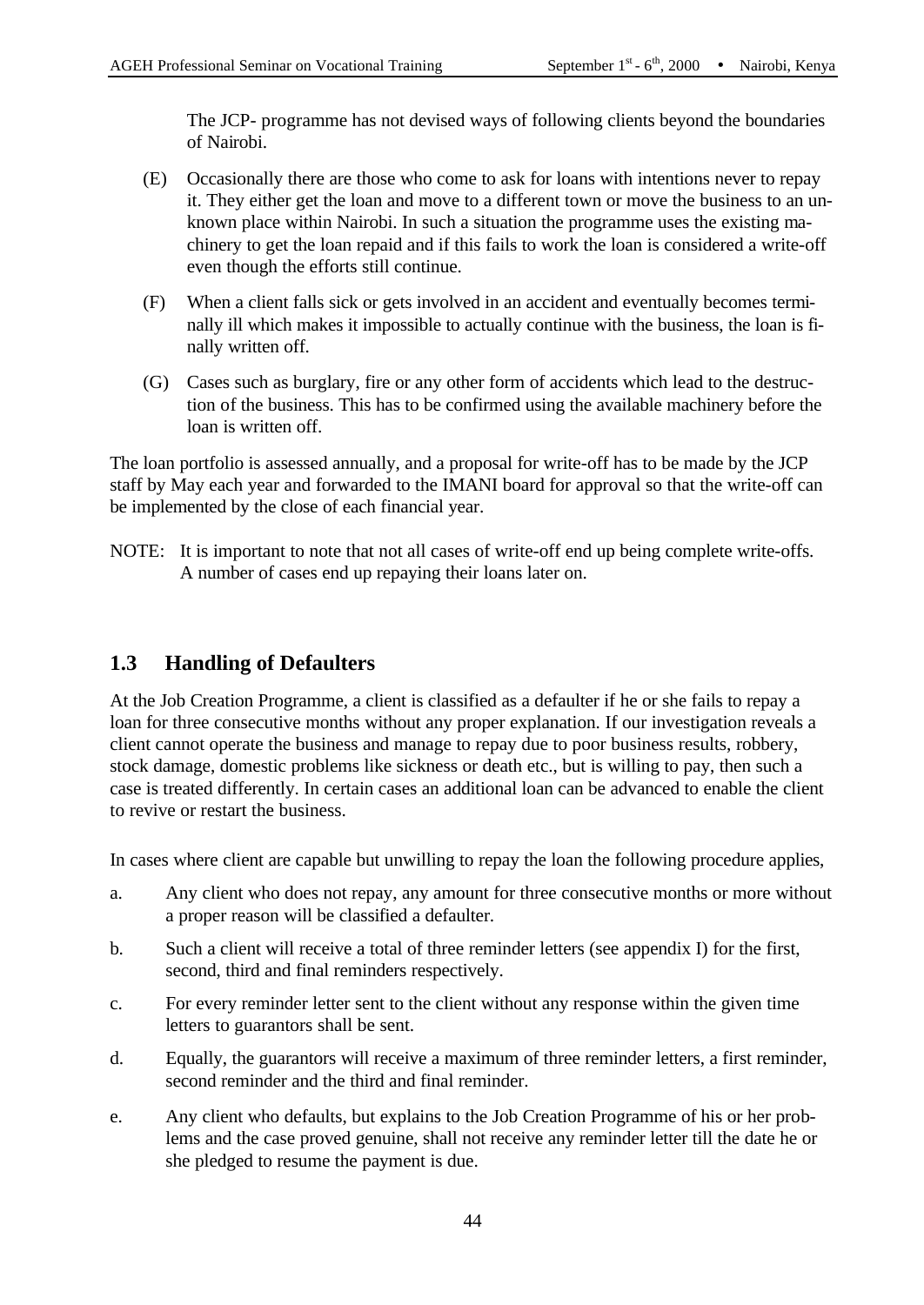- f. Any letter sent both to the client and the guarantor should be certified by the co-ordinator of the Job Creation Programme.
- g. Guarantors whose clients would have moved to other unknown locations without notifying the Job Creation Programme offices will be sent letters of notification informing them about the liability for the loan balance.
- h. Any client who receives more than three reminder letters will automatically qualify for repossession. For their guarantors, their respective employers can be approached for such deductions to be effected from their salaries.
- i. Towards repossession, both existing business investment and/or valuable household assets can be repossessed to cover the loan balances.
- j. The repossessed property shall be stored for a maximum period of three months upon which the client should pay the loan arrears and collect the repossessed items. At the expiry of this period the items can be sold after notifying the client.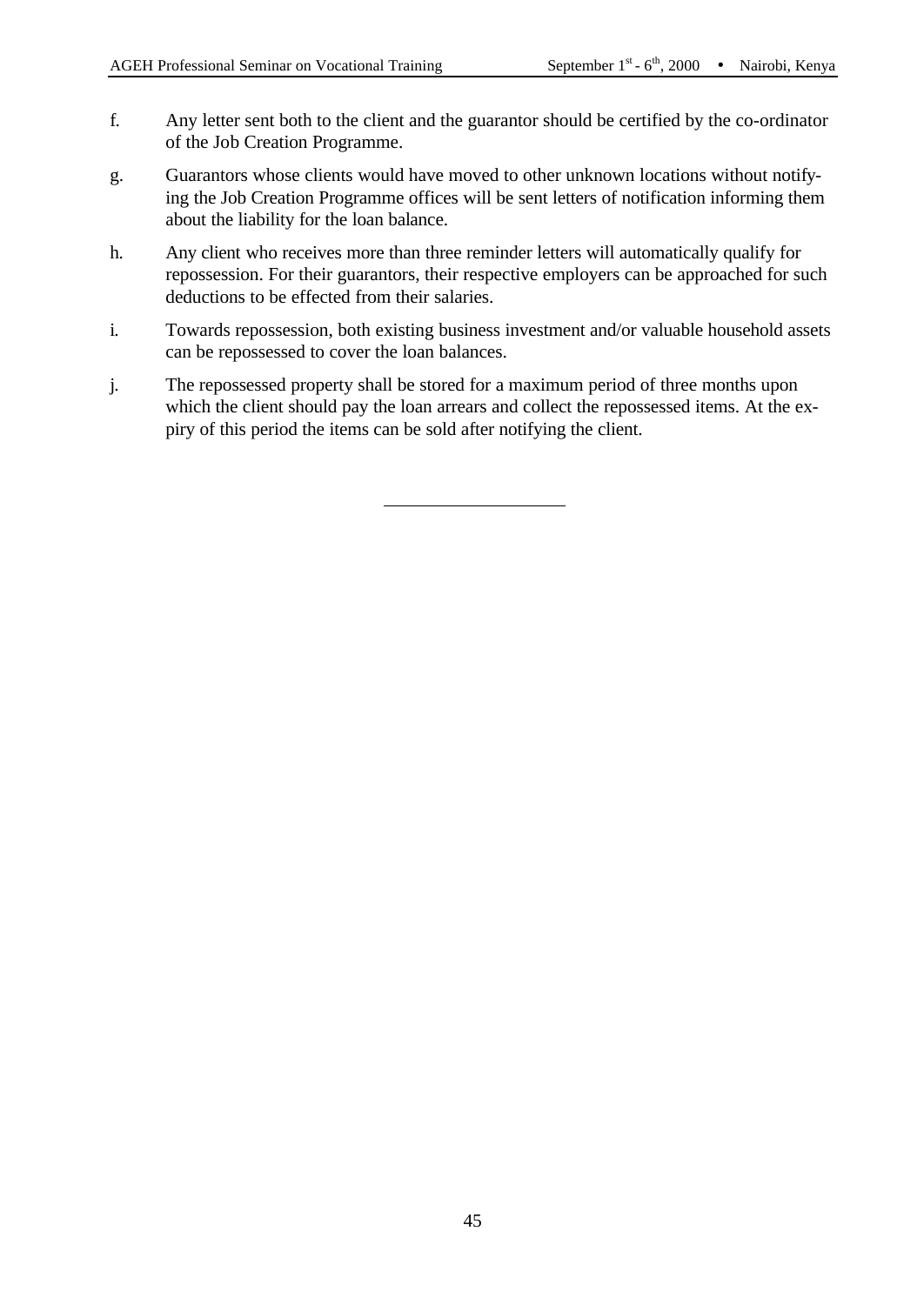# *WORKSHOP DISCUSSION*

## **Issues from the "Start-up Loan Schemes" Workshop**

- For 40 years, vocational training has worked with an assumption that graduates trained in "manual competencies" can immediately become successful entrepreneurs.
- Some experiences shared in the workshop show that VTC's have meant much more to trainers by creating opportunities for graduates to strengthen their technical and business skills and gain confidence before entering the market.
- The question of mixing training with production could be addressed through the restructuring of VTC's to have separate sections that deal with production, marketing and the apprenticeship of graduates.
- Some credit schemes have provided loans to local business enterprises, which have also provided employment to graduates of VTC's.
- The church is normally associated with social welfare and charity, making loan recovery rates of direct church loan programmes as low as 20%.

## **What is being done well in your institution / project?**

- The management of loan schemes is independent of the related church institution.
- Loans to graduates who have already started their businesses, focussing on strengthening or expansion after assessment for performance and relevance.
- Some training centres have made their workshops and tools available for use by extrainees, enabling them to produce, sell and make savings towards their own enterprises.
- Some VTC's have directly employed their former graduates, deducting a certain amount from their pay as savings for starting new businesses and buying their own tools.

## **What needs to be changed?**

- Institutional structures that are unfavourable to credit management
- Changes in demand and purchasing power
- Client attitudes towards loan programmes
- An environment of bad governance (e.g. bureaucracy and corruption in licensing process)
- Over-reliance on new business to support daily needs
- Different terms and conditions of loan programmes
- Influence of imported new and second-hand commodities into the mass market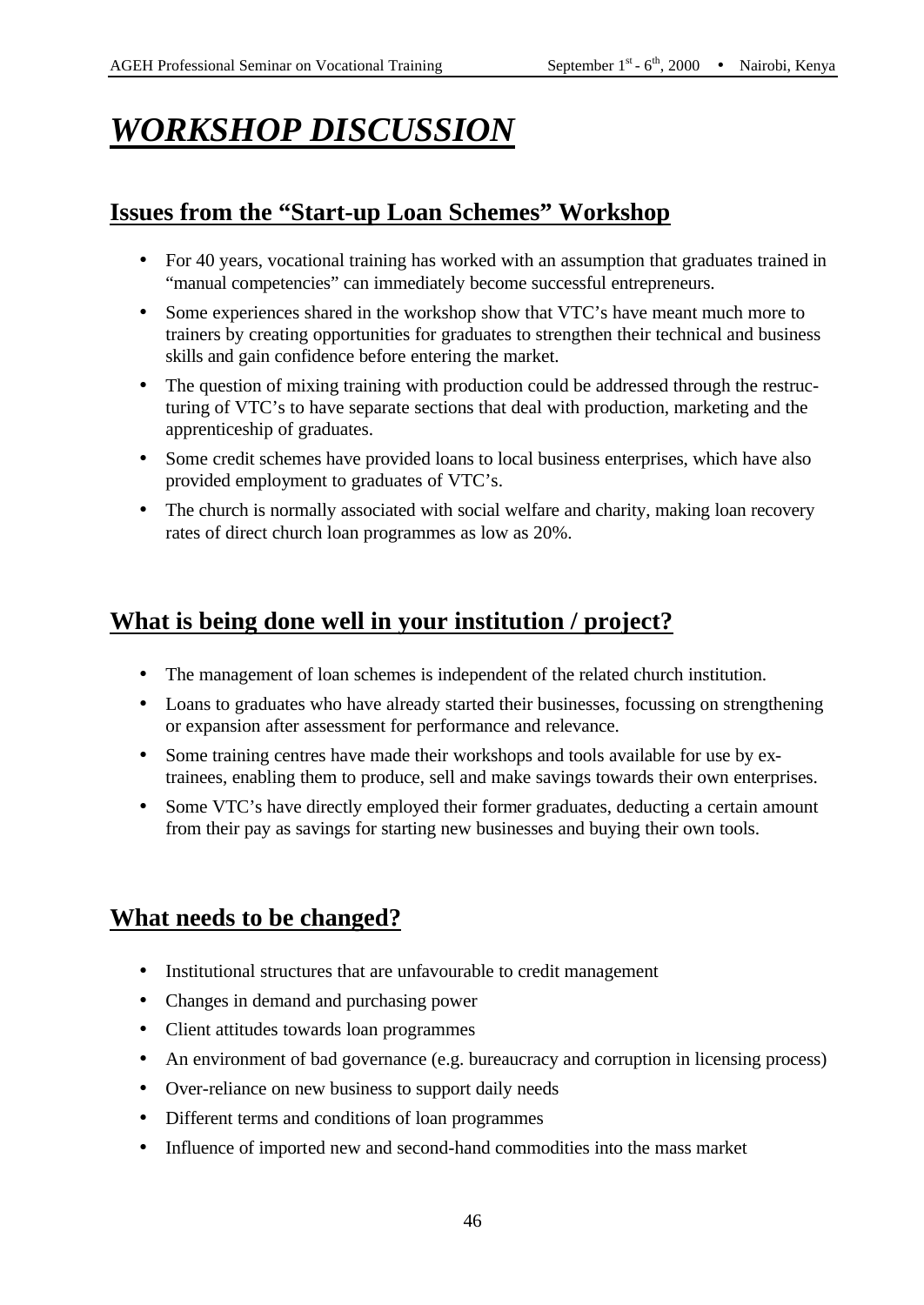## **What concrete priority steps do you recommend?**

- Restructure VTI's to enable them provide extra support to graduates
- Strengthen VTI's as centres for technology development, to support local small scale enterprises
- Intensify industrial placements to strengthen experience
- Strengthen VTI's as viable business ventures
- Link start-up financing to support structures for graduates, provided by VTI's and local enterprises

## **Concrete action steps to be taken:**

- Restructure VTI's
- Establish special sections in VTI's, to strengthen technical and business management skills of graduates
- Strengthen VTI's as local technology centres
	- ∗ Offer evening courses for local people who want to develop their technical skills
	- ∗ Develop new technologies to respond to changing market needs
- Strengthen VTI's as business centres
- Introduce Units in VTI's to handle marketing as a core competency (participating in exhibitions, trade fairs etc.)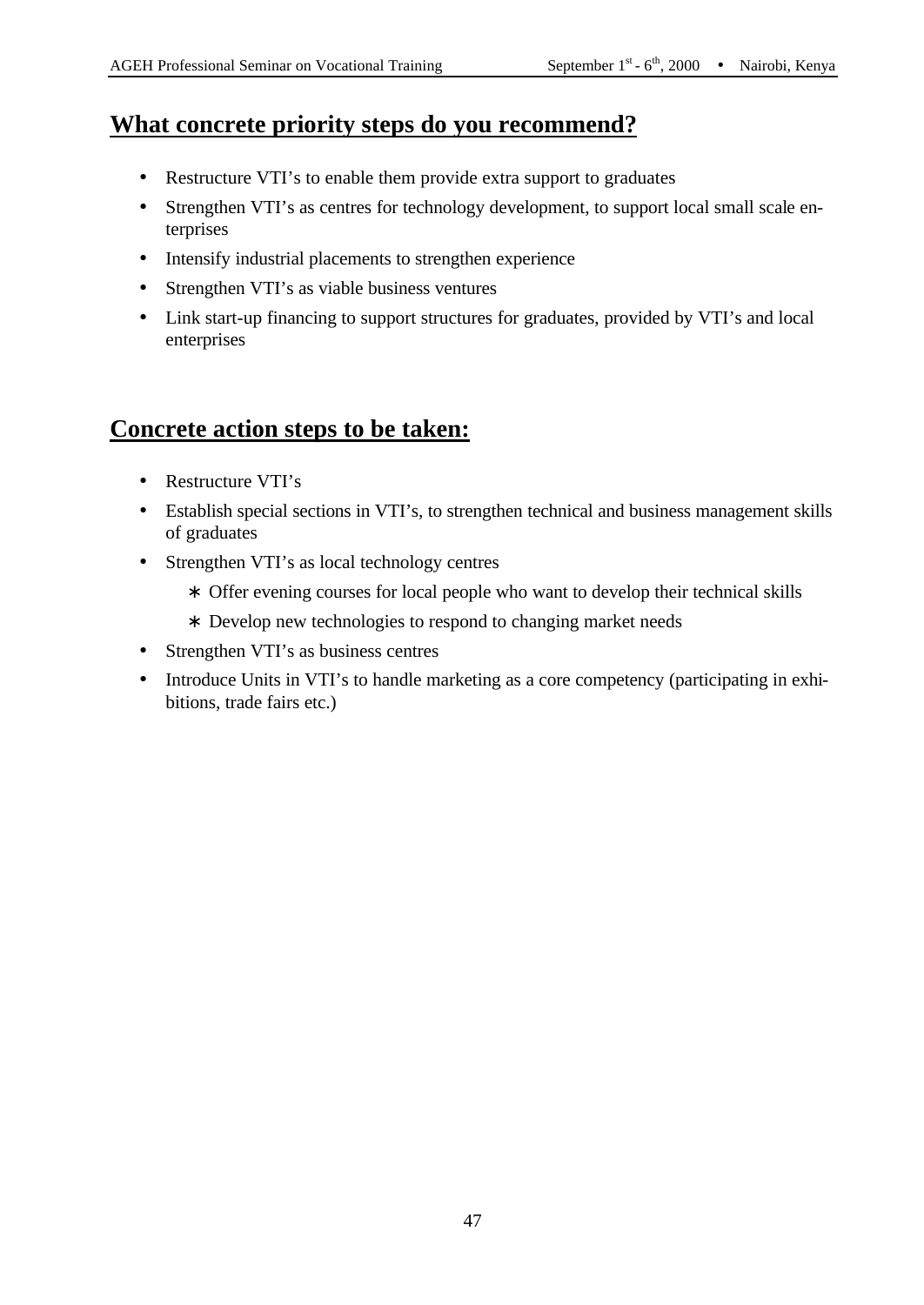# **Rotating Workshop 3**

# **Follow-up Activities**

**Resource Person: Marssessi Tamadji Gilbert**  *(CTAP, Tchad)*

**Facilitating and Translation: Martin Vehrenberg**

**(AGEH)**

**Thomas Gerhards (MISEREOR)**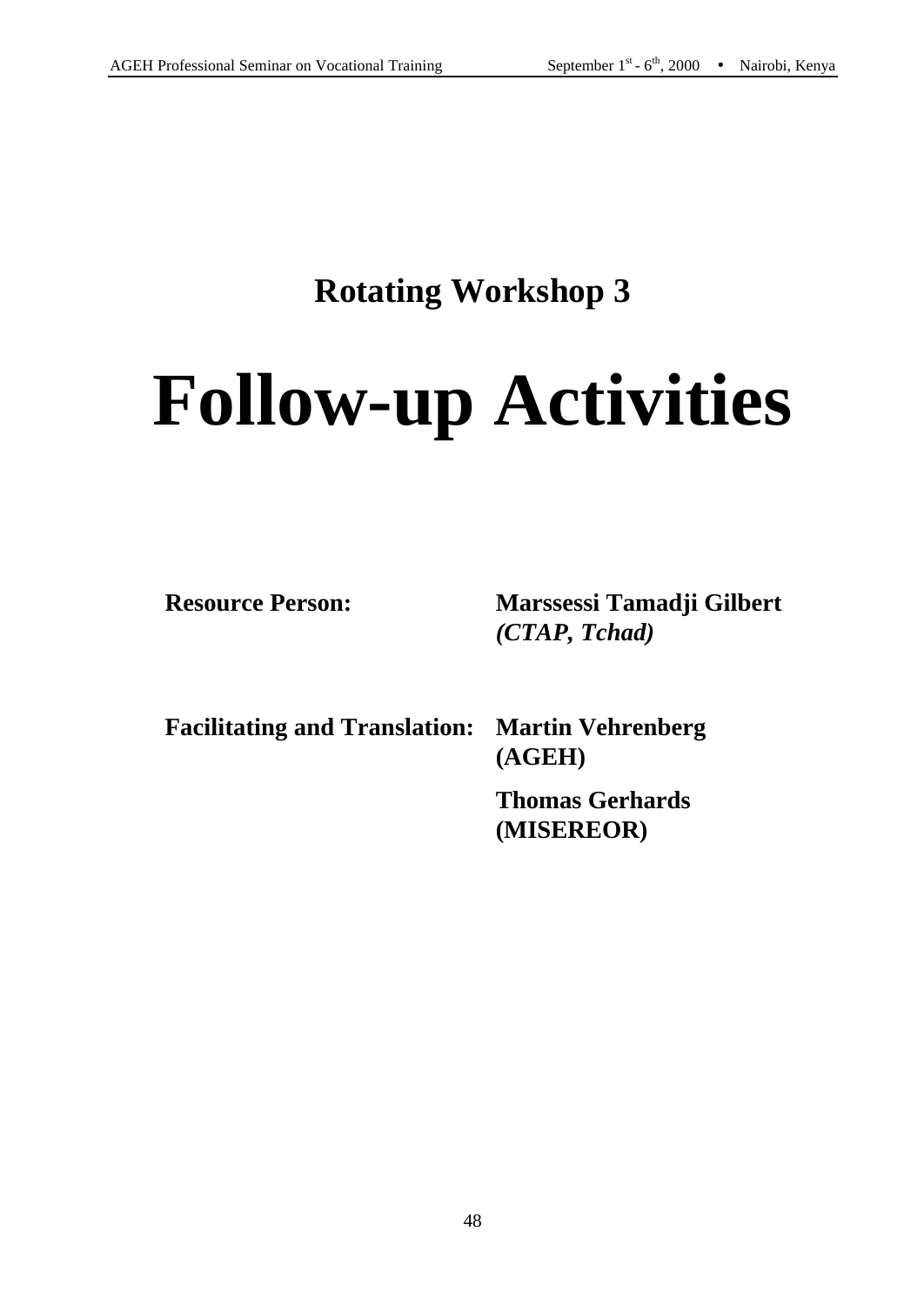*Marssessi Tamadji Gilbert is training coordinator of the "Centre Technique d'Apprentissage et Perfectionnement" (technical center for apprenticeship and further training, CTAP) in N'Djamena, Tchad.. This innovative project of the "Christian School Brothers" is supported by MISEREOR.. He can be contacted at ctap-dls@intnet.td B.P. 456, N'Djamena, Tchad.*

# **Presentation of the CTAP**

*This is the text of a video presented to the participants of the workshop explaining the activities of the CTAP. You will find further informations in the appendix.* 

## **Welcome to the CTAP World**

The "Centre Technique d'Apprentissage et de Perfectionnement" (technical Centre for apprenticeship and further training, CTAP) aims at helping the apprentices to acquire the necessary professional and practical skills for an active life, promoting self-employment and providing support to micro-entrepreneurs.

The CTAP was created in 1985 by the Christian school brothers known as the "Frères des Ecoles Chrétiennnes". Its educational method focuses on objectives based on a system of reference.

The initial training includes a general education that takes different notions into consideration: elementary notions of management, business letter, law, and security. Reflections about social topics and the sensitisation about the way of living take social relations into consideration.

The technical training focuses on appropriate technology, practical works, site works, etc.

The CTAP offers to its apprentices training in the following fields:

- Automobile mechanics
- Solar and equipment electricity
- Welding
- Sanitary plumbing
- Audio-visual maintenance

The CTAP provides continuous training to its former trainees in order to help them improve their skills and master new techniques.

Follow-up is employed to those of the apprentices who have completed a two-years training by the follow-up department which provides continuous training and proposes to the micro-entrepreneurs loans for the acquisition of equipment, provides counselling and a management follow-up, professional documents, lends them tools, provides further training and field follow-up.

Now let's listen to Mr. Gilbert Tamadji who is in charge of statement in the training department.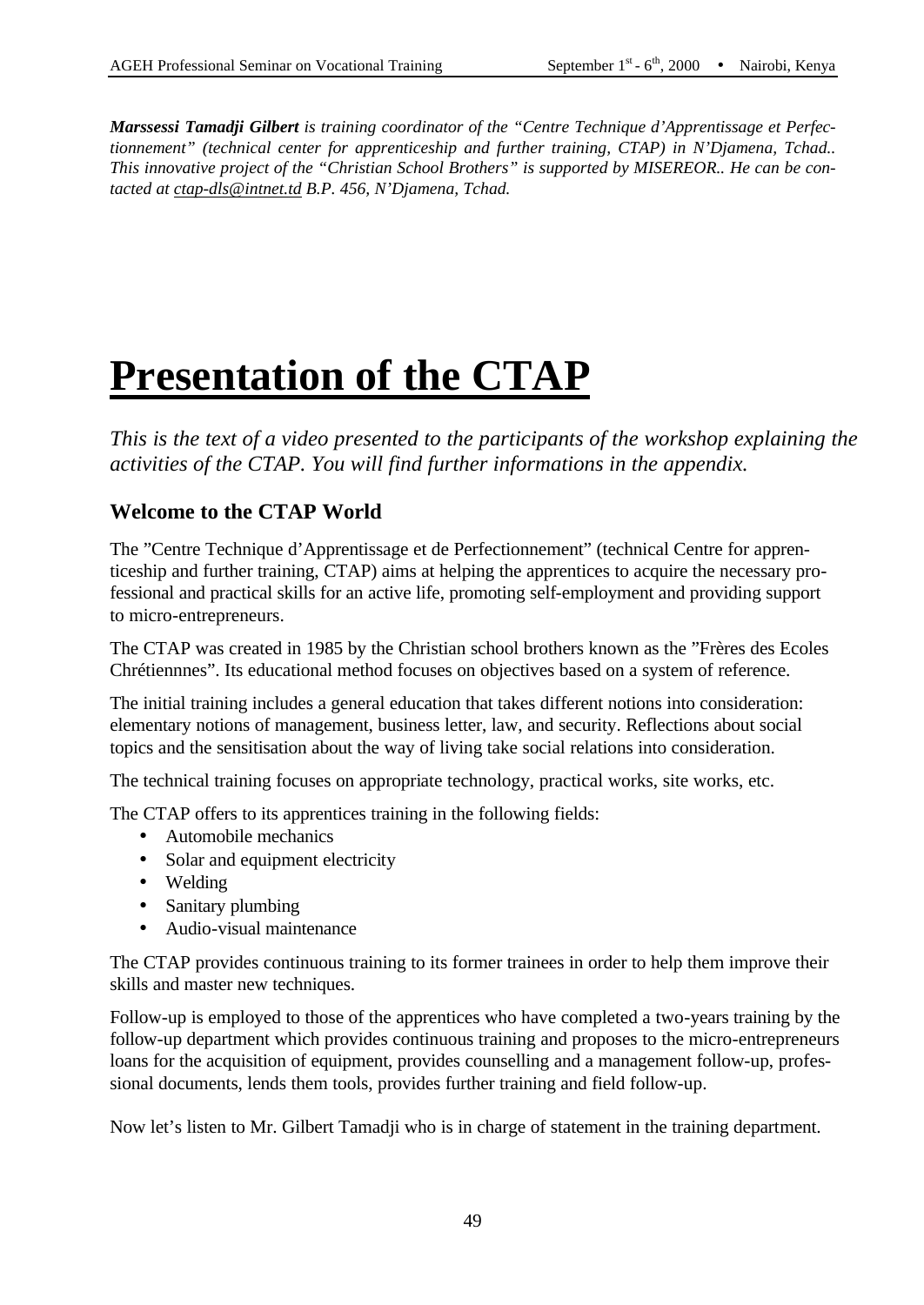In the city of N'Djaména there are many young people who are jobless. The majority of them are young people who have not completed a proper education. There is no adequate institution to give them a chance in life.

This concern led to the creation of the CTAP by the Diocese of N'Djaména.

The need was there because so many young people could not successfully complete their education. Those who could not get access to university practically have nothing to do although they can use their physical resources. This is how the idea of creating the CTAP came up.

The CTAP's apprentices are trained 3 days a week at the Centre, and they spend 3 days in workshops in town where they get practical training.

Presently most of the young people who have completed their education at the CTAP have taken positions. Some of them run their own business; others set up professional groups in order to get better contracts; some others chose to work in private companies.

Within the scope of its support to self-employment, and in order to help the apprentices who have completed a two years training, the CTAP offers to the ex-apprentices who would like to run their own business the possibility of getting loans.

Let's listen to this young man.

*"My name is Laoukein Toudjibé. I completed my training in 1995. In order to open this workshop, I've first of all made the necessary administrative papers. And then I got a loan from the CTAP. The Administrative papers include the Administrative Authorisation, a certificate related to the Trade Register, etc. It cost me 15,000 F CFA to get all the necessary documents."*

(Electricity workshop)

Most of the CTAP former apprentices are well known because of the quality of the jobs they perform.

As an example, let's mention, Mr. Djékoundamkéné who has just completed the wiring of a residence in Chagoua, N'Djaména.

*"I have done similar works before, and I believe I can do more. Since I've left the CTAP, I have not met any technical problem that would oblige me to the CTAP for a solution. For the materials needed for a given job I deal with suppliers, who based on a proof of guarantee I show them, make them available to me. Payment is made progressively."*

*"My name is Naman Mahamat. I'm a CTAP former apprentice. I have been trained building and solar electricity for two years. Now I have my own workshop. I do wiring works, sell solar equipment, telecommunications equipment, hydraulic equipment designed for villages."*

Question: *"Didn't you get any loan from the CTAP?"*

*"No, I didn't. I've been able to run my own business thanks to some small repair works I've performed in town. The CTAP subcontracts some of its deals with me. All this helped me set up my own business.* 

*Now I represent a French company here in N'Djaména for the supplying and selling of solar equipment. I've made a lot of installations, also in the domain of village hydraulics.*

*The difficulties I'm faced with are those related to the monopoly of a product by a company. So it's difficult for us to get a good deal. We just do small business.*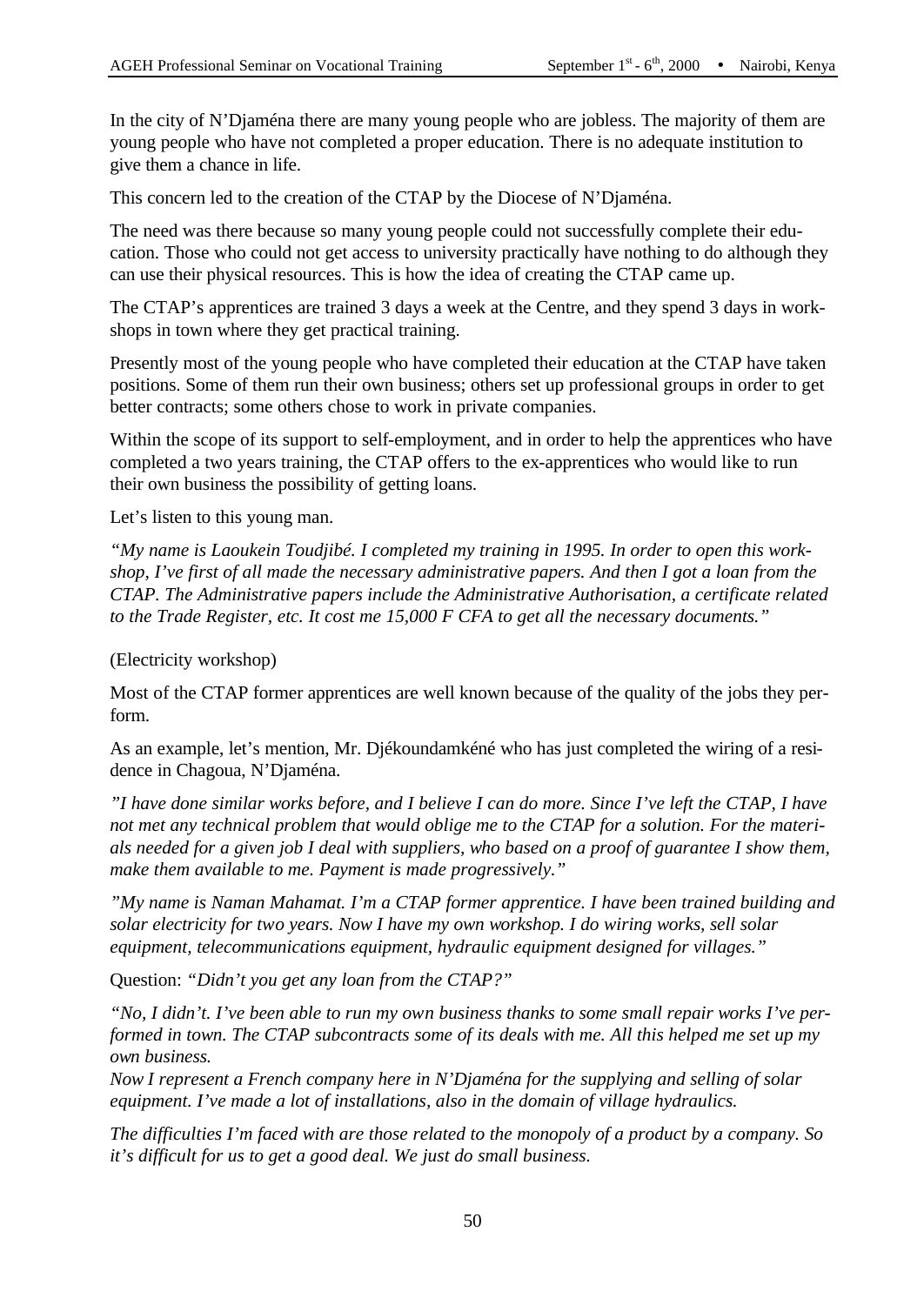*We have also another real problem in N'Djaména. We cannot properly work because of the load shedding made by the Water and Electricity Company, STEE.*

*I felt obliged to install my own solar equipment in order to supply my fax machine. I have a battery, a transformer that has an incorporated regulator. This helps me get a continuous 12 Volts current transformed into an alternating one with 220 Volts."*

Elie

| Question: | Do you resort to the CTAP for the technical problems you get?                                                                                                                                                                                                                                                                                                                                     |  |
|-----------|---------------------------------------------------------------------------------------------------------------------------------------------------------------------------------------------------------------------------------------------------------------------------------------------------------------------------------------------------------------------------------------------------|--|
| Answer:   | Yes, we do. Within the scope of its follow-up activities we resort to the follow-up<br>department which sends us the appropriate instructor for a given problem.                                                                                                                                                                                                                                  |  |
| Q:        | Does the CTAP subcontract some of its deals to your workshop?                                                                                                                                                                                                                                                                                                                                     |  |
| $A$ :     | Yes, they do.                                                                                                                                                                                                                                                                                                                                                                                     |  |
| Q:        | In which fields?                                                                                                                                                                                                                                                                                                                                                                                  |  |
| $A$ :     | Refrigeration, Air-Conditioning and Electricity.                                                                                                                                                                                                                                                                                                                                                  |  |
| Q:        | Could you tell us more about the typical works you've done on behalf of the<br>CTAP?                                                                                                                                                                                                                                                                                                              |  |
| $A$ :     | We have done some maintenance works in electricity and refrigeration for the<br>African Institute for Economic and Social (INADES) in N'Djaména. We've done<br>the same works for the Lycée Sacré-Coeur (a secondary school). The follow-up<br>department sends us an instructor to make sure that finishing-off is done in pro-<br>fessional way. The instructor sometimes plays an active role. |  |
| Q:        | Why does the CTAP inisist on following-up your site work?                                                                                                                                                                                                                                                                                                                                         |  |
| $A$ :     | Well, we have been trained by the CTAP. They want to make sure that the jobs are<br>well done, and after all, these are the ones who own the contracts.                                                                                                                                                                                                                                           |  |
| Q:        | As technicians, do you feel comfortable when the CTAP follow up your activities?                                                                                                                                                                                                                                                                                                                  |  |
| $A$ :     | Yes, we do! Technology is an ongoing progress. The CTAP's follow-up activities<br>are very important to us.                                                                                                                                                                                                                                                                                       |  |

Some young ex-apprentices who have completed their training in automobile mechanics have decided to associate. They have opened a workshop and are self-financed. Mr. Vaisekné is the garage master. Here also, it's difficult to get deals.

*"In order to get deals, you need to have connections. You need to know somebody somewhere but thanks to our skills we can cope with the situation."*

| <i><u>Ouestion:</u></i> | Apparently you do not have proper work tools when we see you hanger.                                                                                                 |
|-------------------------|----------------------------------------------------------------------------------------------------------------------------------------------------------------------|
| Answer:                 | True! It's a risk but we do not have any other alternative. We hope we can fill this<br>gap with time.                                                               |
| $Q$ :                   | Did you get a loan from the CTAP?                                                                                                                                    |
| $A$ :                   | No, because the proposed amount is very small, and tools are very expensive. For<br>a good start up I need at least 15 to 20 millions F CFA. You know, technology is |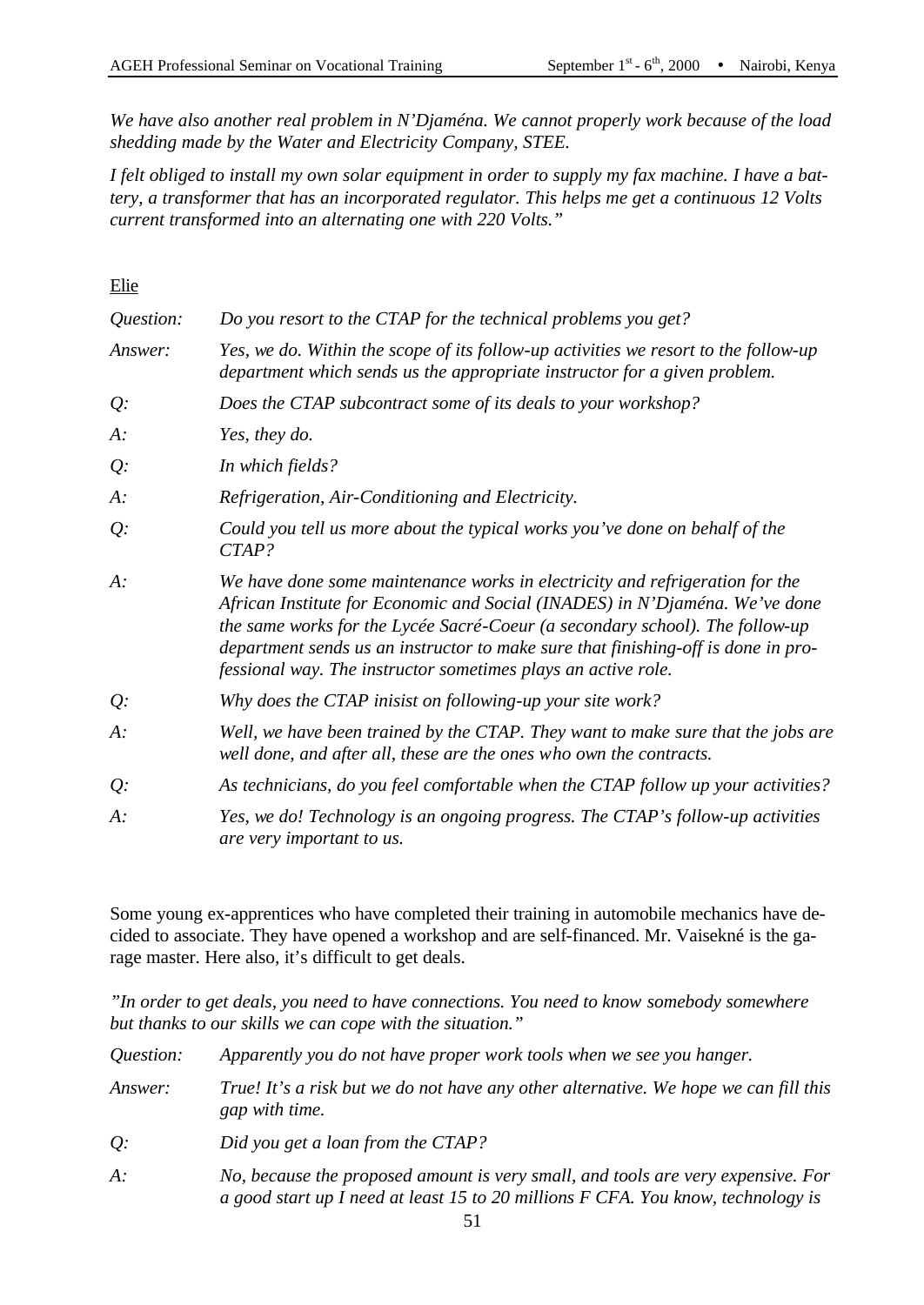*an ongoing process and we have to keep ourselves posted, too.*

*In addition to the problem of technology we need to get continuous training, unfortunately we do not have enough financial resources. Now, the ideal thing is to do everything, to be a full technician: in electronics, mechanics, welding, etc.*

The group of the CTAP's former apprentices known as the "GOS" includes people from various professions. The aim is to get more deals.

The group was granted a loan by the CTAP in order to improve its services; the group is in touch with the follow-up department. So, technical problems easily get solutions.

Mr. Bissitouin, the head of the group provides some explanation about the origin of the said group:

*"Idriss, a friend of mine, suggested the idea of setting up a workshop after completion of our training. Other young people were interested in the project. We've made an investigation and met on several occasions to have a better understanding of the project. Finally, on December 24, 1998 we received an official authorisasation to function from the ministry of Trade."*

#### Christine

Christine completed her training in Refrigeration and Air-Conditioning. She has not been able to set up her own business. She preferred to work in a private company, so she joined "Hotel NO-VOTEL la Tchadienne" in the Maintenance Department.

| Christine:       | I have two kids. I do my best in order to look after my family and properly<br>perform my job. My elder daughter takes care of her junior brother when I'm off<br>to work. My problem is this: I would like to do repair works in town in addition to<br>what I'm doing at Novotel, but I don't have enough time. After office hours I have<br>to take care of my family. |  |
|------------------|---------------------------------------------------------------------------------------------------------------------------------------------------------------------------------------------------------------------------------------------------------------------------------------------------------------------------------------------------------------------------|--|
| <i>Ouestion:</i> | Why didn't you open your own workshop like some of your classmates?                                                                                                                                                                                                                                                                                                       |  |
| Answer:          | It's a question of means. I don't have financial resources to buy tools. Then you<br>have this difficulty of getting deals in our society when people think you are a<br>mere woman.                                                                                                                                                                                      |  |

#### **Conclusion**

As we have said, these different ex-apprentices from the CTAP keep contact with the Centre through the follow-up department for advice, technical references and additional training.

\_\_\_\_\_\_\_\_\_\_\_\_\_\_\_\_\_\_\_\_\_\_\_

In order to give a greater chance to these young people, who are trying to get into the job market, the CTAP offers them the possibility of subcontracting deals and an opportunity to assume field training.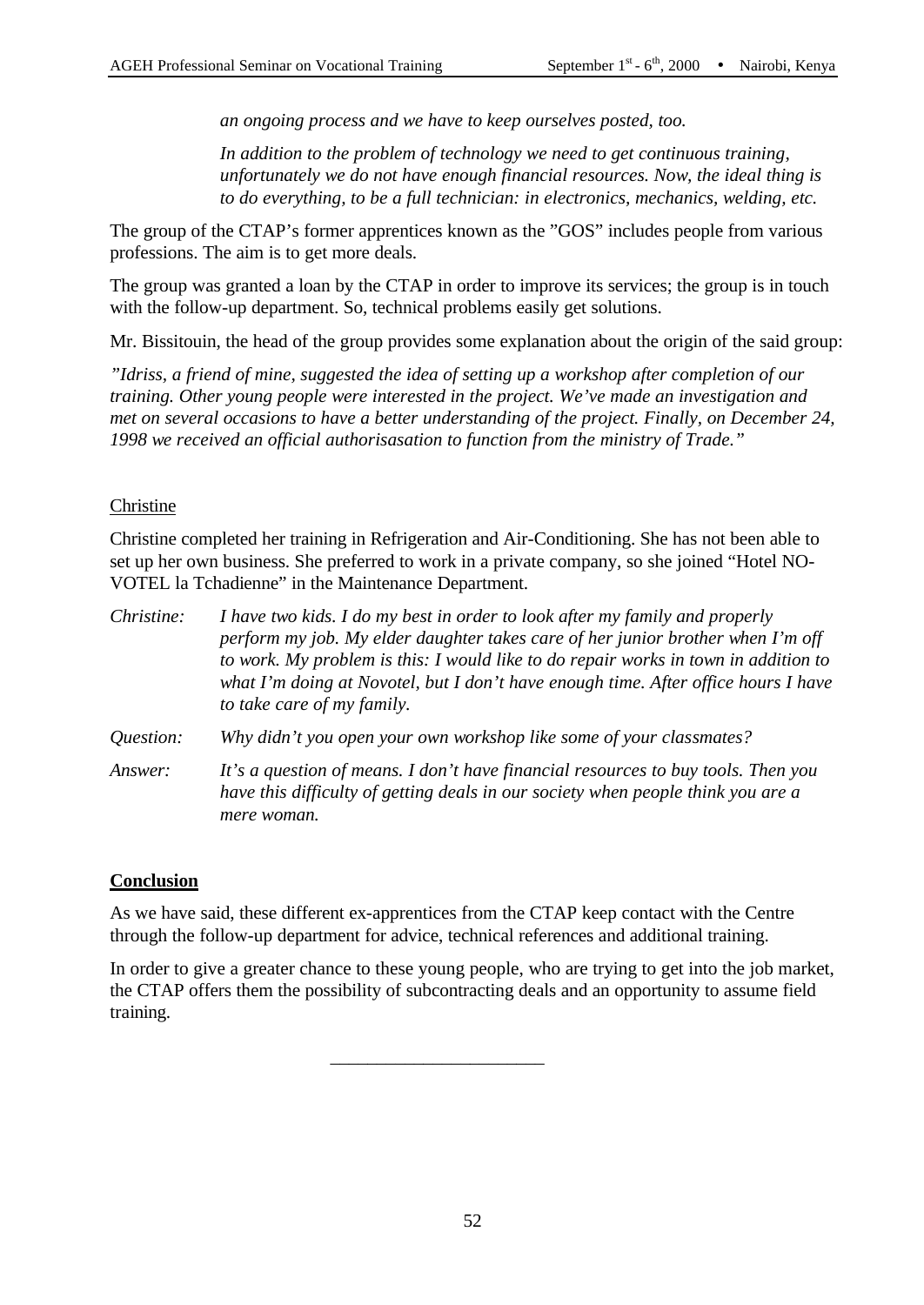## **Workshop Discussion**

## **What is being done well in your institution/project?**

#### *Group 1*

- Follow-up department
- Continuous training for ex-trainees
- Loans for the acquisition of equipment
- Management advice
- Possibility to borrow tools
- CTAP sends instructors for special demands
- Sub-contracting of ex-trainees, supervision and quality-control on site
- Ex-trainees are grouped in associations
- Support for ex-trainees in getting registered as an enterprise
- Further training finances part of VTI-Budget
- Sub-contracting contributes to financing training and follow-up
- Dual system facilitates sharing of skills between trainee and workshop owners
- CTAP tries to promote a culture of sharing technical knowledge and competence through 1. creating awareness of workshop owners 2. sending out ex-trainees who are ready to share
- Placement of ex-trainees in workshops for more practical experience
- Keeping records of the whereabouts of ex-trainees
- Follow-up data are used for continuous adaptation of training programme
- Advice and protection for ex-trainees for a long period
- Tool loans with a two year payback period
- Piece-work contract for ex-trainees through VTI
- Machine service of VTI for ex-trainees
- Tool-bank for ex-trainees in VTI

- Follow-up helps the ex-trainees to become independent
- Help for self-employment improves income of ex-trainees
- Help for self-employment improves personal capacities for better life
- Help to relate to customers
- Help improves social status
- Help enables ex-trainees to manage work and life
- Subcontracting system is key of follow-up
- VTI mediates between customer and ex-trainees
- VTI guarantees quality, economic and social, legal risks
- Ex-trainees have formed an association
- Village-workshops (owned and supervised by VTI) with equipment can be used by ex-trainees
- (ex)trainees are placed in private workshops (for 6 weeks only)
- Some ex-trainees are employed by VTI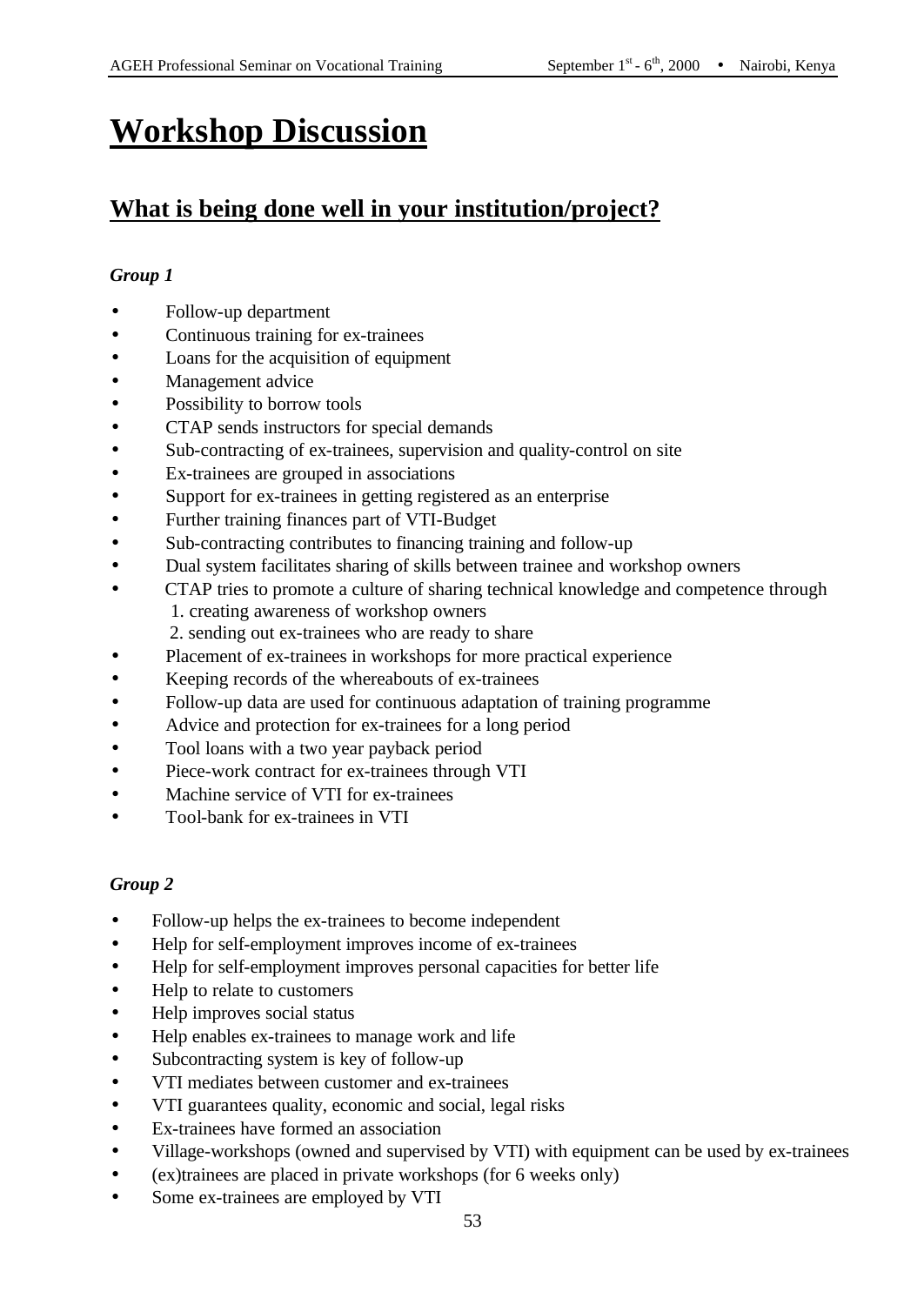- Placement in private workshops is subsidised by VTI (pocket money for trainees)
- Village-workshops help ex-trainees to enter working life and market(s)
- Industrial placement after exams
- Placement officer and data collection assistant
- Tool box for ex-trainees as a gift
- Tool lease scheme at VTI for ex-trainees
- Small loan scheme
- Marketing and workshop management advice and training for ex-trainees
- Facilitation of self-organisation in ex-trainee-association
- Representation of ex-trainees in board of VTI
- Good contact to industries through follow-up programme
- VTI directs customers to ex-trainees
- Contact with employers of ex-trainees to assess trainees needs
- Small credits and visit-evaluation for leavers of non-formal courses
- Internships in workshops/industry during vacation
- Tool bank and loan scheme
- Tracer study as basis for follow-up design
- Entrepreneurship training
- Grouping of ex-trainees for easier follow-up
- Good recovery of start-up loans through frequent contact with community

- Loans
- Counselling
- Management consultation
- Possibility for ex-trainees to borrow tools
- Provision of further training and professional documents
- Good reputation of VTI helps ex-trainees to be (self)employed
- Sub-contracting to ex-trainees incl. quality-control and supervision
- Follow-up measures aim at economic and personal independence of ex-trainees
- Follow-up is only the last phase of a process of continuous placement in private workshops before, during and after the training
- Emphasis on quality and correct craftsmanship (final touches on work)
- Tracer-study as first step in follow-up support
- Tracer-study showes need for business skills and tool bank
- Monitoring of activities of ex-trainee groups
- Loan scheme for ex-trainees (very recently)
- Business training with loan scheme
- Loan scheme is separated from training institution (diocesan level)
- Ex-trainees are working on contract in VTI for limited time
- Keeping contact with ex-trainees trough machine-work-service
- Ex-trainees come back to VTI for internships and theory in evening classes
- Employment of ex-trainees in VTI as instructors
- In-training attachments help trainees to get jobs
- Send-away kits for leavers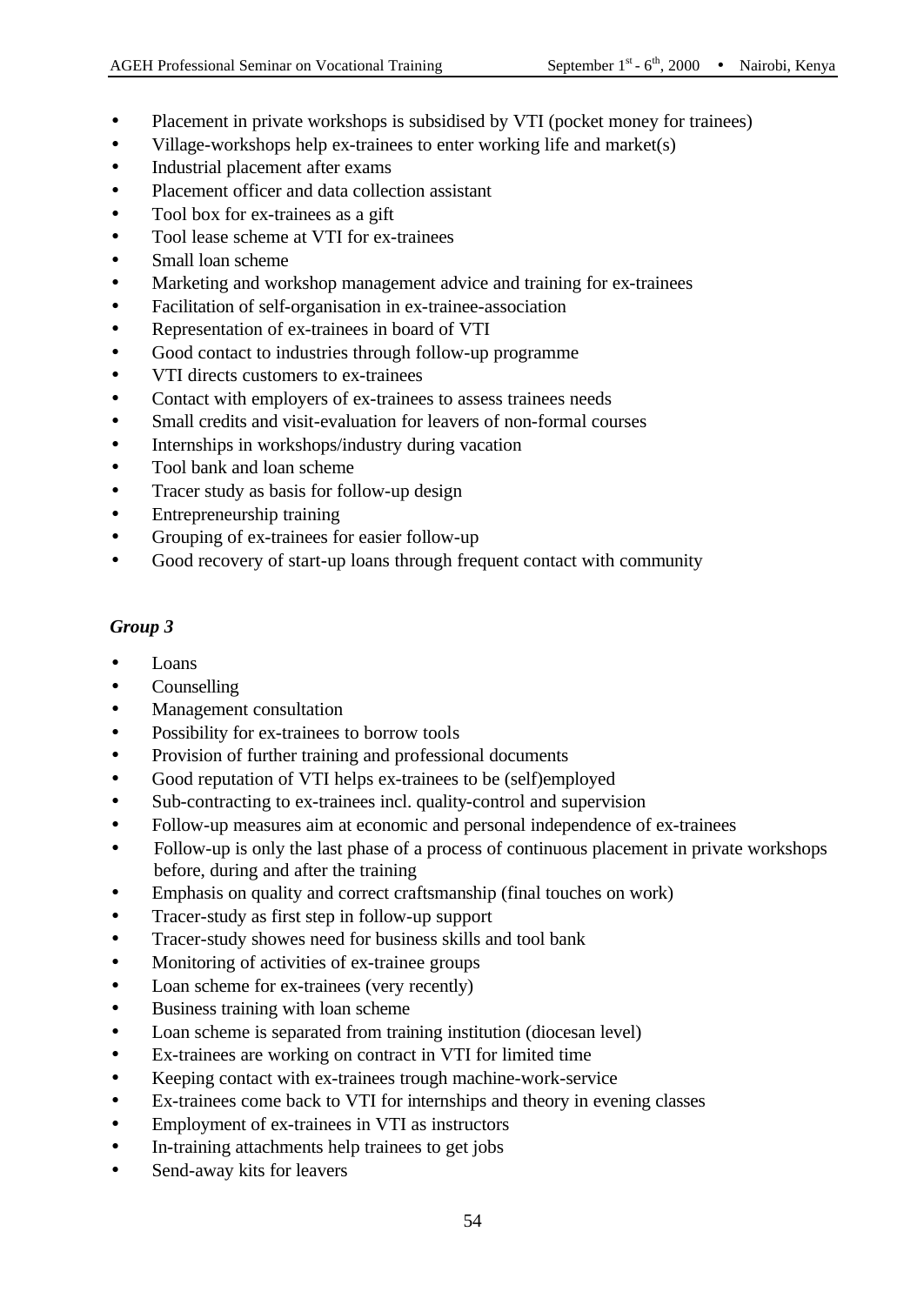## **What needs to be changed?**

#### *Group 1*

- To initiate a discussion about role and objective of VTI
- To work as an eye-opener for the authorities in charge of VTI
- To make the key-issues and problems transparent for authorities in charge of VTI
- To have more possibility for professional exchange and discussion of all partners
- Change of behaviour
- There is urgent need for more support for VTI's from regional and national level

#### *Group 2*

- System of Catholic Technical Schools in Cameroon in deep crisis
- Legal status necessary for sub-contracting
- Free choice of job/employment etc. needed (Ethiopia)
- Certificate on practical skills for leavers of technical second-schools
- Problems in church Vocational/Technical Schools need to be addressed
- VTI has to plan workshop-placement of trainees already before they start training
- Image of manual labour and craftsmanship needs positive change
- More contact and exchange between church and government VTI's
- Catholic Vocational/Technical Schools need professional supervision
- Follow-up must not stop with employment
- VTI's follow-up should promote formation and creation of professional guilds

- We have to start with follow-up measures
- We have to give trainees more chances to gain professional experience
- We need to understand our institution as VTI and not as "school"
- Already the selection of trainees needs to be changed for a better follow-up
- Exposition/open day in VTI and invite ex-trainees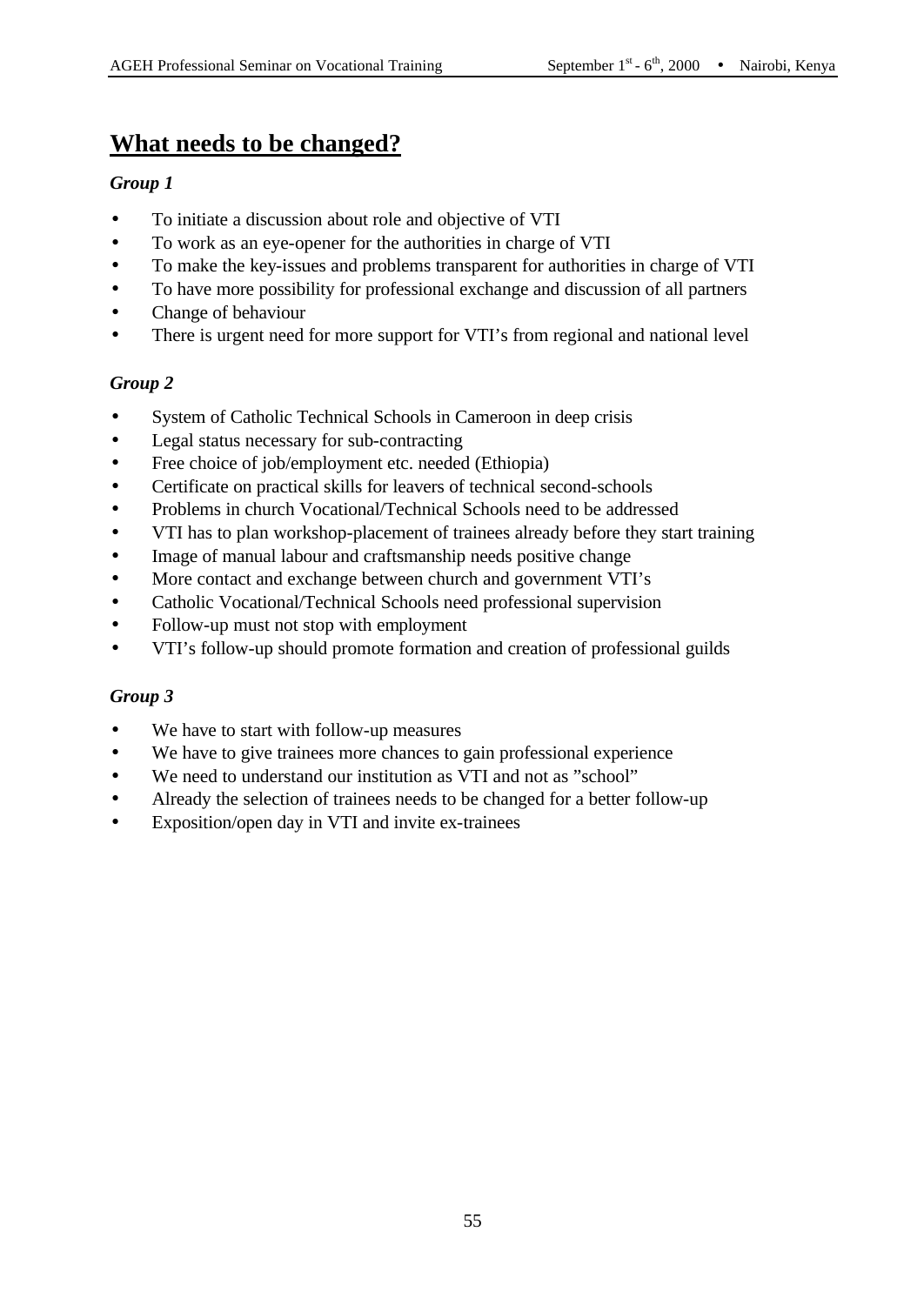## **What concrete priority steps do you recommend?**

#### *Group 1*

- Help ex-trainees to gain professional experience
- Get more information about situation
- Data collection of "school-leavers"

## *Group 2*

- Support for self-employment is a process from internships during training over employment after training to self-employment (eventually for some)
- Follow-up programmes should always include a component of relating customers to extrainees and vice versa (building of trust, contacts, capacity)

- Start with outside practical placements for trainees and instructors
- Start a visit programme for ex-trainees
- Start keeping and updating proper records of the whereabouts of the trainees
- Train our staff in doing follow-up work
- Provision of business skills and advice for ex-trainees
- Assess whether trainees fit into the labour market
- Include follow-up measures in our budget
- Accept failure as learning event and be ready for change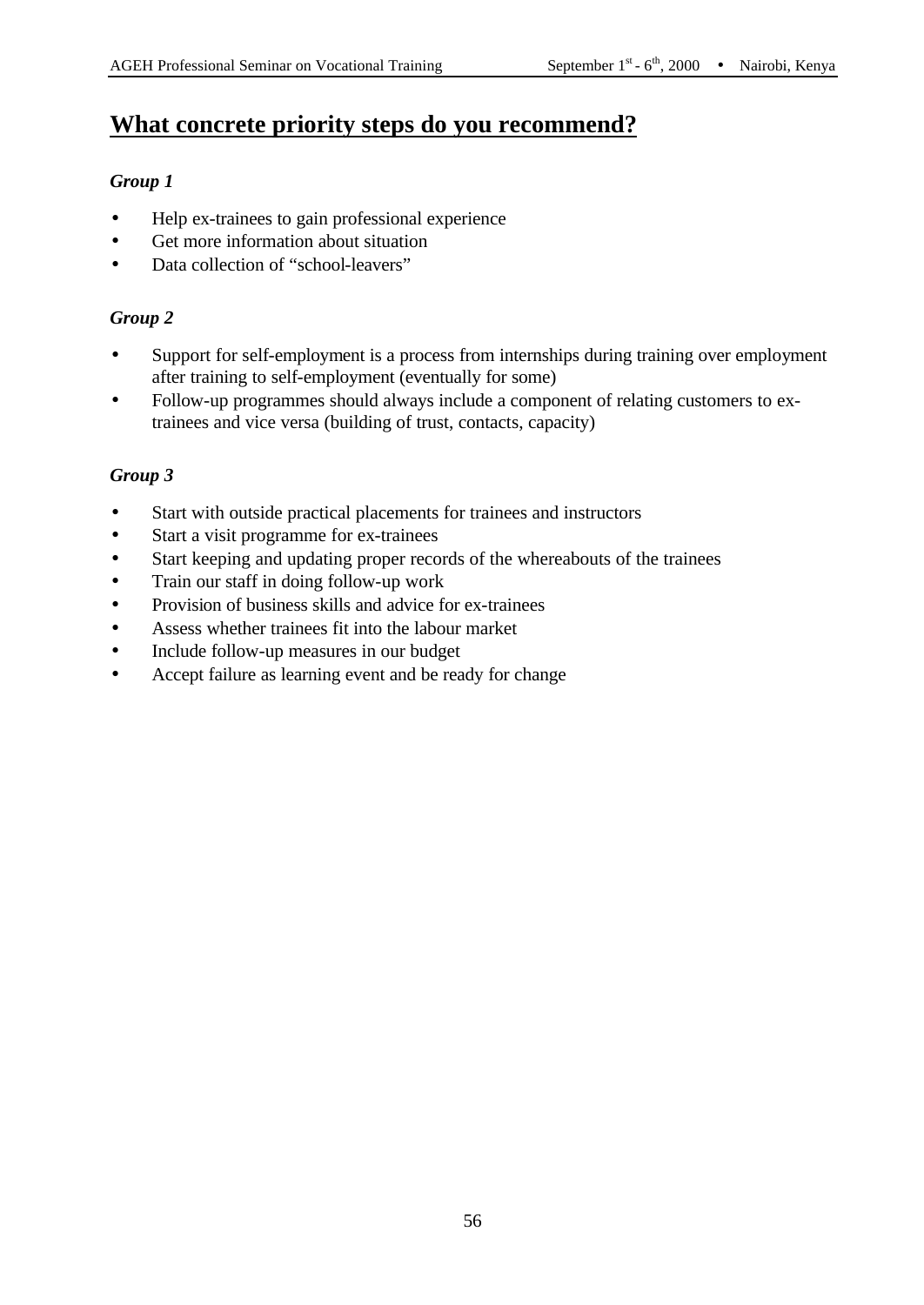# **CEFE**

# **Compentency-based Economies through Formation of Enterprise**

- **1. Presentation by Anita Strohhacker**
- **2. Presentation by Joseph Arcadius (Mbulu, Tanzania)**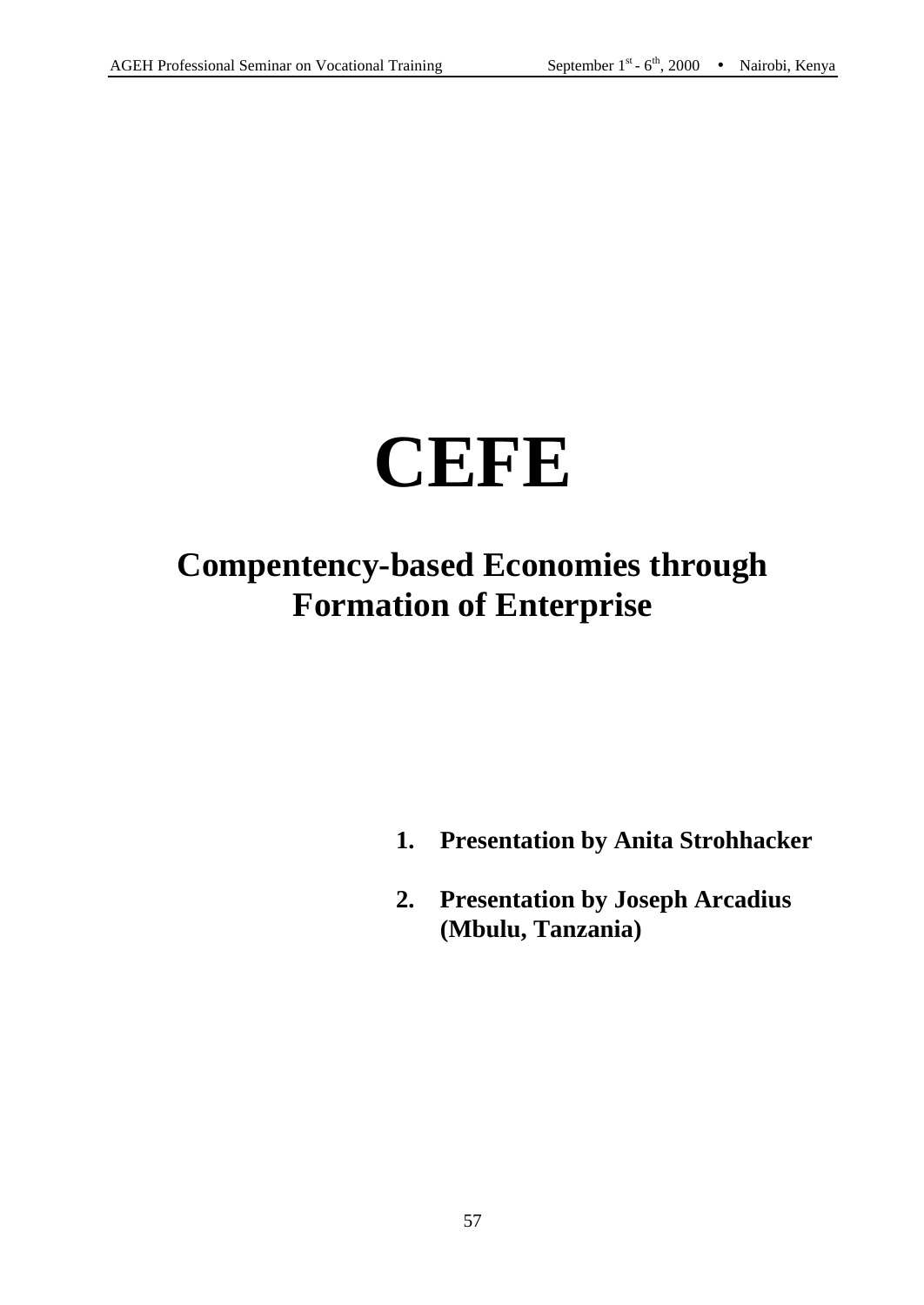## **CEFE Competency-based Economies Through Formation of Enterprise**

## **I) The Challenge**

The world is facing a process of economic globalisation which impacts can be witnessed almost everywhere. Cheap products from industrial mass production are flooding markets all over the place, traditional small producers are forced out of the markets. While the growth rate of economic input is still increasing, the disparity of material wealth is still accelerating. The world's social and political stability depends very much on developing successful strategies to deal with the growing social, economic and environmental problems. Our changing environment has created the need to develop the skill of being enterprising. Education and training has to build up these (new) enterprising competencies.

There are actually two challenges that Vocational Training faces and which determine the environment of all training projects:

#### **1.** *Creation and Sustainability of Jobs and Income*

The world's population is increasing at the same time as less traditional, stable and full-time jobs are created. Job security and fixed income levels are becoming increasingly scarce in today's world. Traditional roles of men and women, (vocational training) managers, employees and entrepreneurs are changing. Increasingly, such individuals need to be able to mobilise all their personal, technical and financial resources even to keep abreast of this process.

#### **2.** *Promotion of Entrepreneurship in all Sectors of the Economy*

The impact of globalisation and the modern market economy increase the need for creative, motivated, enterprising men and women capable of communicating ideas and working effectively in a complex and ever changing environment. Traditional education and vocational training badly neglects such needs of developing, strengthening and stabilising entrepreneurial competencies (e.g. planning, risk management, problem solving, creativity, strive for quality).

## **II) CEFE International Programme**

CEFE is the acronym for Competency-based Economies through Formation of Enterprise.

CEFE, being a training concept, is anchored in the philosophy that entrepreneurs are neither born nor made. Potential entrepreneurs are to be developed, motivated and attracted to start their own businesses. That means, women and men who would like to establish and run small and medium enterprises need training to assist them develop personal, technical and financial skills they currently lack.

CEFE offers a comprehensive set of training instruments designed to stimulate positive interventions in the micro, small and medium enterprise development process. These training instruments have been set up by the GTZ (German Agency for Technical Co-Operation) in the 1980's and are currently used in more than 60 countries world-wide.

CEFE uses an action-orientated approach applying experiential learning methods to develop, strengthen and stabilise entrepreneurial competencies of two essential groups of actors: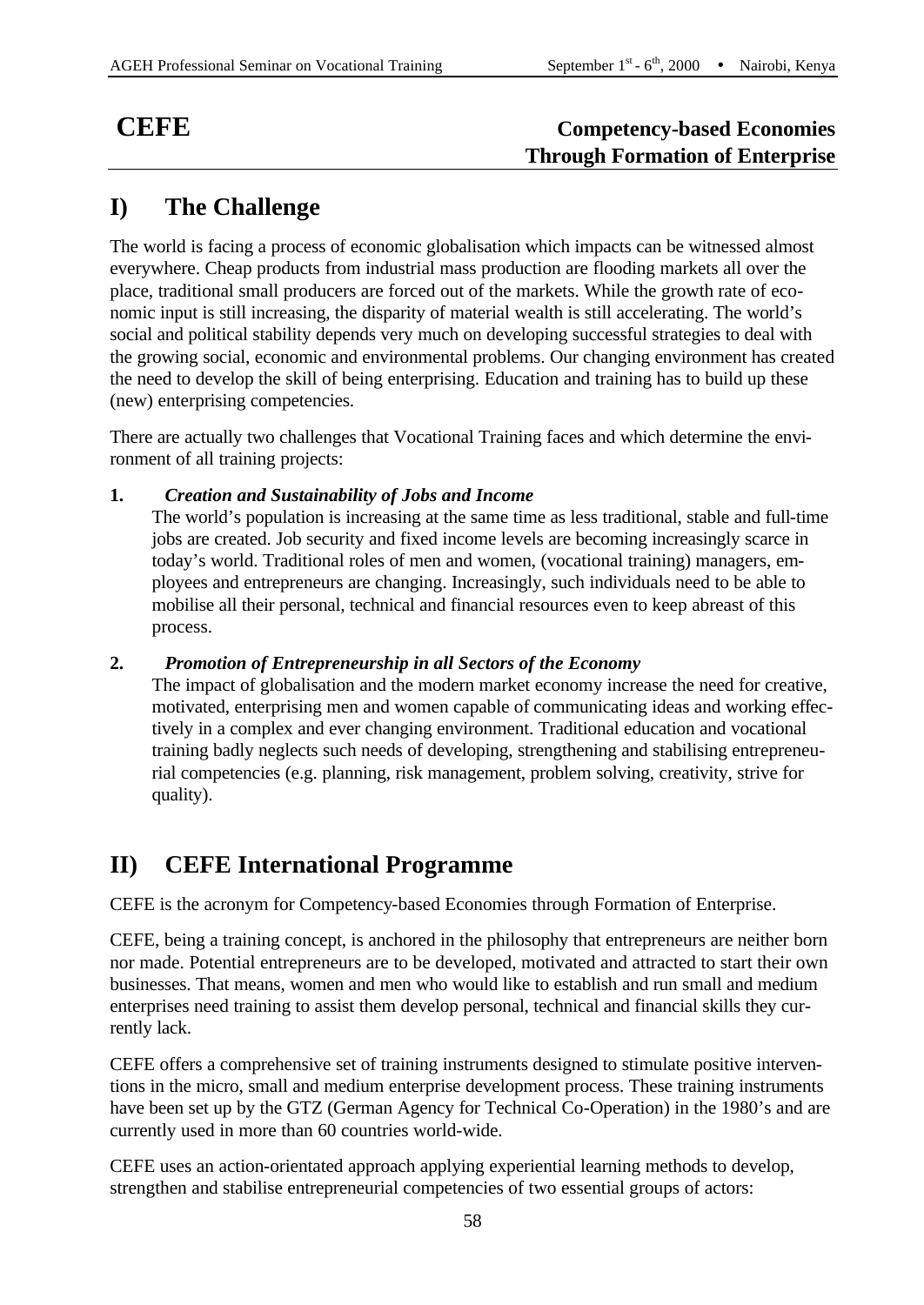- Existing and potential entrepreneurs, so that they can improve their business performance and
- Key personnel of enterprise support institutions (e.g. SIDO, credit Institutes), so that they can foster an environment favourable to enterprise development at the macro and meso level.

CEFE services and programmes are promoted by the International Network and implemented by the local CEFE partner organisations. In pursuit of its commitment to build and sustain local capacity CEFE is establishing regional and national centres (e.g. CEFE Association Tanzania, CEFnet Foundation in the Philippines).

## **III) CEFE Approach**

The approach involves empowering individuals to develop (more) enterprising behaviour by

• Developing themselves

Participants/trainees become aware of themselves, their skills, strengths (e.g. strength for solving problems, creativity, energy), weaknesses, values, motivations, resources and overall abilities through guided self-analysis stimulation. Once aware of their capabilities as well as their limitations, they can begin to work on them in the context of a safe and secure learning environment.

• Developing their skills

Knowledge of technical management skills is required to complement the individual's learning process. Marketing, production, management and organisation, financial and business planning are all key elements in this process.

• Improving their environment

Decision-makers and staff in regulatory and support agencies (e.g. credit institutes, government administration, NGOs) play a vital role in enabling entrepreneurs, and so must be involved in any development process. Through participation in so-called Appreciation Workshops such personnel gain an insight into the problems of entrepreneurs and can than target their assistance accordingly.

As a consequence CEFE is

- Participant-orientated Participants / trainees must own and direct the process of their own earning, facilitated by a (CEFE) trainer.
- Action-orientated

CEFE programmes are guided by the principles of action and experiential learning. In this way participants are exposed to experiential learning situations replicating business realities. "Real life simulation exercises" challenge the participants/trainees to work on practical problems and explore for themselves the link between theory and practice.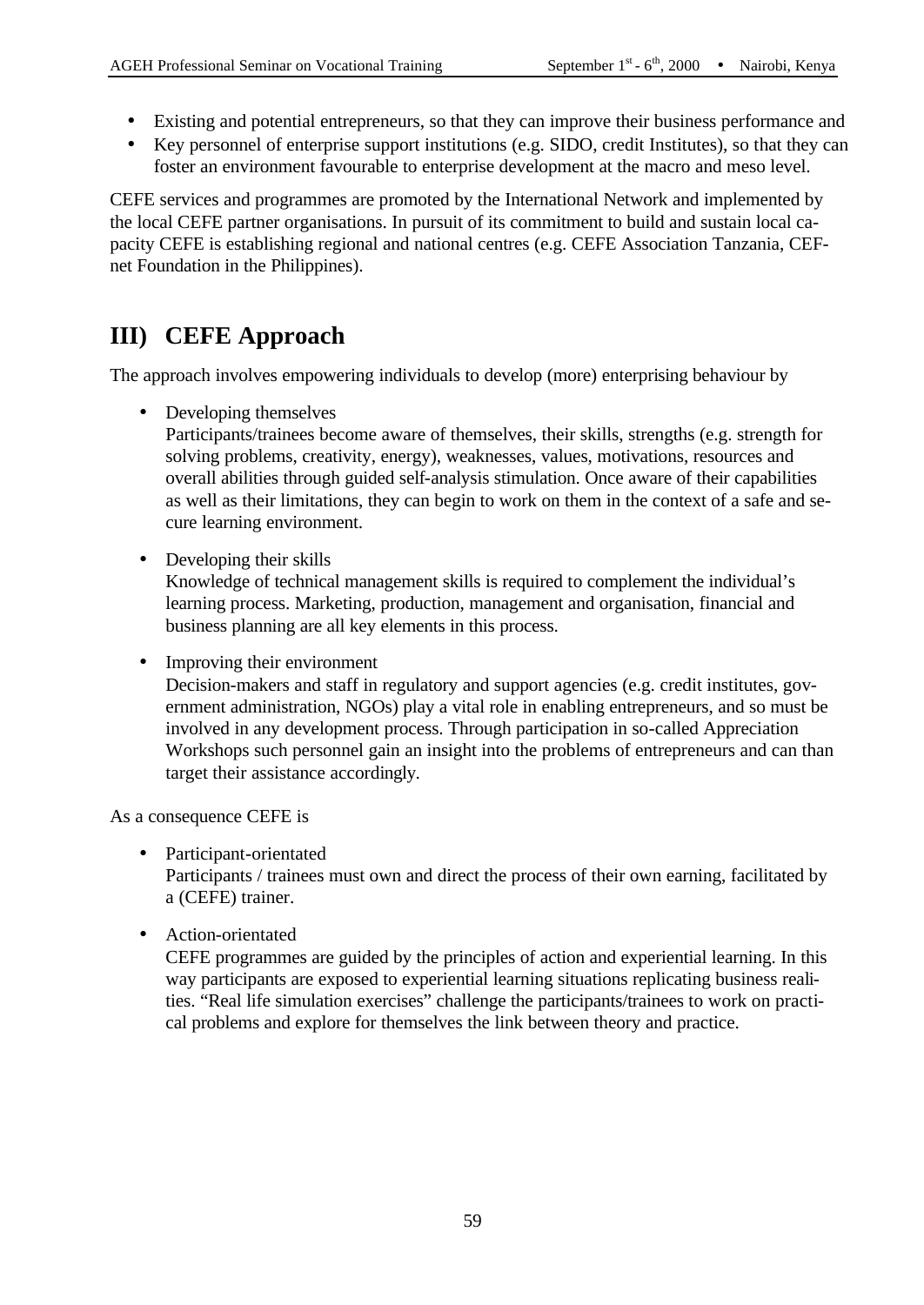## **IV) The CEFE Training Ladder**

Developing, strengthening and stabilising entrepreneurial competency of (future) managers of micro, small and medium-sized enterprises is the main goal of CEFE. Since this is a process of several steps, its approach can be described best as a ladder – the CEFE Training Ladder. It comprises of six individual (pre and post) training modules:

1. **Pre-Training Module "Launching" (Self-Selecting Competency)** Promotion, Recruitment, Selection, Environmental and Needs Assessment

#### 2. **Module "Unlocking Competencies"** Potential entrepreneurs, if they want to succeed, should always be aware of their personal qualities and their surrounding environment in order to develop appropriate strategies before embarking on any entrepreneurial venture.

- 3. / 4. **Module "Matching Person with Project" (Situational and Strategic Competencies)** Based on their competencies, potential entrepreneurs have to identify and select their own projects which have to be feasible and can be carried out by themselves.
- 5. **Module "Formulating and Presenting Business Plan" (Professional Competency)** In order to succeed in any business, (potential) entrepreneurs have to undertake a study on their own, test their ideas, judge the viability of their projects and prepare Business Plans based on their own circumstances, decisions and findings.

If potential entrepreneurs are confident enough to implement their projects, and if their projects seem viable, they should be reasonably supported by financial means and other types of assistance.

Potential entrepreneurs only need few things at the initial stage of business start up. They should be given e.g. toolkits and basic stocks of raw material. Operational advice and further specific training e.g. on bookkeeping should be provided at a later stage.

6. **Providing Follow-up Services (Business Competency)** Counselling, Facilitating, Monitoring, Evaluation

Depending on the educational background and the (professional) experience individuals may join the training at the level they consider as useful for their intentions.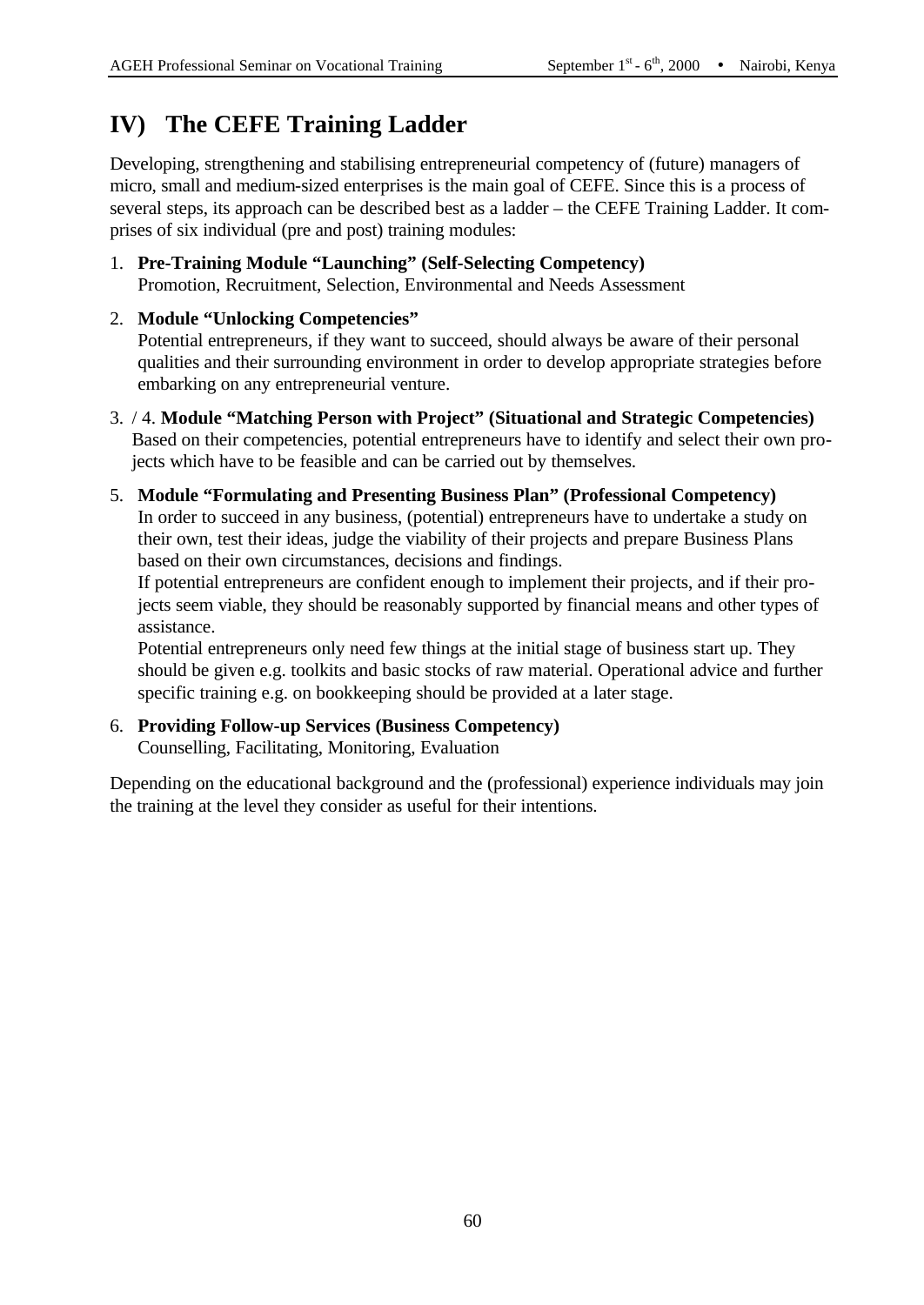## **CEFE Training Ladder Diagram**

#### **Competency-based Economies Through Formation of Entrepreneur**

| <b>Environmental Assessment</b><br>Promotion<br>Recruitment<br>Selection                          | Launching                              | Pre-<br>Training  |
|---------------------------------------------------------------------------------------------------|----------------------------------------|-------------------|
| Personal/Group Dynamics<br>Qualities, Vision, Resources<br>Situation/Environment<br>Strategeering | Unlocking<br>Competencies              | T                 |
| <b>Idea Generation</b><br>Idea Screening<br><b>Idea Selection</b>                                 | Matching<br>Person with<br>Project     | $\mathbb{R}$<br>A |
| Marketing<br>Production/Technology<br>Organisation & Management<br>Finance                        | Formulating<br><b>Business</b><br>Plan | N<br>N<br>G       |
| <b>Viability Test</b>                                                                             | Presenting<br><b>Business</b><br>Plan  |                   |
| Monitoring<br>Evaluation                                                                          | Providing                              | Post-             |

| <b>MONITORING</b> |           |          |
|-------------------|-----------|----------|
| Evaluation        | Providing | Post-    |
| Counselling       | Follow-up | Training |
| Facilitating      | Services  |          |
|                   |           |          |

## **Mini Market Game**

Rules:

- Sell an item to buyer!
- 3 minutes for decision, production and preparation for sales presentation!
- You must own or produce the item!
- Only 3 items are bought!
- Pay cash!
- Maximum price: 150 Ksh
- Real buying selling transaction!
- No return, no exchange!
- You must not sell at a loss!

#### Skills/Competencies required:

- Negotiation skills
- Marketing strategies
- Needs Assessment
- Creativity
- 4 P's: Product, Price, Promotion, Place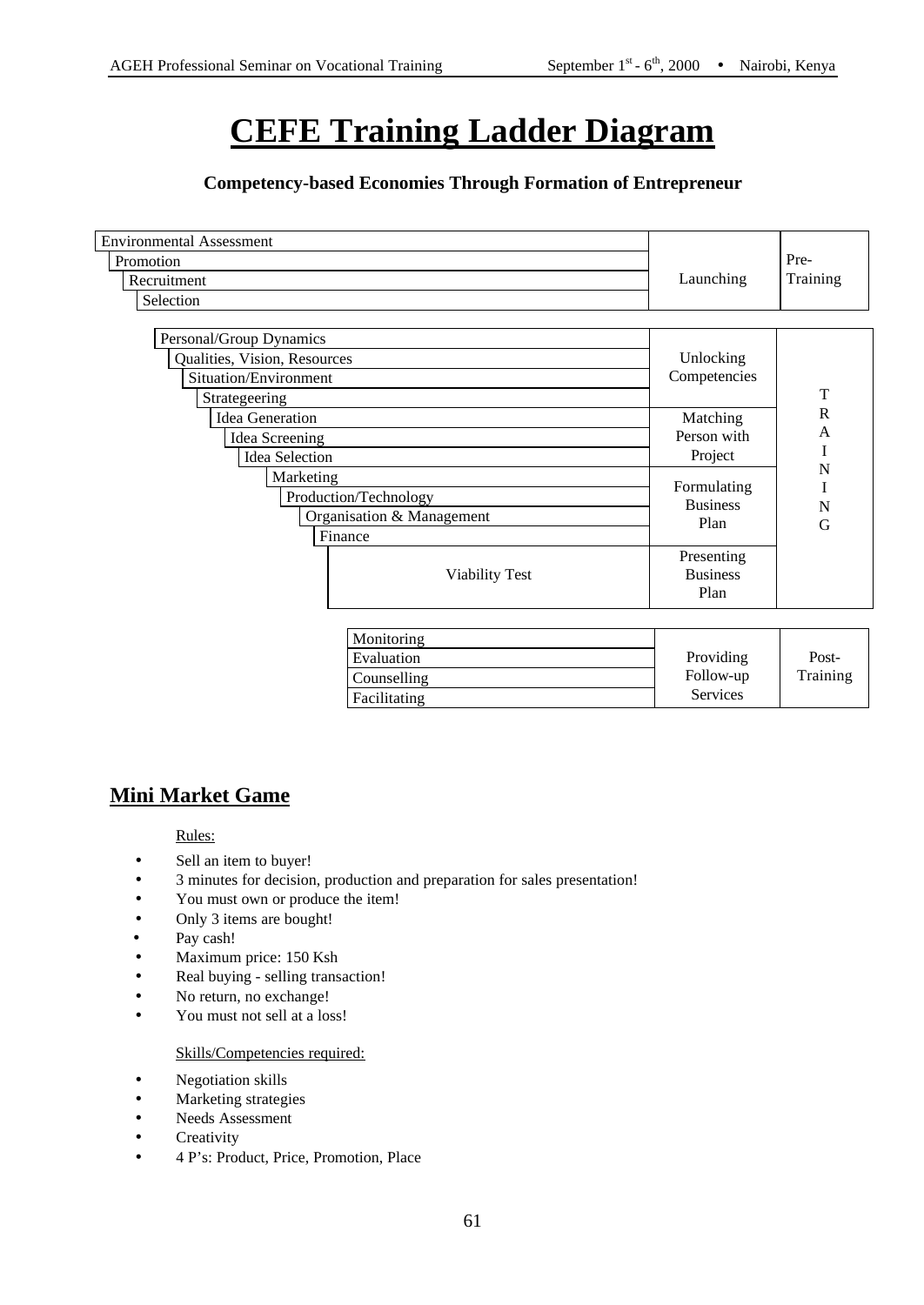*Joseph Arcadius is entrepreneur, employee of the Vocational Training Centre Mbulu and Small Business Field Consultant in Mbulu, Tanzania. He underwent a CEFE training and presents his personal experience with CEFE in the different positions he works in. He can be contacted at: VTCentre-Mbulu, Diocesan Development Department, P.O.Box 179, Mbulu, Tansania.*

# **CEFE - A Personal Experience**

*by Joseph Arcadius*

## **1) Training**

Description of the training I underwent (CEFE seminar Mbulu and TOT in Daresslaam): in general, the content of the course had been divided into two parts:

a) To become/be an entrepreneur

In this part the facilitators create experiential situations and set up learning environments in such a way that we act and react accordingly.

b) To become/be a trainer

Here we look at the process of the first (a) that is to analyse who is an entrepreneur/self employed person starting his/her business. Also we looked as facilitation/training aspects by using CEFE methodology. Generally the course was very interesting and helpful in daily life.

## **2) As (professional) Entrepreneur**

I see CEFE was/is useful and it will continue to be useful in my daily life because through it I started some enterprises, e.g. bolt and nuts shop, welding metal workshop, vegetable garden and dairy project, hand-cart project and milling machine project. I started these projects by using CEFE knowledge, i.e. by looking at CEFE aspect such as

- Market plan
- Production plan
- Organisation and management plan
- Financial plan

## **3) As employee of V.T.C. Mbulu**

- It helps us to know the basic aspects of business such as plans as in 2) above, which includes pricing/estimates of the products e.g. furniture.
- Also now we come to know that when the centre was designed for carpentry it was also a good idea to design or to start the forest farm so that the availability of timber does not stop as now we have a big problem of timber. This is under Production Plan, i.e. Raw Materials Availability.
- We can discuss what to train in our centre.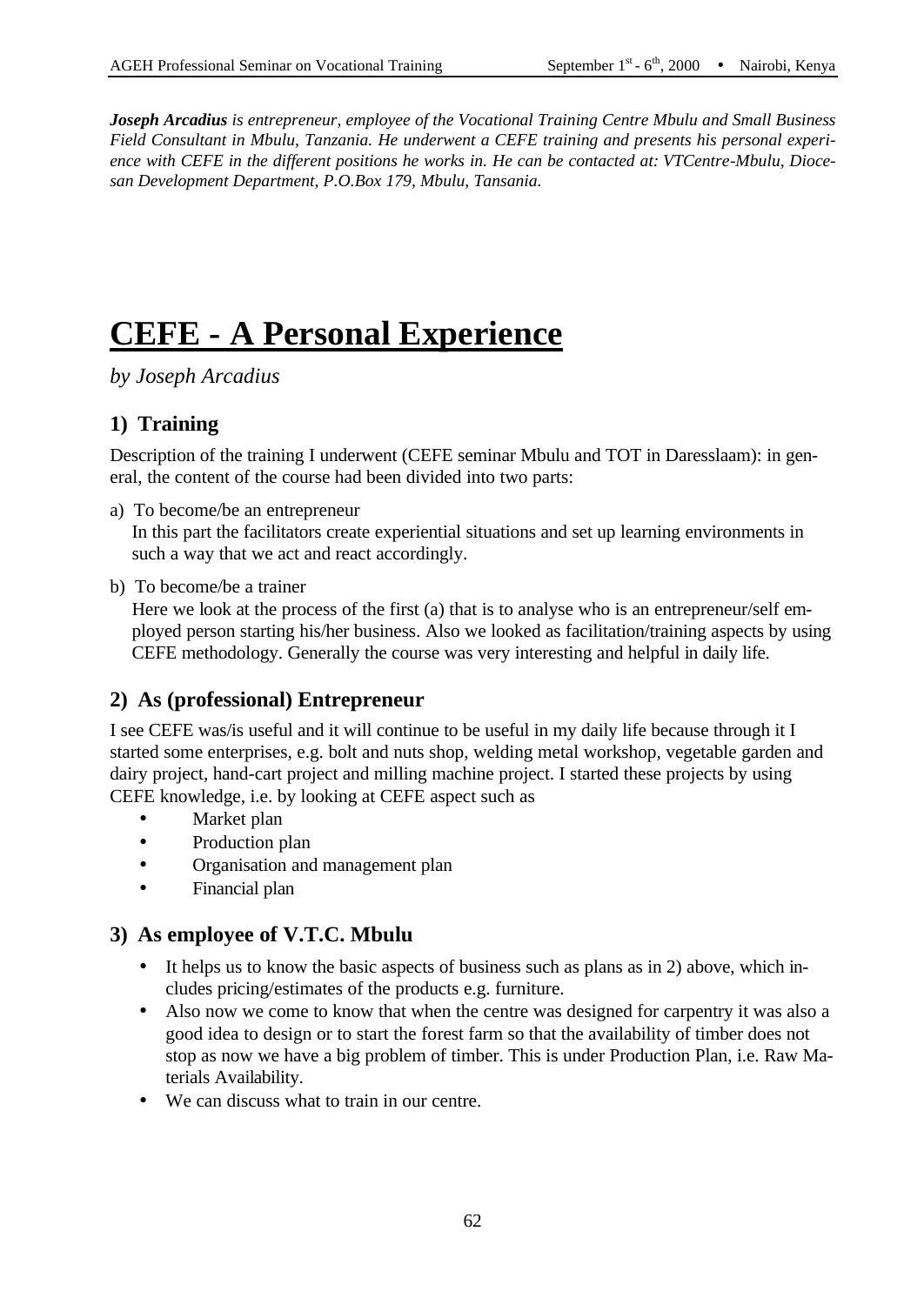## **4) As Small Business Field Consultant (SBF)**

*My job description: Train and monitor on entrepreneurial training in our Vocational Training Centre; Up-to date information on training possibilities and new development in the field of entrepreneurship; Preparation of the workshops and seminars for VTC instructors; Training of trainee on entrepreneurship; Role of motivator and management counsellor of issues on entrepreneurship within Vocational Training Centre; Assistance in preparing VTC-board meetings* 

- During visit of ex-trainees in their respective areas, we studied that they highly need entrepreneurial knowledge so as to start/establish their business/enterprises.
- The programme of training CEFE in VTC's is very important since it gives preparation of what he/she will be going to do business-wise after completing the study.
- CEFE is not applied in the training programme of VTC Mbulu for the time being, because the preparation was not completed. Some instructors of the centre were trained basic CEFE knowledge in 1997 and we had curriculum design workshop in July of this year (2000). What remains is the selection of one instructor for each VTC and give them more training on CEFE methodology at our centre.
- To me the most interesting model for VTC training programmes is the one which leads to preparation of business plan. (i.e. CEFE training ladder)
- The VTC instructors need instructional method course (IMC) in order to give quality training and also they can easily implement the entrepreneurial training.
- As S.B.F. consultant I am somehow prepared for my job, since the training knowledge I underwent, enables me to do this job, but I need some additional training, maybe by having some exposures and to have a simple transport, like motor cycle, so that I can easily reach rural areas and giving this type of training to the youth (target group).

## **5) The advantages of CEFE are to me:**

- Selection of project
- Creating employment to the community
- Provide service to the community
- Self-development
- Brought me to "AHAH"
- Society development through coping

## **6) The disadvantages of CEFE (to me):**

- It increases the number of competitors to the market.
- Too much thinking about business plans, since most of the competitors always just try to cope wih the business

## **7) Results:**

Through the knowledge I started:

- Bolt and nuts: and simple spare parts shop
- metal works (welding)
- Dairy cow and vegetable garden project
- hand & ox-carts project
- milling machine project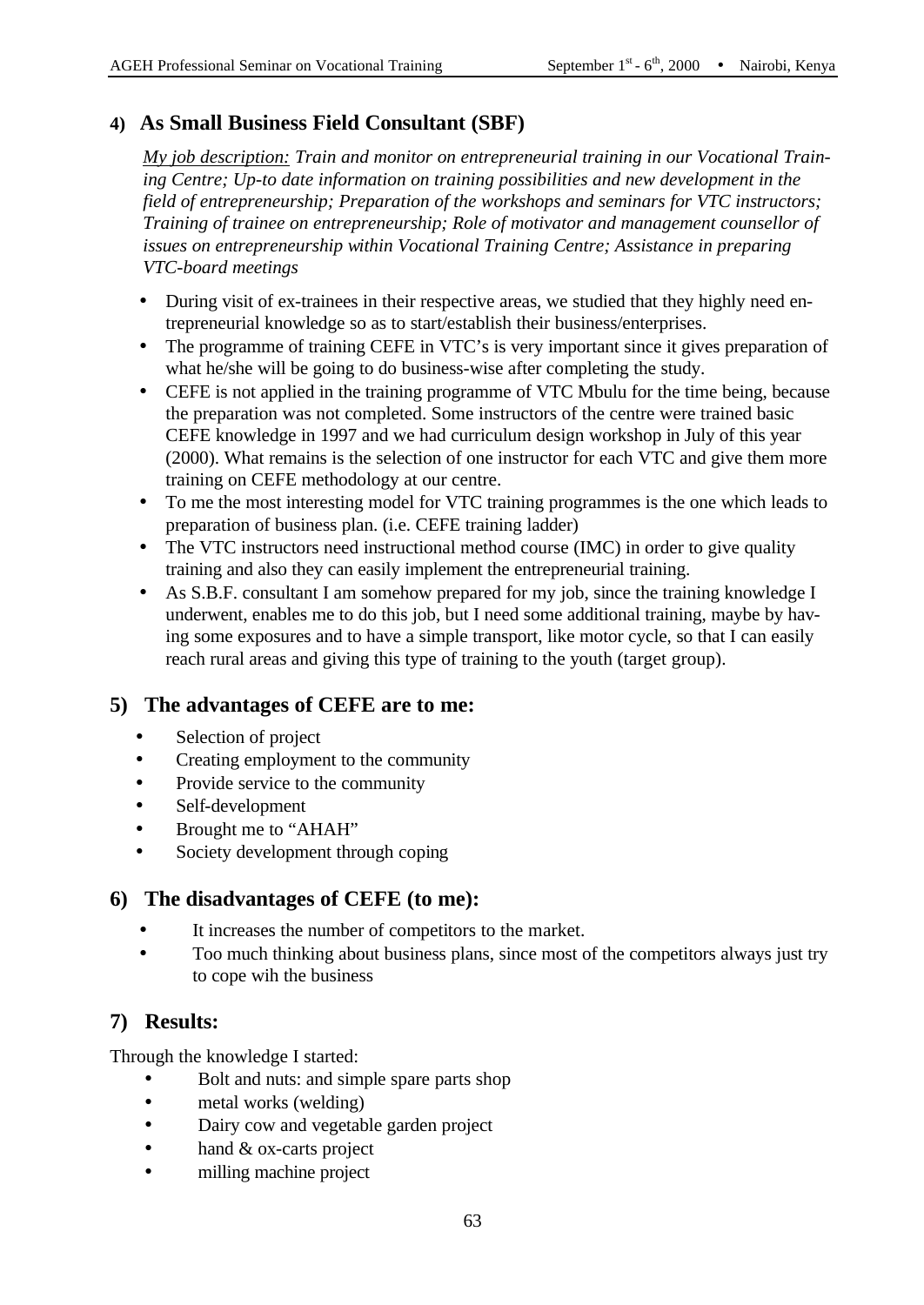## **JAZA ENTERPRISES started by Joseph Arcadius:**



## **Thinking about business plans**

#### **Market Strategies:**

- Description of the product
- Comparison of the product with competitors
- Location
- Market area
- Main customer
- Total demand
- Market share
- Selling price
- Promotion measure

#### **Production Strategies:**

- Production process
- Source of equipment
- Cost of raw materials
- Raw material availability
- Cost of labour
- Labour availability
- Labour productivity
- Production costs

#### **Organisation and Management:**

- Organisation structure
- Business experiences and qualification
- Pre-operating activities
- Pre-operating expenses
- Office equipment
- Administrative expenses

#### **Financial Plan:**

- Project cost
- Financing plan and loan requirements
- Security for loan
- Profit and loss statement
- Cash flow statement
- Balance sheet
- Loan repayment schedule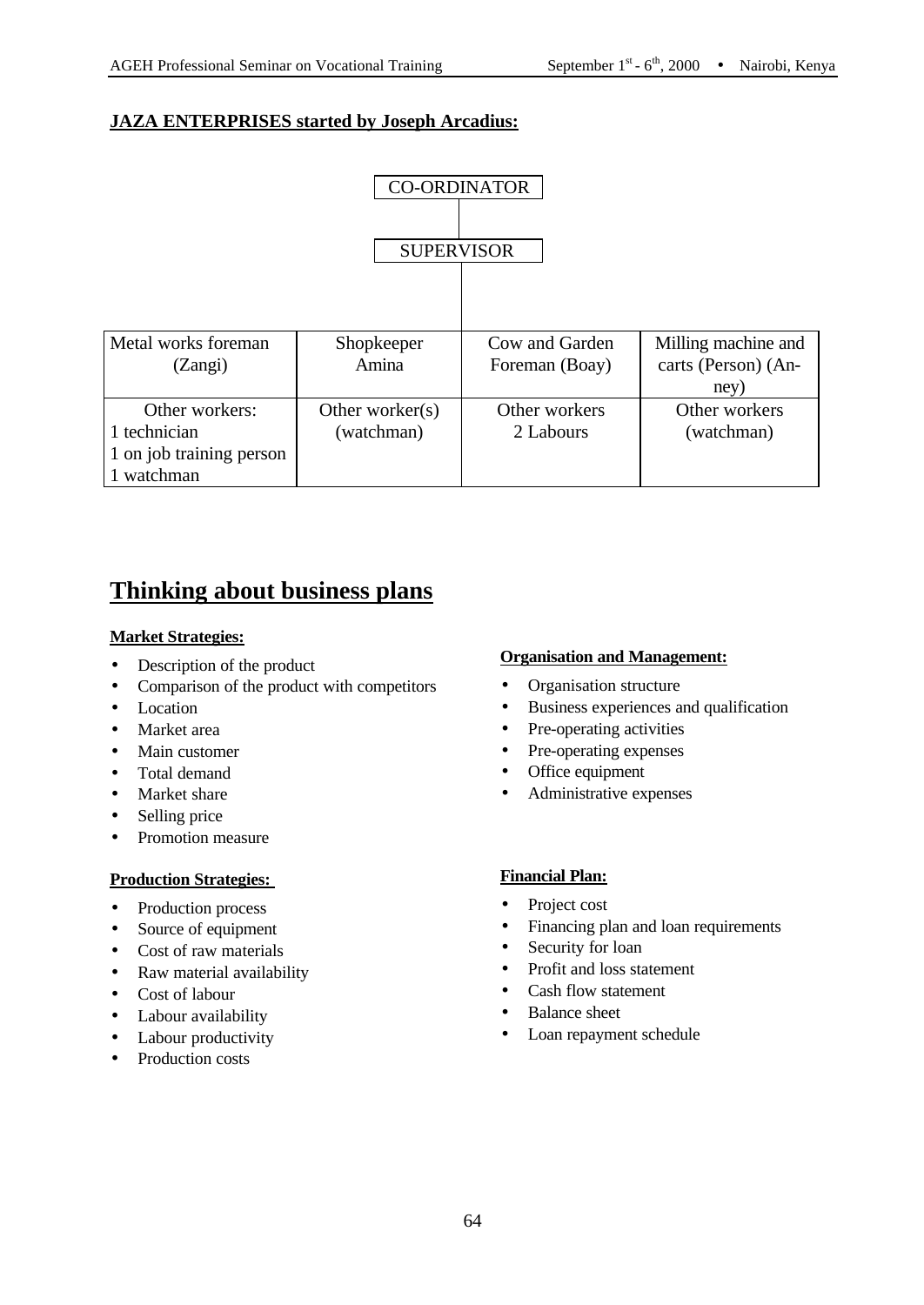# **Perspectives and Conclusions**

**Facilitators: Mosi Kisare**

**Wangui Karanja**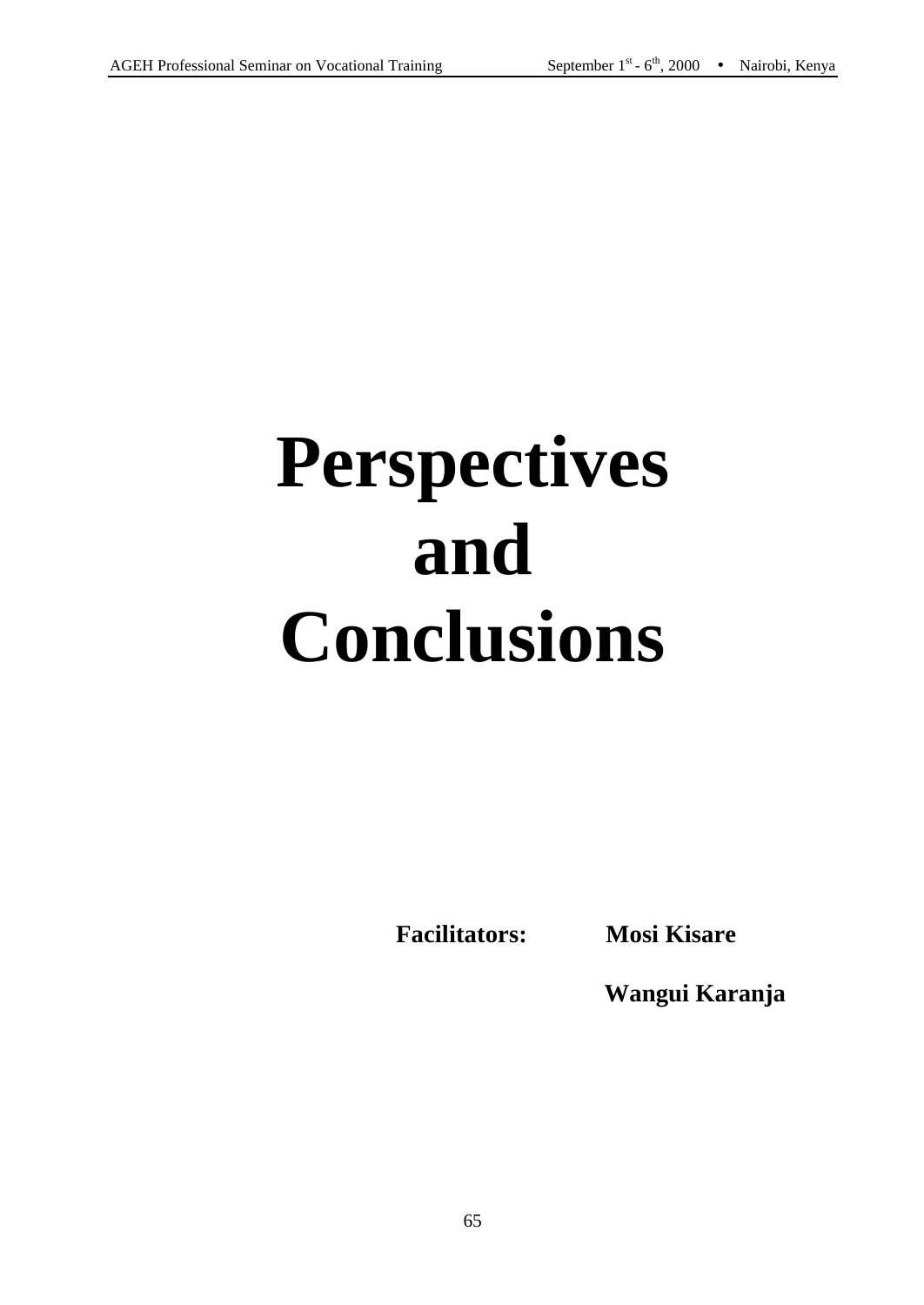## **ACTION STEPS TOWARDS TRANSFORMING VOCATIONAL TRAINING PROJECTS AND INSTITUTIONS**

- What stands out for you as the most critical things to consider in demand analysis and need assessment / start-up loans / follow-up activities?
- What can I adopt back to my organisation from the presentation and insights I have gained from my colleagues?

| <b>Recommendations</b>                                                               | <b>Special Action Steps</b>                                                                                              | <b>Supportive Actors or</b><br><b>Relationships Needed</b>                     |
|--------------------------------------------------------------------------------------|--------------------------------------------------------------------------------------------------------------------------|--------------------------------------------------------------------------------|
| Data collection on ex-students<br>by (each) VTC to assess rele-<br>vance of training | Proposal for at school visits and<br>organised workshops, mobilising<br>personal contact to ex-students                  | VTC supervisors<br><b>VTC</b> leaders<br>Ex-students                           |
| Help ex-trainees to gain pro-<br>fessional experience                                | Find employment for ex-trainee<br>Employ ex-trainee<br>Modular system<br>Establish workshops                             | Local entrepreneurs<br>Government<br>Diocese<br>Donor agencies                 |
| Integrating follow-up of ex-<br>trainees                                             | Need Assessment for ex-trainees<br>Planning the programme e.g.<br>evening classes, consulting<br>Training of instructors | VTC's Principals/Managers<br>Ex-trainees<br>Instructors<br>Enterprise managers |
| Networking among VTC's and<br>other stakeholders                                     | Contact by letter, organised<br>workshops, exchange visits                                                               | VTC headers                                                                    |
| Establish a network between<br>VTC's to gain/exchange of<br>technology               | Visits as study tour between<br>VTC's                                                                                    | VTC's Managers and Instruc-<br>tors (local, Diocese)<br>Donors                 |
| Check out if dual system is<br>applicable in your area                               | Make a study: talk to people<br>managers; regional education<br>offices (UEFA)                                           | Government offices<br>CSSC and NGOs; VETA<br>Church-organisations              |
| Financial management                                                                 | Teaching financial transparency                                                                                          | Principal support<br><b>Bursar support</b>                                     |
| Integration of "action learning"<br>methods" like CEFE                               | Integrate in the curriculum                                                                                              | Management committee                                                           |
| Teaching methodology                                                                 | Pupil centred methodology                                                                                                | Principal<br>Staff                                                             |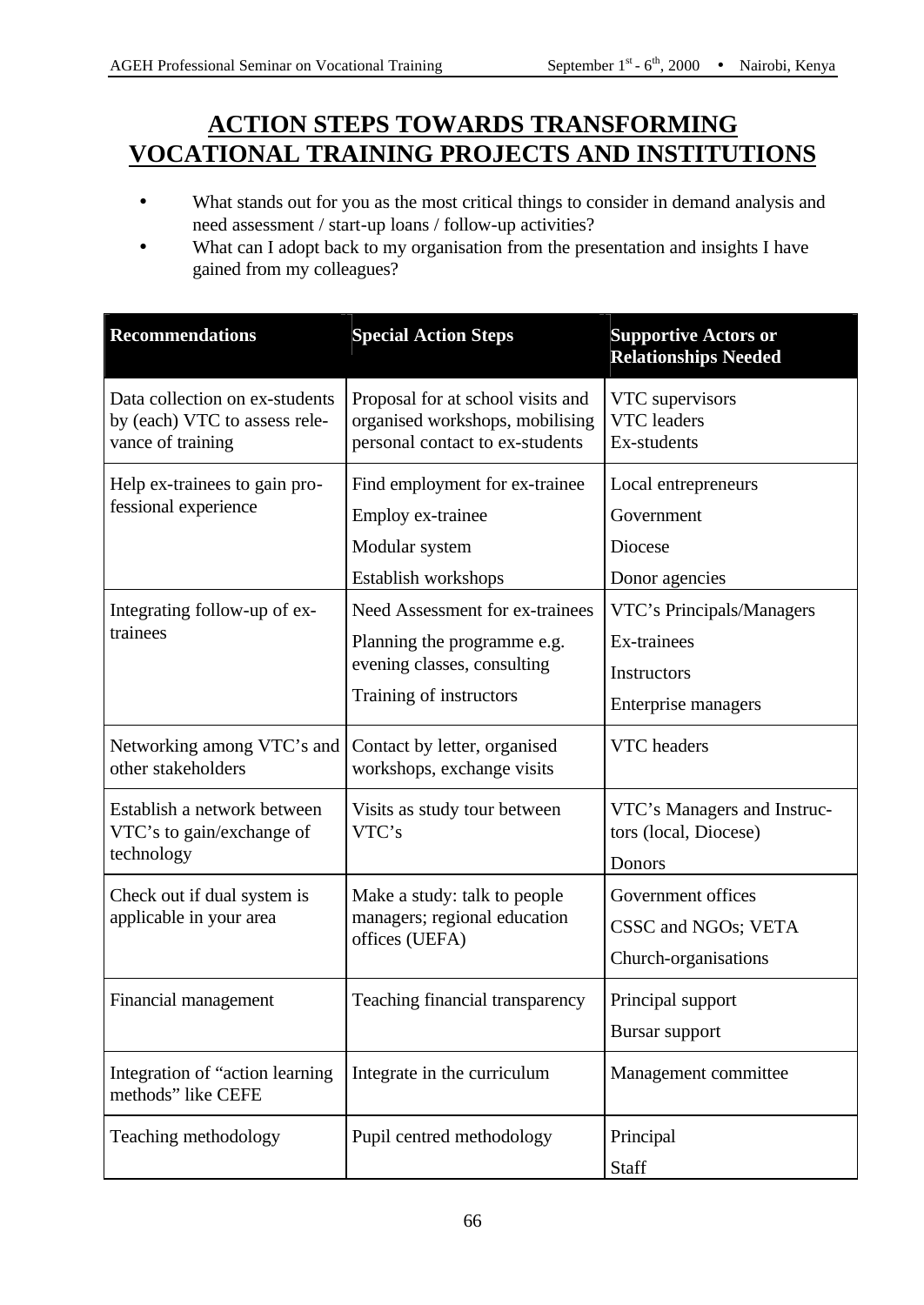| Strengthen VTI as centre for<br>development & technology<br>to support local small scale<br>enterprises    | Link Vocational Training Cen-<br>tre's and Small Scale Industries<br>Change internal structures, new<br>technology, new product ideas,<br>marketing support for graduates<br>and shop owners<br>Diversification of professions<br>Financial support to ex-trainees<br>and local enterprises<br>Courses for local entrepreneurs<br>Carry out need assessment<br>around existing VTC's<br>Identify Vocational VTC's which<br>offer appropriate facilities for<br>further programmes<br>Establish programmes for up-<br>grading local/small scale indus-<br>tries (JUA KALI) as income<br>generation project for the<br>VTC's.<br>Identify skilled Instructors and<br>establish training programme for<br>those instructors (Training of<br>Trainers)<br>Advertisements of the courses | VTC's Principals/Managers,<br>willing Instructors, shop own-<br>ers, graduates, legal holder<br>Diocese<br>Donor Agencies for financial<br>support of training and Equip-<br>ment<br>Local entrepreneurs |
|------------------------------------------------------------------------------------------------------------|-------------------------------------------------------------------------------------------------------------------------------------------------------------------------------------------------------------------------------------------------------------------------------------------------------------------------------------------------------------------------------------------------------------------------------------------------------------------------------------------------------------------------------------------------------------------------------------------------------------------------------------------------------------------------------------------------------------------------------------------------------------------------------------|----------------------------------------------------------------------------------------------------------------------------------------------------------------------------------------------------------|
| Social skills                                                                                              | Include courses into VT<br>Tutor/visit programme<br>Self-assessment SWOT analysis                                                                                                                                                                                                                                                                                                                                                                                                                                                                                                                                                                                                                                                                                                   | <b>Business artisans</b><br>Win bishops for a process that<br>takes time                                                                                                                                 |
| Change of attitude of VTI<br>management<br>Accept changes                                                  | Workshops<br><b>Seminars</b><br>Staff-meetings                                                                                                                                                                                                                                                                                                                                                                                                                                                                                                                                                                                                                                                                                                                                      | Diocese<br>Principals, Staff<br>Donors                                                                                                                                                                   |
| Relationship-building between<br>AGEH/Co-operator/Legal<br>Holder                                          | Get info about situation from<br>info, get deals, development and<br>communication of idea, to set<br>base for trust                                                                                                                                                                                                                                                                                                                                                                                                                                                                                                                                                                                                                                                                | Contact to experienced persons                                                                                                                                                                           |
| To integrate in preparation of<br>AGEH volunteers the subject:<br>"How to make useful market<br>analysis?" | Special preparation courses of-<br>fered by AGEH                                                                                                                                                                                                                                                                                                                                                                                                                                                                                                                                                                                                                                                                                                                                    | <b>AGEH</b>                                                                                                                                                                                              |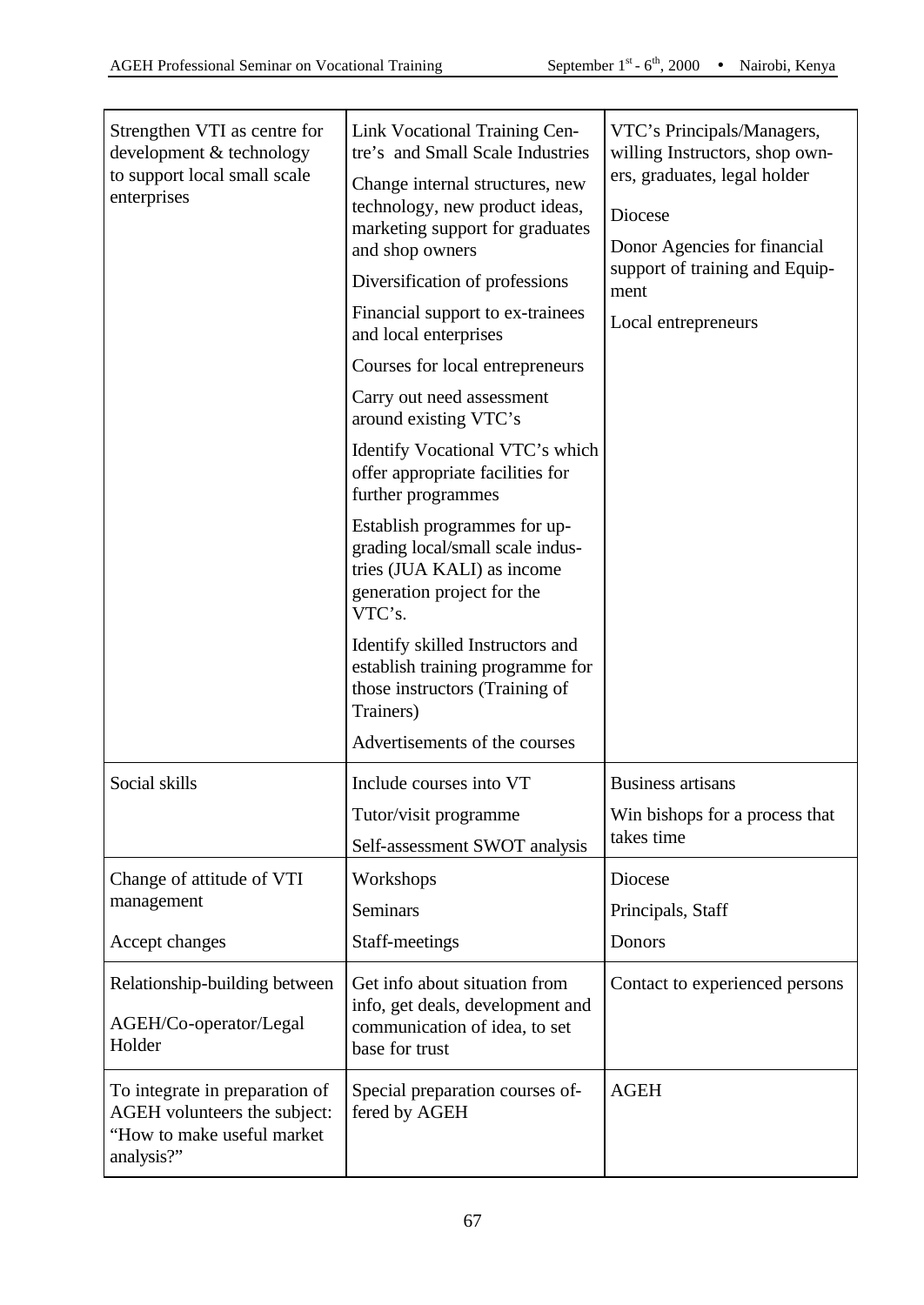## **Literature about Vocational Training for Self-Employment**

**John Grierson Where there is no job: Vocational Training for Self-Employment Countries** ISBN 3-90800 170 6 (SKAT), 79pp (1997) GBP 11.50

**John Grierson/ I. Mc Kenzie Training for Self-Employment through Vocational Training Institutions** ISBN 9-29049 3330 (ILO/SKAT) 156pp (1998) GBP 11.00

The above named books offered by ITDG under: http//www.itpubs.org.uk Order by FAX: +44-2074362013

#### **ILO-SSMECA**

**Grassroots Management Training (business training for micro-entrepreneurs)** In English and Suhaheli (1997)

to be ordered at: ILO-SSMECA project, P.O.Box 9212 Dar es Salaam e-mail: ssmeca@intafrica.com

## **More Information about Action Learning and CEFE:**

#### **CEFE-International**

Deutsche Gesellschaft für Technische Zusammenarbeit (GTZ) GmbH Postfach 5180 D-65760 Eschborn Germany e-mail: rainer.kolshorn@gtz.de Internet: http://www.gtz.de/cefe/

#### **Triple Trust Organisation (TTO)**

Ithemba House, 67 Main Road Mowbray, P.O. Box 13227 Mowbray 7705 (Cape Town) Fax +27-21-689-6003 e-mail: <u>ruth@tto.org.za</u>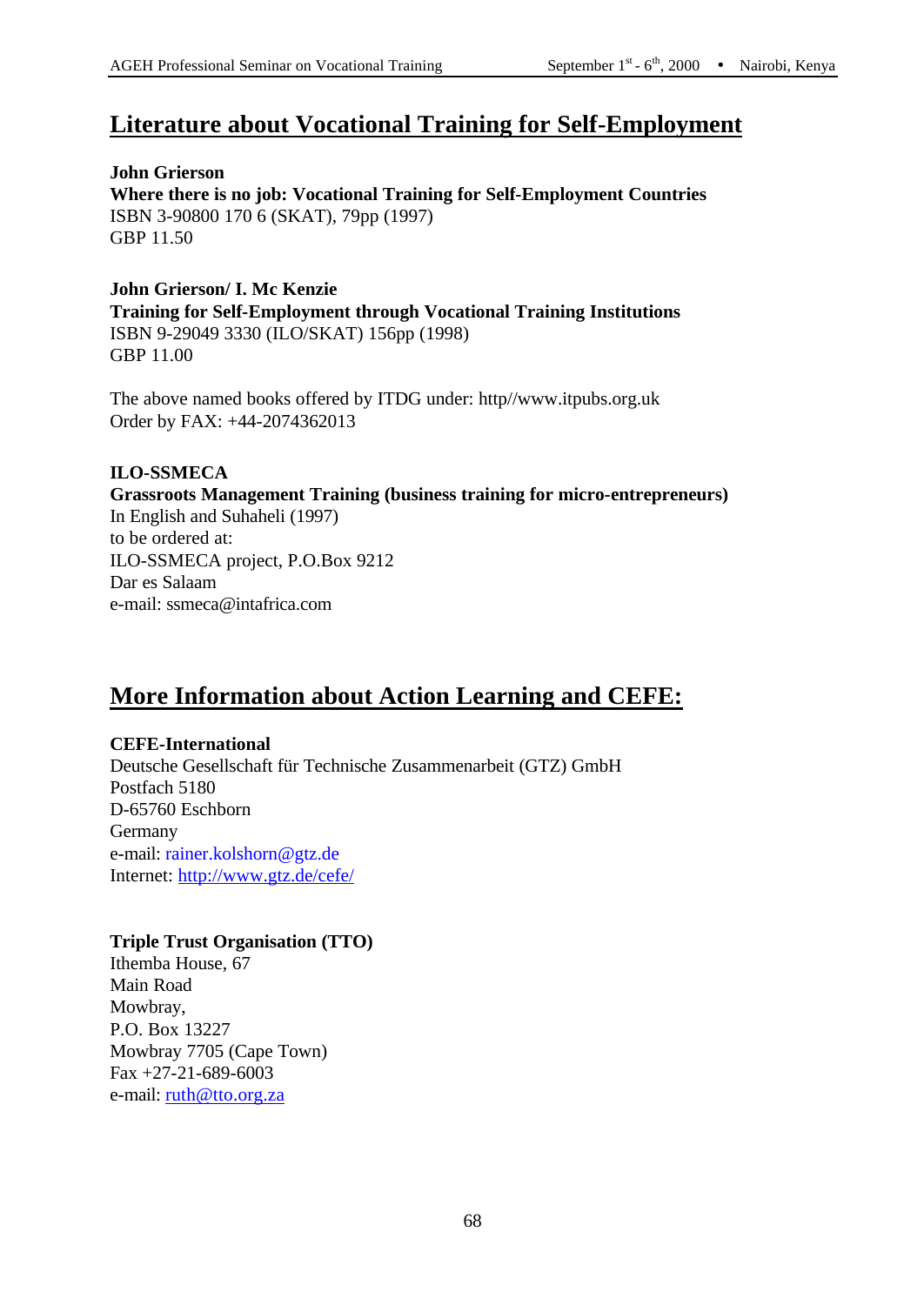## **List of Abbreviations**

| AEE           | African Evangelistic Enterprise                                |
|---------------|----------------------------------------------------------------|
| <b>AGEH</b>   | Arbeitsgemeinschaft für Entwicklungshilfe, Cologne, Germany    |
| <b>AIDS</b>   | Acquired Immune Deficiency Syndrome (HIV)                      |
| <b>AMEA</b>   |                                                                |
| <b>ASN</b>    |                                                                |
| <b>CEFE</b>   | Compentency-based Economies trough Formation of Enterprise     |
| <b>CFA</b>    | Franc CFA, Coopération Financière en Afrique Centrale          |
| <b>COMESA</b> |                                                                |
| <b>CSSC</b>   | Christian Social Services Commission, Tanzania                 |
| <b>CTAP</b>   | Centre Technique d'Apprentissage et de Perfectionnement, Tchad |
| DA            | <b>Demand Analysis</b>                                         |
| <b>EASUN</b>  | East African Support Unit for NGOs                             |
| <b>EBT</b>    | <b>Enterprise Based Training</b>                               |
| <b>ELTD</b>   | Entrepreneurial and Livelihood Training Division,              |
|               | Legazpi City, Philippines                                      |
| <b>GTZ</b>    | German Agency for Technical Co-Operation                       |
| <b>IGP</b>    | <b>Income Generating Project</b>                               |
| <b>INADES</b> | African Institute for Economical and Social                    |
| <b>KNH</b>    | Kindernothilfe, Duisburg, Germany                              |
| <b>MTTC</b>   | Mechanical Technical Training Centre, Kumbo, Cameroon          |
| <b>NA</b>     | <b>Needs Assessment</b>                                        |
| <b>NGO</b>    | Non-government Organisation                                    |
| <b>NVC</b>    |                                                                |
| <b>NVI</b>    | Nile Vocational Institute, Jinja, Uganda                       |
| <b>SAP</b>    |                                                                |
| <b>SBF</b>    | <b>Small Business Field (Consultant)</b>                       |
| <b>SBSU</b>   | <b>Small Business Support Unit</b>                             |
| <b>SITE</b>   | Strengthening Informal Sector Training & Enterprise            |
| <b>TA</b>     | <b>Technical Assistance</b>                                    |
| <b>VETA</b>   | Vocational Education and Training Authority, Tanzania          |
| <b>VTC</b>    | <b>Vocational Training Centre</b>                              |
| VTI / VTC     | <b>Vocational Training Institution</b>                         |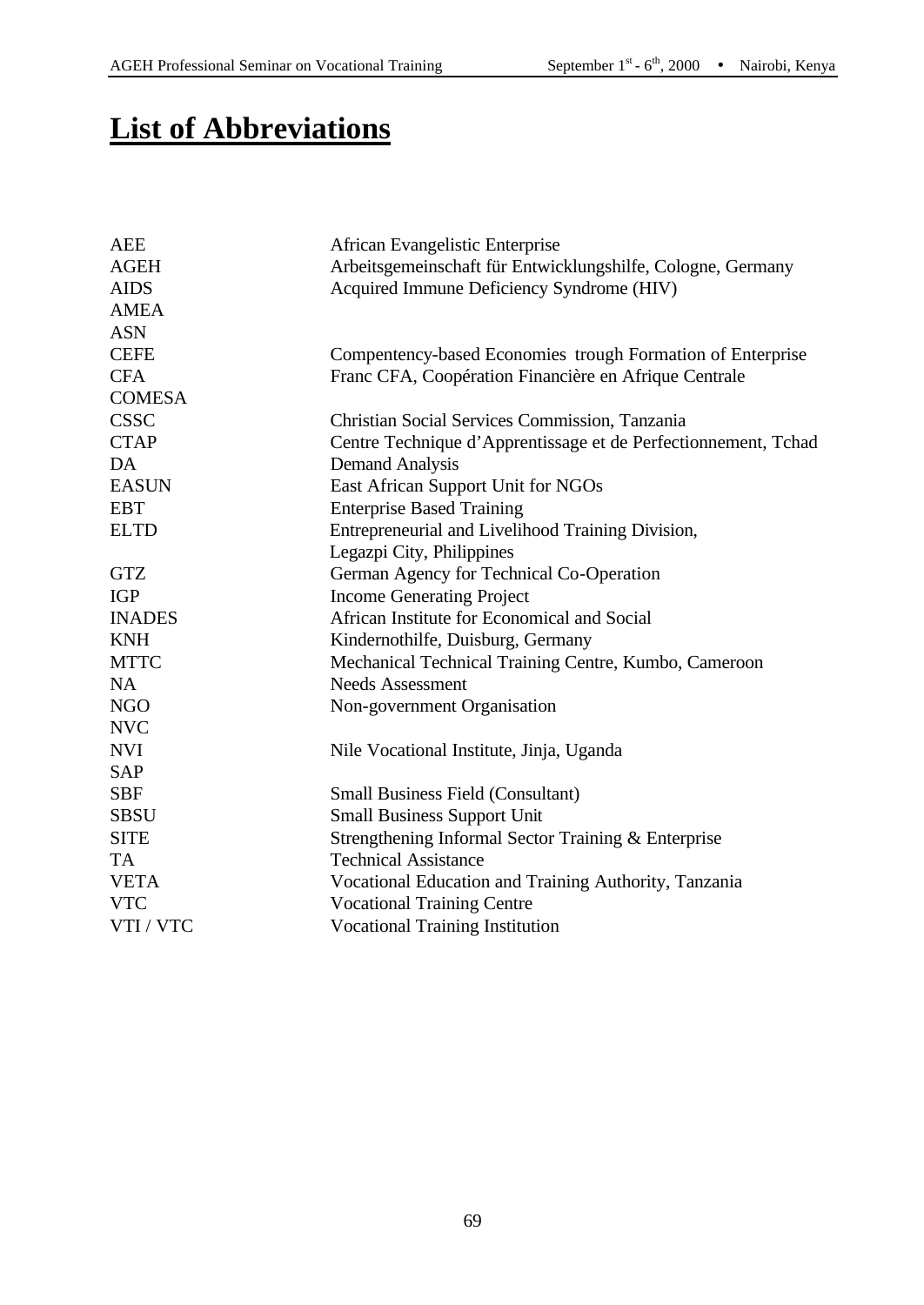## *AGEH Professional Seminar in Nairobi / Kenya 01.09.2000 - 06.09.2000* **List of Participants**

## **KENYA**

| Laes-Fettback, Cora         | c/o Diocese of Eldoret<br>P.O. Box 842, Eldoret                                                      |
|-----------------------------|------------------------------------------------------------------------------------------------------|
| O'Onjalla, Francis          | Kolping National Office<br>P.O. Box 51981 Nairobi                                                    |
| Eigner, Hans, Br.           | Cath. Church Kariobangi<br>P.O. Box 47714, Nairobi                                                   |
| Kivindyo, Francisca,<br>Sr. | <b>St. Martin de Porres Vocational</b><br><b>Training Centre</b><br>c/o ASN, P.O. Box 25264, Nairobi |

## **TANZANIA**

| Lori, Clemence       | Diocese of Mbulu<br>P.O. Box 179, Mbulu |
|----------------------|-----------------------------------------|
| Kleinewiese, Jörg    | P.O. Box 10092                          |
| Khaniki, Cosmas      | Arusha                                  |
| Mallya, Boniface Jo- | <b>CSSC</b>                             |
| seph                 | P.O. Box 9433, Dar-Es-Salaam            |
| Lochow, Erich        | Diocese of Moshi                        |
| Maningi, Wilibald    | P.O. Box 3011                           |
| Shayo, Raraiya, Fr.  | Moshi                                   |
| Smits, Josephus      | c/o Diocese of Musoma                   |
| Gaudiosa, Kessy      | P.O. Box 93, Musoma                     |

## **UGANDA**

| Bauer, Kilian<br>Agaba, Christopher                                              | P.O. Box 824<br><b>Fort Portal</b>                |
|----------------------------------------------------------------------------------|---------------------------------------------------|
| Opio, John Felix, Fr. C/o Caritas Gulu,<br>Verstappen, Roland P.O. Box 200, Gulu |                                                   |
| Kwikiriza, Benon                                                                 | Nile Vocational Institute<br>P.O. Box 1820, Jinja |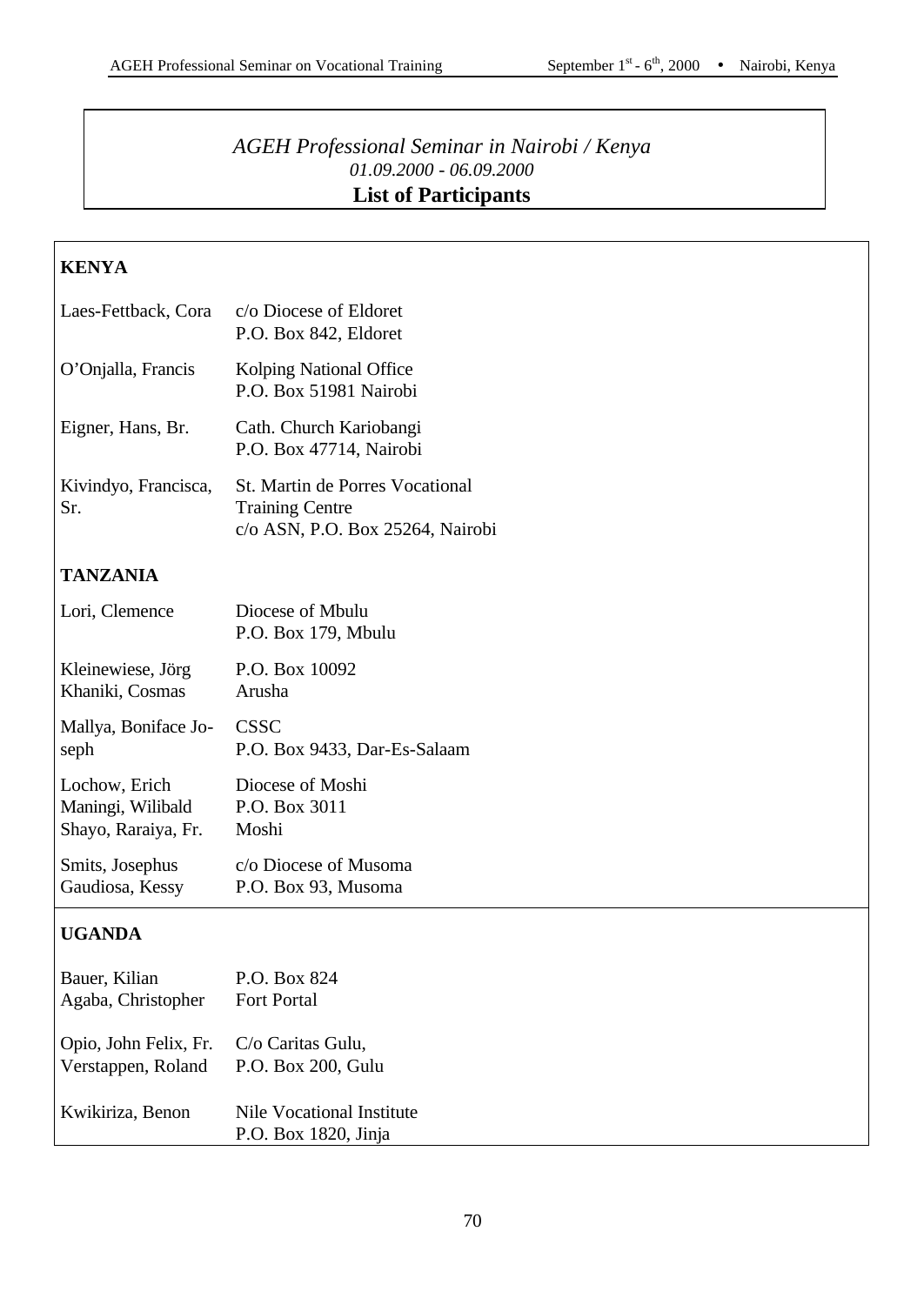## **NAMIBIA**

| Irlen, Ruth | Diocese of Keetmanshoop   |
|-------------|---------------------------|
|             | P.O. Box 88, Keetmanshoop |

## **CAMEROON**

| Emrich, Klaus      | c/o Diocese of Kumbo            |  |
|--------------------|---------------------------------|--|
|                    | P.O. Box 115                    |  |
|                    | Kumbo, N.W. Province            |  |
| Ströble, Christian | P.O. Box 1812                   |  |
|                    | Nkambe, Donga Mantung Division, |  |
|                    | N.W. Province                   |  |

#### **ETHIOPIA**

| Schwarzkopf, Karl | $c$ /o G.L.R.A.<br>P.O. Box 5033, Addis Abeba |
|-------------------|-----------------------------------------------|
| Gebre-Selassie,   | c/o St. Mary's School                         |
| Atsbaha, Dr.      | P.O. Box 12, Wukro, Tigray                    |

## **SAMBIA**

## **MOSAMBIK**

| Hilger, Markus | c/o Diocese of Chimoio |
|----------------|------------------------|
|                | C.P. 461, Amatongas    |

## **GHANA**

| Baum, Christof, Br. | Don Bosco Youth Training Centre |
|---------------------|---------------------------------|
|                     | P.O. Box 293, Ashaiman-Tema     |

## **ANGOLA**

| Burg, Armin | Gabela                        |
|-------------|-------------------------------|
|             | via Deutsche Botschaft Luanda |
|             | (Angola)                      |
|             | Auswärtiges Amt, 11020 Berlin |
|             |                               |